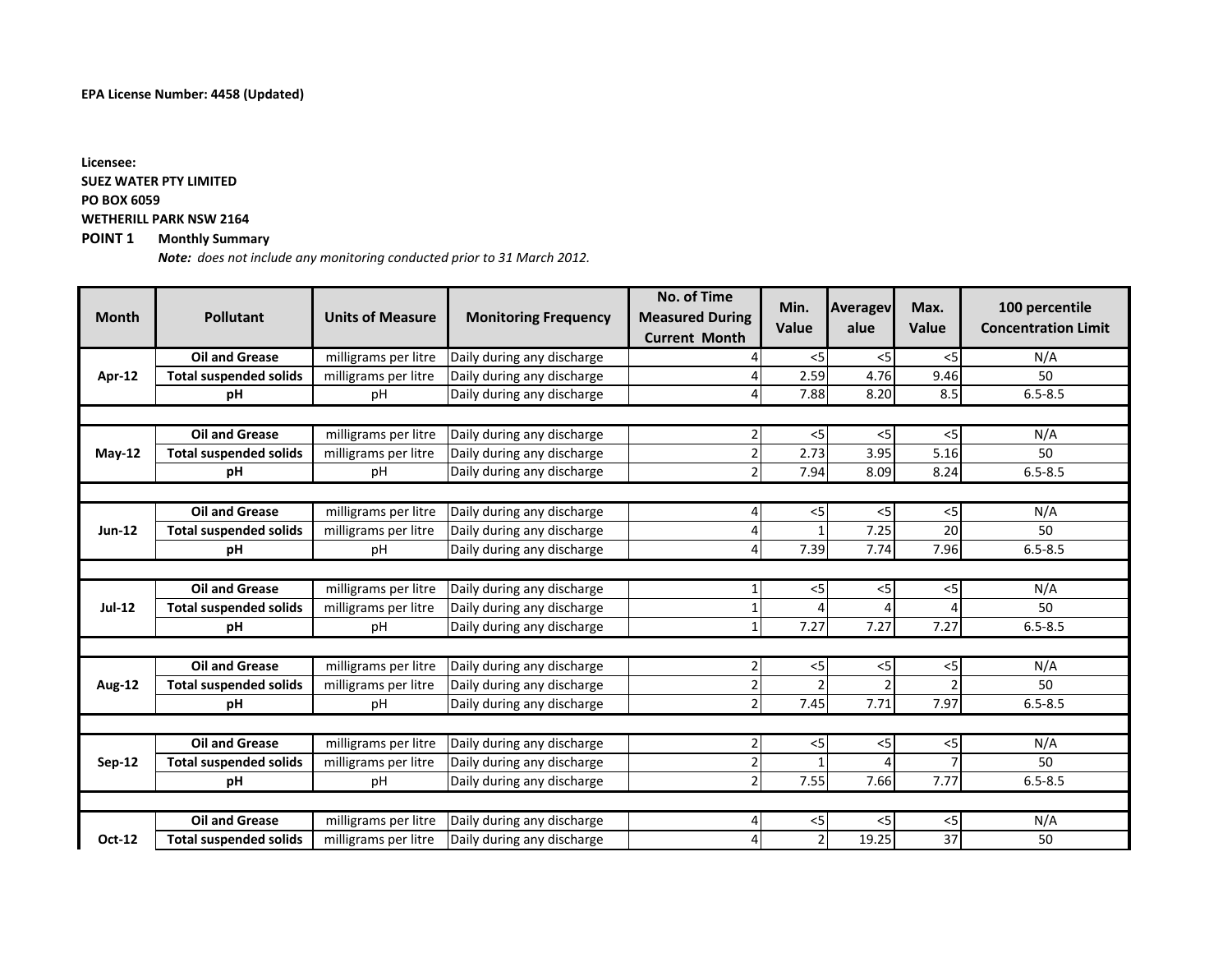|               | pH                            | pH                   | Daily during any discharge | $\overline{4}$          | 6.67                      | 7.24                     | 7.66                     | $6.5 - 8.5$ |  |  |
|---------------|-------------------------------|----------------------|----------------------------|-------------------------|---------------------------|--------------------------|--------------------------|-------------|--|--|
|               |                               |                      |                            |                         |                           |                          |                          |             |  |  |
|               | <b>Oil and Grease</b>         | milligrams per litre | Daily during any discharge | $\overline{\mathbf{3}}$ | $<$ 5                     | $<$ 5                    | <5                       | N/A         |  |  |
| <b>Nov-12</b> | <b>Total suspended solids</b> | milligrams per litre | Daily during any discharge | $\overline{3}$          | 3                         | 4.3                      | 6                        | 50          |  |  |
|               | рH                            | pH                   | Daily during any discharge | $\overline{3}$          | 7.69                      | 7.76                     | 7.79                     | $6.5 - 8.5$ |  |  |
|               |                               |                      |                            |                         |                           |                          |                          |             |  |  |
|               | <b>Oil and Grease</b>         | milligrams per litre | Daily during any discharge | $\overline{3}$          | $< 5$                     | $<$ 5                    | $<$ 5                    | N/A         |  |  |
| <b>Dec-12</b> | <b>Total suspended solids</b> | milligrams per litre | Daily during any discharge | υ                       | $\mathbf{1}$              | 2.3                      | 5                        | 50          |  |  |
|               | pH                            | pH                   | Daily during any discharge | $\overline{3}$          | 7.25                      | 8.0                      | 8.48                     | $6.5 - 8.5$ |  |  |
|               |                               |                      |                            |                         |                           |                          |                          |             |  |  |
|               | <b>Oil and Grease</b>         | milligrams per litre | Daily during any discharge | $\overline{2}$          | $<$ 5                     | $<$ 5                    | <5                       | N/A         |  |  |
| $Jan-13$      | <b>Total suspended solids</b> | milligrams per litre | Daily during any discharge | $\overline{2}$          |                           | 1.5                      | $\overline{\phantom{a}}$ | 50          |  |  |
|               | pH                            | pH                   | Daily during any discharge | $\overline{2}$          | 8.17                      | 8.3                      | 8.35                     | $6.5 - 8.5$ |  |  |
|               |                               |                      |                            |                         |                           |                          |                          |             |  |  |
|               | <b>Oil and Grease</b>         | milligrams per litre | Daily during any discharge | $\overline{2}$          | $<$ 5                     | $<$ 5                    | <5                       | N/A         |  |  |
| <b>Feb-13</b> | <b>Total suspended solids</b> | milligrams per litre | Daily during any discharge | $\overline{2}$          | 3                         | 4.0                      | 5                        | 50          |  |  |
|               | pH                            | рH                   | Daily during any discharge | $\overline{2}$          | 8.45                      | 8.48                     | 8.5                      | $6.5 - 8.5$ |  |  |
|               |                               |                      |                            |                         |                           |                          |                          |             |  |  |
|               | <b>Oil and Grease</b>         | milligrams per litre | Daily during any discharge | $\vert$ 3               | $< 5$                     | $<$ 5                    | $<$ 5                    | N/A         |  |  |
| $Mar-13$      | <b>Total suspended solids</b> | milligrams per litre | Daily during any discharge | $\overline{3}$          | $\mathbf{1}$              | 9.0                      | $\overline{22}$          | 50          |  |  |
|               | pH                            | pH                   | Daily during any discharge | $\overline{3}$          | 8.28                      | 8.36                     | 8.45                     | $6.5 - 8.5$ |  |  |
|               |                               |                      |                            |                         |                           |                          |                          |             |  |  |
|               | <b>Oil and Grease</b>         | milligrams per litre | Daily during any discharge | $\overline{\mathbf{3}}$ | $< 5$                     | $<$ 5                    | $<$ 5                    | N/A         |  |  |
| Apr-13        | <b>Total suspended solids</b> | milligrams per litre | Daily during any discharge | $\overline{3}$          | $\overline{3}$            | 6.0                      | $\overline{10}$          | 50          |  |  |
|               | рH                            | pH                   | Daily during any discharge | $\overline{3}$          | 7.56                      | 8.01                     | 8.36                     | $6.5 - 8.5$ |  |  |
|               |                               |                      |                            |                         |                           |                          |                          |             |  |  |
|               | <b>Oil and Grease</b>         | milligrams per litre | Daily during any discharge | $\vert$ 3               | $<$ 5                     | $<$ 5                    | <5                       | N/A         |  |  |
| <b>May-13</b> | <b>Total suspended solids</b> | milligrams per litre | Daily during any discharge | $\overline{3}$          | 3                         | 5.0                      | 8                        | 50          |  |  |
|               | pH                            | pH                   | Daily during any discharge | $\overline{3}$          | 7.64                      | 7.78                     | 7.96                     | $6.5 - 8.5$ |  |  |
|               |                               |                      |                            |                         |                           |                          |                          |             |  |  |
|               | <b>Oil and Grease</b>         | milligrams per litre | Daily during any discharge | 5                       | $\overline{\overline{5}}$ | $\overline{\mathcal{L}}$ | $<$ 5                    | N/A         |  |  |
| $Jun-13$      | <b>Total suspended solids</b> | milligrams per litre | Daily during any discharge | $\overline{5}$          |                           | 5.3                      | $\overline{10}$          | 50          |  |  |
|               | рH                            | pH                   | Daily during any discharge | $\overline{\mathsf{S}}$ | 7.67                      | 7.99                     | 8.42                     | $6.5 - 8.5$ |  |  |
|               |                               |                      |                            |                         |                           |                          |                          |             |  |  |
|               | <b>Oil and Grease</b>         | milligrams per litre | Daily during any discharge | $\overline{2}$          | $\overline{\overline{5}}$ | $<$ 5                    | $<$ 5                    | N/A         |  |  |
| <b>Jul-13</b> | <b>Total suspended solids</b> | milligrams per litre | Daily during any discharge | $\overline{2}$          | $\mathbf{1}$              | $\overline{2.0}$         | 3                        | 50          |  |  |
|               | pH                            | pH                   | Daily during any discharge | $\overline{2}$          | 8.17                      | 8.30                     | 8.43                     | $6.5 - 8.5$ |  |  |
|               |                               |                      |                            |                         |                           |                          |                          |             |  |  |
|               | <b>Oil and Grease</b>         | milligrams per litre | Daily during any discharge | $\overline{2}$          | $<$ 5                     | <5                       | <5                       | N/A         |  |  |
| Aug-13        | <b>Total suspended solids</b> | milligrams per litre | Daily during any discharge | $\overline{a}$          |                           | 5.0                      | 6                        | 50          |  |  |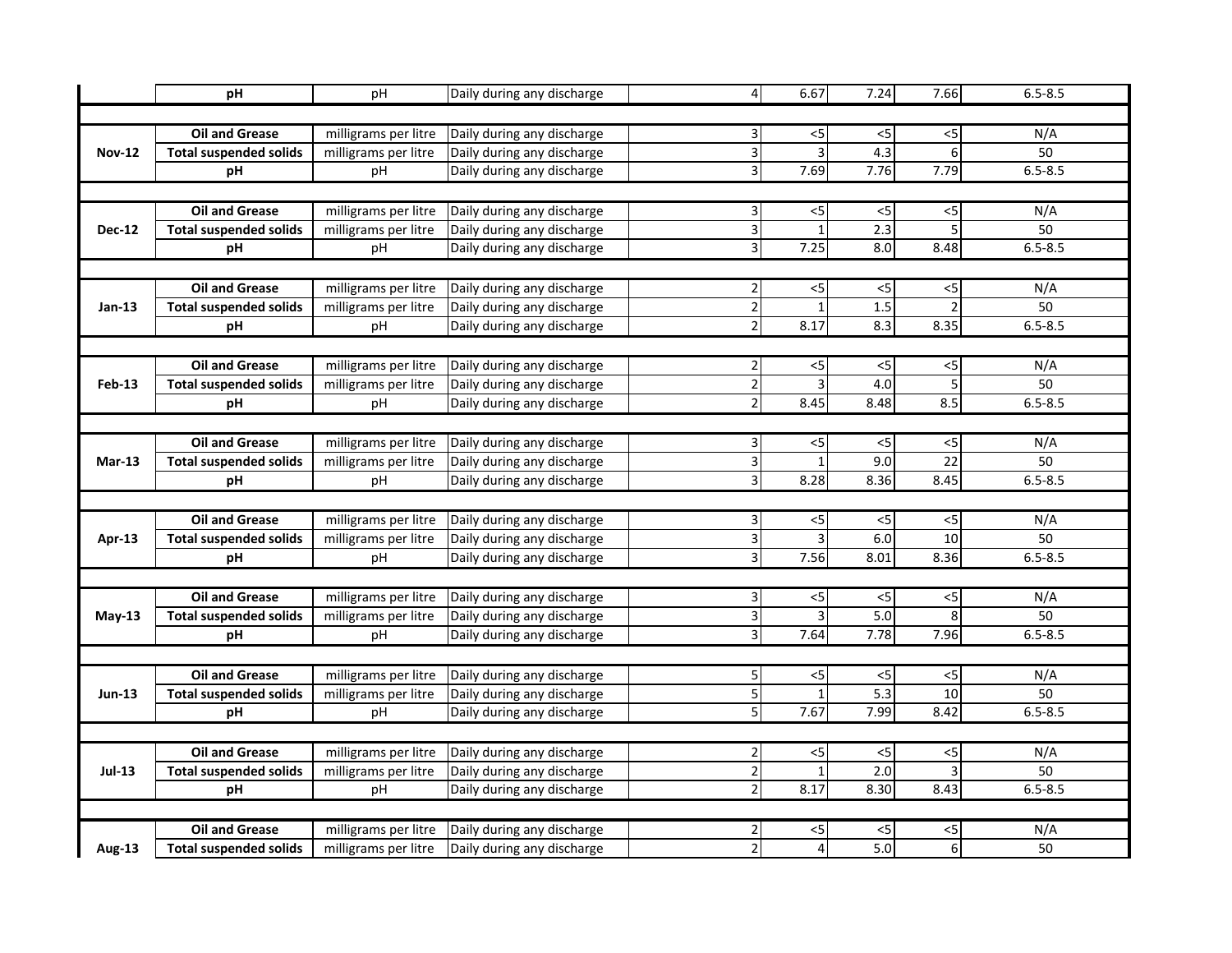|               | pH                            | pH                   | Daily during any discharge | $\overline{2}$          | 7.64           | 7.83                     | 8.02            | $6.5 - 8.5$ |  |  |
|---------------|-------------------------------|----------------------|----------------------------|-------------------------|----------------|--------------------------|-----------------|-------------|--|--|
|               |                               |                      |                            |                         |                |                          |                 |             |  |  |
|               | <b>Oil and Grease</b>         | milligrams per litre | Daily during any discharge | $\overline{\mathbf{3}}$ | $<$ 5          | $<$ 5                    | <5              | N/A         |  |  |
| $Sep-13$      | <b>Total suspended solids</b> | milligrams per litre | Daily during any discharge | $\overline{3}$          | 0.5            | 2.2                      | 5               | 50          |  |  |
|               | рH                            | pH                   | Daily during any discharge | $\overline{3}$          | 7.81           | 8.08                     | 8.45            | $6.5 - 8.5$ |  |  |
|               |                               |                      |                            |                         |                |                          |                 |             |  |  |
|               | <b>Oil and Grease</b>         | milligrams per litre | Daily during any discharge | $\overline{2}$          | $<$ 5          | $<$ 5                    | $<$ 5           | N/A         |  |  |
| Oct-13        | <b>Total suspended solids</b> | milligrams per litre | Daily during any discharge | $\overline{2}$          | 5              | 5.5                      | 6               | 50          |  |  |
|               | pH                            | pH                   | Daily during any discharge | $\overline{2}$          | 7.61           | 7.69                     | 7.76            | $6.5 - 8.5$ |  |  |
|               |                               |                      |                            |                         |                |                          |                 |             |  |  |
|               | <b>Oil and Grease</b>         | milligrams per litre | Daily during any discharge | $\overline{\mathbf{3}}$ | $<$ 5          | $<$ 5                    | <5              | N/A         |  |  |
| <b>Nov-13</b> | <b>Total suspended solids</b> | milligrams per litre | Daily during any discharge | $\overline{3}$          |                | 25.0                     | $\overline{38}$ | 50          |  |  |
|               | pH                            | pH                   | Daily during any discharge | $\overline{3}$          | 7.68           | 8.19                     | 8.47            | $6.5 - 8.5$ |  |  |
|               |                               |                      |                            |                         |                |                          |                 |             |  |  |
|               | <b>Oil and Grease</b>         | milligrams per litre | Daily during any discharge | $\vert$ 3               | $<$ 5          | $<$ 5                    | <5              | N/A         |  |  |
| <b>Dec-13</b> | <b>Total suspended solids</b> | milligrams per litre | Daily during any discharge | $\overline{3}$          | 2              | 5.0                      | 10              | 50          |  |  |
|               | pH                            | рH                   | Daily during any discharge | $\overline{3}$          | 6.81           | 7.60                     | 8.35            | $6.5 - 8.5$ |  |  |
|               |                               |                      |                            |                         |                |                          |                 |             |  |  |
|               | <b>Oil and Grease</b>         | milligrams per litre | Daily during any discharge | $\vert$ 3               | $< 5$          | $<$ 5                    | $<$ 5           | N/A         |  |  |
| Jan-14        | <b>Total suspended solids</b> | milligrams per litre | Daily during any discharge | $\overline{3}$          | $\mathbf{1}$   | 2.0                      | 3               | 50          |  |  |
|               | pH                            | pH                   | Daily during any discharge | $\overline{3}$          | 7.96           | 8.16                     | 8.32            | $6.5 - 8.5$ |  |  |
|               |                               |                      |                            |                         |                |                          |                 |             |  |  |
|               | <b>Oil and Grease</b>         | milligrams per litre | Daily during any discharge | $\overline{5}$          | $< 5$          | $<$ 5                    | < 5             | N/A         |  |  |
| <b>Feb-14</b> | <b>Total suspended solids</b> | milligrams per litre | Daily during any discharge | $\overline{5}$          |                | $\overline{3.2}$         | $\overline{7}$  | 50          |  |  |
|               | рH                            | pH                   | Daily during any discharge | $\overline{5}$          | 6.71           | 7.53                     | 8.48            | $6.5 - 8.5$ |  |  |
|               |                               |                      |                            |                         |                |                          |                 |             |  |  |
|               | <b>Oil and Grease</b>         | milligrams per litre | Daily during any discharge | $\overline{5}$          | $<$ 5          | $<$ 5                    | $<$ 5           | N/A         |  |  |
| Mar-14        | <b>Total suspended solids</b> | milligrams per litre | Daily during any discharge | 5                       | $\mathbf{1}$   | $\overline{3.0}$         | 6               | 50          |  |  |
|               | pH                            | pH                   | Daily during any discharge | $\overline{5}$          | 6.64           | 7.29                     | 7.93            | $6.5 - 8.5$ |  |  |
|               |                               |                      |                            |                         |                |                          |                 |             |  |  |
|               | <b>Oil and Grease</b>         | milligrams per litre | Daily during any discharge | 6                       | $\overline{c}$ | $\overline{\mathcal{L}}$ | $<$ 5           | N/A         |  |  |
| Apr-14        | <b>Total suspended solids</b> | milligrams per litre | Daily during any discharge | $\overline{6}$          |                | 3.7                      | $\overline{11}$ | 50          |  |  |
|               | рH                            | pH                   | Daily during any discharge | $6 \mid$                | 6.95           | 7.48                     | 8.19            | $6.5 - 8.5$ |  |  |
|               |                               |                      |                            |                         |                |                          |                 |             |  |  |
|               | <b>Oil and Grease</b>         | milligrams per litre | Daily during any discharge | $\overline{6}$          | $\overline{c}$ | $<$ 5                    | $<$ 5           | N/A         |  |  |
| $May-14$      | <b>Total suspended solids</b> | milligrams per litre | Daily during any discharge | $\overline{6}$          | 0.5            | 1.8                      | 6               | 50          |  |  |
|               | pH                            | pH                   | Daily during any discharge | $\overline{6}$          | 6.57           | 7.34                     | 7.67            | $6.5 - 8.5$ |  |  |
|               |                               |                      |                            |                         |                |                          |                 |             |  |  |
|               | <b>Oil and Grease</b>         | milligrams per litre | Daily during any discharge | $6 \mid$                | $<$ 5          | <5                       | <5              | N/A         |  |  |
| <b>Jun-14</b> | <b>Total suspended solids</b> | milligrams per litre | Daily during any discharge | $6 \mid$                | 0.5            | 1.3                      | 3               | 50          |  |  |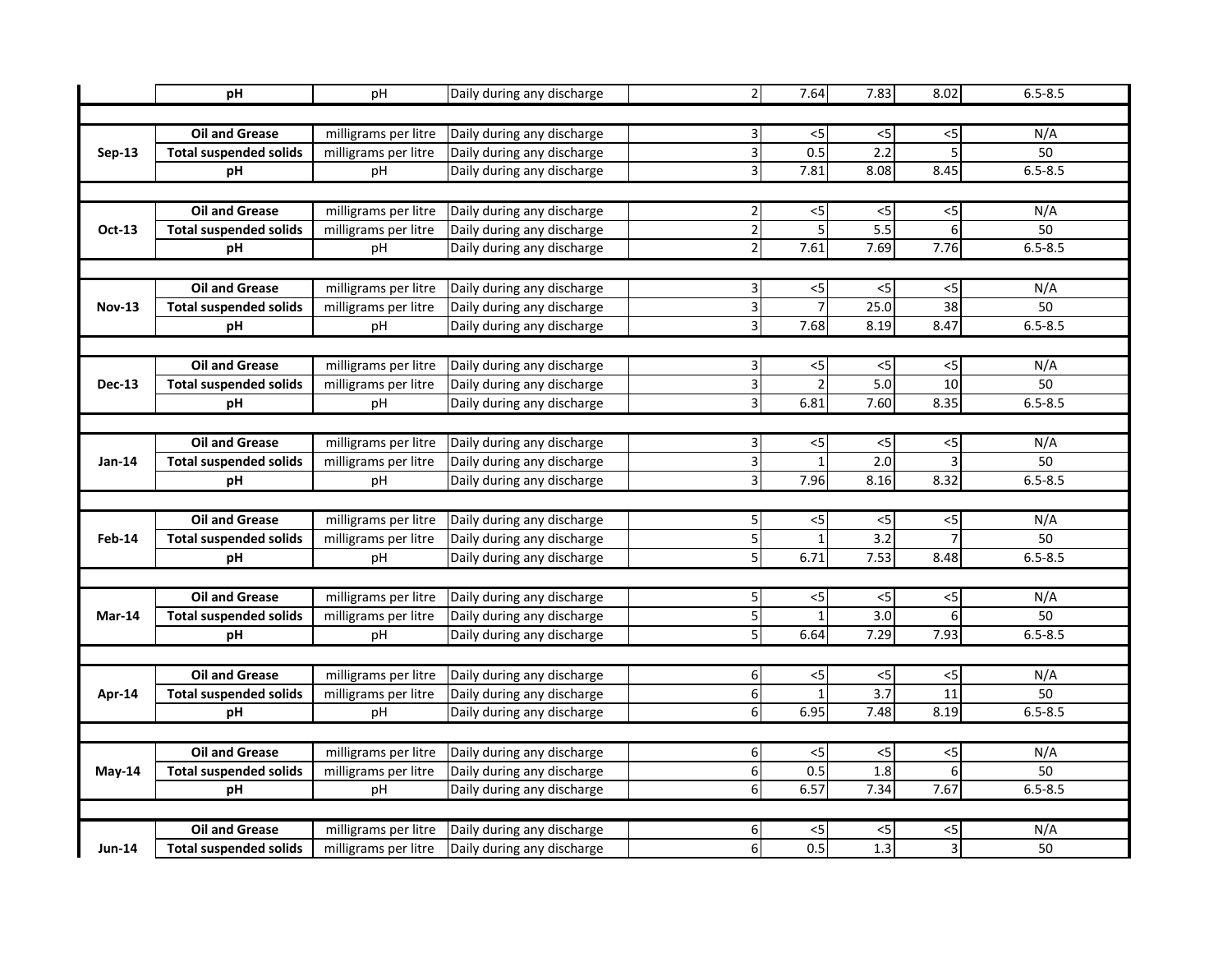|               | pH                            | pH                   | Daily during any discharge | 6                       | 7.18                      | 7.57                     | 7.91            | $6.5 - 8.5$ |  |  |
|---------------|-------------------------------|----------------------|----------------------------|-------------------------|---------------------------|--------------------------|-----------------|-------------|--|--|
|               |                               |                      |                            |                         |                           |                          |                 |             |  |  |
|               | <b>Oil and Grease</b>         | milligrams per litre | Daily during any discharge | $\overline{\mathbf{3}}$ | $<$ 5                     | $<$ 5                    | <5              | N/A         |  |  |
| <b>Jul-14</b> | <b>Total suspended solids</b> | milligrams per litre | Daily during any discharge | $\overline{3}$          |                           | 1.0                      | $\mathbf{1}$    | 50          |  |  |
|               | рH                            | pH                   | Daily during any discharge | $\overline{3}$          | 7.58                      | 8.00                     | 8.37            | $6.5 - 8.5$ |  |  |
|               |                               |                      |                            |                         |                           |                          |                 |             |  |  |
|               | <b>Oil and Grease</b>         | milligrams per litre | Daily during any discharge | $\vert 4 \vert$         | $<$ 5                     | $<$ 5                    | $<$ 5           | N/A         |  |  |
| Aug-14        | <b>Total suspended solids</b> | milligrams per litre | Daily during any discharge | $\overline{\mathbf{4}}$ | $\mathbf{1}$              | 8.5                      | 23              | 50          |  |  |
|               | pH                            | pH                   | Daily during any discharge | $\overline{4}$          | 6.62                      | 7.97                     | 8.47            | $6.5 - 8.5$ |  |  |
|               |                               |                      |                            |                         |                           |                          |                 |             |  |  |
|               | <b>Oil and Grease</b>         | milligrams per litre | Daily during any discharge | $1\vert$                | $<$ 5                     | $<$ 5                    | <5              | N/A         |  |  |
| <b>Sep-14</b> | <b>Total suspended solids</b> | milligrams per litre | Daily during any discharge | $\mathbf 1$             | 5                         | 5.0                      | 5               | 50          |  |  |
|               | pH                            | pH                   | Daily during any discharge | $\overline{1}$          | 7.92                      | 7.92                     | 7.92            | $6.5 - 8.5$ |  |  |
|               |                               |                      |                            |                         |                           |                          |                 |             |  |  |
|               | <b>Oil and Grease</b>         | milligrams per litre | Daily during any discharge | $\mathbf 1$             | $<$ 5                     | $<$ 5                    | <5              | N/A         |  |  |
| Oct-14        | <b>Total suspended solids</b> | milligrams per litre | Daily during any discharge | $1\vert$                | 28                        | 28.0                     | 28              | 50          |  |  |
|               | pH                            | рH                   | Daily during any discharge | $\mathbf 1$             | 6.99                      | 6.99                     | 6.99            | $6.5 - 8.5$ |  |  |
|               |                               |                      |                            |                         |                           |                          |                 |             |  |  |
|               | <b>Oil and Grease</b>         | milligrams per litre | Daily during any discharge | $\overline{2}$          | $<$ 5                     | $<$ 5                    | $<$ 5           | N/A         |  |  |
| <b>Nov-14</b> | <b>Total suspended solids</b> | milligrams per litre | Daily during any discharge | $\overline{2}$          | 3                         | 4.0                      | 5               | 50          |  |  |
|               | pH                            | pH                   | Daily during any discharge | $\overline{2}$          | 6.69                      | 7.41                     | 8.12            | $6.5 - 8.5$ |  |  |
|               |                               |                      |                            |                         |                           |                          |                 |             |  |  |
|               | <b>Oil and Grease</b>         | milligrams per litre | Daily during any discharge | $\overline{\mathbf{3}}$ | $< 5$                     | $<$ 5                    | $<$ 5           | N/A         |  |  |
| <b>Dec-14</b> | <b>Total suspended solids</b> | milligrams per litre | Daily during any discharge | $\overline{3}$          | $\overline{2}$            | 18.7                     | $\overline{28}$ | 50          |  |  |
|               | рH                            | pH                   | Daily during any discharge | $\overline{3}$          | 6.56                      | 7.42                     | 8.23            | $6.5 - 8.5$ |  |  |
|               |                               |                      |                            |                         |                           |                          |                 |             |  |  |
|               | <b>Oil and Grease</b>         | milligrams per litre | Daily during any discharge | $\vert$ 3               | $<$ 5                     | $<$ 5                    | $<$ 5           | N/A         |  |  |
| Jan-15        | <b>Total suspended solids</b> | milligrams per litre | Daily during any discharge | $\overline{3}$          | 0.5                       | 4.5                      | $\overline{10}$ | 50          |  |  |
|               | pH                            | pH                   | Daily during any discharge | $\overline{3}$          | 7.37                      | 7.83                     | 8.09            | $6.5 - 8.5$ |  |  |
|               |                               |                      |                            |                         |                           |                          |                 |             |  |  |
|               | <b>Oil and Grease</b>         | milligrams per litre | Daily during any discharge | $1\vert$                | $\overline{\overline{5}}$ | $\overline{\mathcal{L}}$ | $<$ 5           | N/A         |  |  |
| Feb-15        | <b>Total suspended solids</b> | milligrams per litre | Daily during any discharge | $\mathbf 1$             | $\overline{2}$            | $\overline{2.0}$         | $\mathfrak{p}$  | 50          |  |  |
|               | рH                            | pH                   | Daily during any discharge | $1\vert$                | 8.1                       | 8.10                     | 8.1             | $6.5 - 8.5$ |  |  |
|               |                               |                      |                            |                         |                           |                          |                 |             |  |  |
|               | <b>Oil and Grease</b>         | milligrams per litre | Daily during any discharge | $\overline{2}$          | $\overline{\overline{5}}$ | $<$ 5                    | $<$ 5           | N/A         |  |  |
| <b>Mar-15</b> | <b>Total suspended solids</b> | milligrams per litre | Daily during any discharge | $\overline{2}$          | 3                         | $\overline{3.5}$         | 4               | 50          |  |  |
|               | pH                            | pH                   | Daily during any discharge | $\overline{2}$          | 8.25                      | 8.31                     | 8.37            | $6.5 - 8.5$ |  |  |
|               |                               |                      |                            |                         |                           |                          |                 |             |  |  |
|               | <b>Oil and Grease</b>         | milligrams per litre | Daily during any discharge | $\mathbf{5}$            | $<$ 5                     | <5                       | <5              | N/A         |  |  |
| <b>Apr-15</b> | <b>Total suspended solids</b> | milligrams per litre | Daily during any discharge | $\overline{5}$          | 3                         | 12.8                     | 23              | 50          |  |  |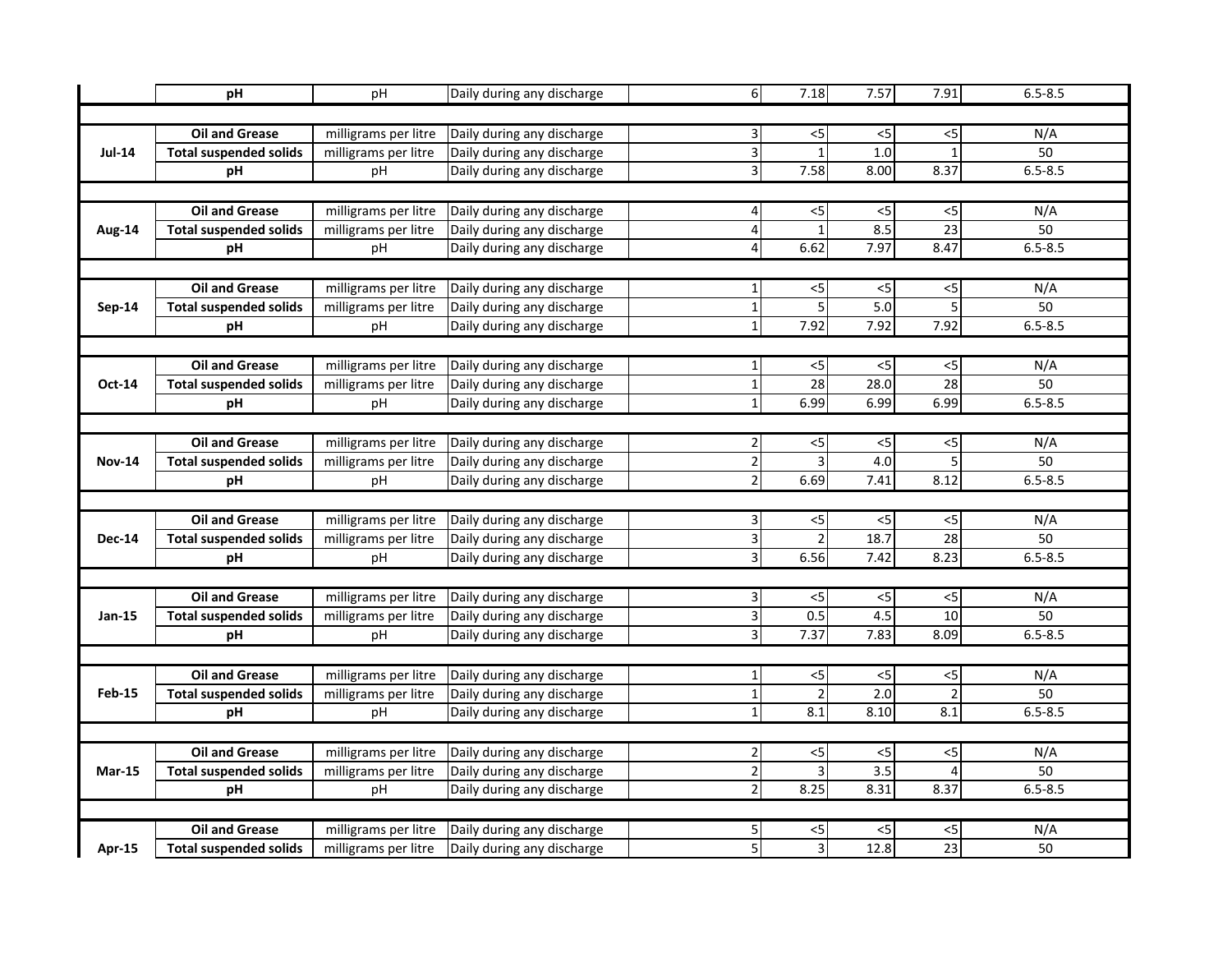|               | pH                            | pH                   | Daily during any discharge | 5                       | 8.03                      | 8.33                     | 8.43             | $6.5 - 8.5$     |  |  |
|---------------|-------------------------------|----------------------|----------------------------|-------------------------|---------------------------|--------------------------|------------------|-----------------|--|--|
|               |                               |                      |                            |                         |                           |                          |                  |                 |  |  |
|               | <b>Oil and Grease</b>         | milligrams per litre | Daily during any discharge | $\overline{2}$          | $<$ 5                     | $<$ 5                    | <5               | N/A             |  |  |
| <b>May-15</b> | <b>Total suspended solids</b> | milligrams per litre | Daily during any discharge | $\overline{2}$          | 3                         | 3.5                      | $\overline{4}$   | 50              |  |  |
|               | рH                            | pH                   | Daily during any discharge | $\overline{2}$          | 6.66                      | 7.29                     | 7.92             | $6.5 - 8.5$     |  |  |
|               |                               |                      |                            |                         |                           |                          |                  |                 |  |  |
|               | <b>Oil and Grease</b>         | milligrams per litre | Daily during any discharge | $\overline{\mathbf{3}}$ | $<$ 5                     | 6                        | 8                | N/A             |  |  |
| <b>Jun-15</b> | <b>Total suspended solids</b> | milligrams per litre | Daily during any discharge | υ                       | $\mathbf{1}$              | $\overline{5.7}$         | 11               | 50              |  |  |
|               | pH                            | pH                   | Daily during any discharge | $\overline{3}$          | 7.52                      | 8.03                     | 8.34             | $6.5 - 8.5$     |  |  |
|               |                               |                      |                            |                         |                           |                          |                  |                 |  |  |
|               | <b>Oil and Grease</b>         | milligrams per litre | Daily during any discharge | $1\vert$                | $<$ 5                     | $<$ 5                    | <5               | N/A             |  |  |
| <b>Jul-15</b> | <b>Total suspended solids</b> | milligrams per litre | Daily during any discharge | $\mathbf 1$             | $6 \overline{6}$          | 6.0                      | 6                | 50              |  |  |
|               | pH                            | pH                   | Daily during any discharge | $\overline{1}$          | 7.96                      | 7.96                     | 7.96             | $6.5 - 8.5$     |  |  |
|               |                               |                      |                            |                         |                           |                          |                  |                 |  |  |
|               | <b>Oil and Grease</b>         | milligrams per litre | Daily during any discharge | $\overline{2}$          | $<$ 5                     | $<$ 5                    | <5               | N/A             |  |  |
| <b>Aug-15</b> | <b>Total suspended solids</b> | milligrams per litre | Daily during any discharge | $\overline{2}$          | $\mathbf{1}$              | 10.0                     | 19               | 50              |  |  |
|               | pH                            | рH                   | Daily during any discharge | $\overline{2}$          | 7.37                      | 7.76                     | 8.14             | $6.5 - 8.5$     |  |  |
|               |                               |                      |                            |                         |                           |                          |                  |                 |  |  |
|               | <b>Oil and Grease</b>         | milligrams per litre | Daily during any discharge | $\overline{2}$          | $< 5$                     | $<$ 5                    | $<$ 5            | N/A             |  |  |
| <b>Sep-15</b> | <b>Total suspended solids</b> | milligrams per litre | Daily during any discharge | $\overline{2}$          | $\mathbf{1}$              | 2.0                      | 3                | 50              |  |  |
|               | pH                            | pH                   | Daily during any discharge | $\overline{2}$          | 8.05                      | 8.26                     | 8.47             | $6.5 - 8.5$     |  |  |
|               |                               |                      |                            |                         |                           |                          |                  |                 |  |  |
|               | <b>Oil and Grease</b>         | milligrams per litre | Daily during any discharge | $\overline{\mathbf{3}}$ | $<$ 5                     | 8.5                      | 12               | N/A             |  |  |
| Oct-15        | <b>Total suspended solids</b> | milligrams per litre | Daily during any discharge | $\overline{3}$          | $\overline{3}$            | $\overline{5.7}$         | 8                | 50              |  |  |
|               | рH                            | pH                   | Daily during any discharge | $\overline{3}$          | 7.22                      | 7.68                     | 7.97             | $6.5 - 8.5$     |  |  |
|               |                               |                      |                            |                         |                           |                          |                  |                 |  |  |
|               | <b>Oil and Grease</b>         | milligrams per litre | Daily during any discharge | $\overline{\mathbf{4}}$ | $<$ 5                     | $<$ 5                    | $<$ 5            | N/A             |  |  |
| <b>Nov-15</b> | <b>Total suspended solids</b> | milligrams per litre | Daily during any discharge | $\pmb{4}$               | $\mathbf{1}$              | 8.0                      | $\overline{26}$  | 50              |  |  |
|               | pH                            | pH                   | Daily during any discharge | $\overline{4}$          | 8.42                      | 8.44                     | 8.46             | $6.5 - 8.5$     |  |  |
|               |                               |                      |                            |                         |                           |                          |                  |                 |  |  |
|               | <b>Oil and Grease</b>         | milligrams per litre | Daily during any discharge | $\overline{2}$          | $\overline{c}$            | $\overline{\mathcal{L}}$ | $<$ 5            | N/A             |  |  |
| <b>Dec-15</b> | <b>Total suspended solids</b> | milligrams per litre | Daily during any discharge | $\overline{2}$          |                           | 3.3                      | $\overline{5.5}$ | $\overline{50}$ |  |  |
|               | рH                            | pH                   | Daily during any discharge | $\overline{2}$          | 7.01                      | 7.69                     | 8.37             | $6.5 - 8.5$     |  |  |
|               |                               |                      |                            |                         |                           |                          |                  |                 |  |  |
|               | <b>Oil and Grease</b>         | milligrams per litre | Daily during any discharge | $\overline{4}$          | $\overline{\overline{5}}$ | $<$ 5                    | 5                | N/A             |  |  |
| Jan-16        | <b>Total suspended solids</b> | milligrams per litre | Daily during any discharge | $\overline{4}$          | $\mathbf{1}$              | 4.8                      | 10               | 50              |  |  |
|               | pH                            | pH                   | Daily during any discharge | $\overline{4}$          | 7.90                      | 8.04                     | 8.25             | $6.5 - 8.5$     |  |  |
|               |                               |                      |                            |                         |                           |                          |                  |                 |  |  |
|               | <b>Oil and Grease</b>         | milligrams per litre | Daily during any discharge | $\overline{2}$          | $<$ 5                     | 38.5                     | 72               | N/A             |  |  |
| <b>Feb-16</b> | <b>Total suspended solids</b> | milligrams per litre | Daily during any discharge | $\overline{a}$          | 3                         | 5.5                      | 8                | 50              |  |  |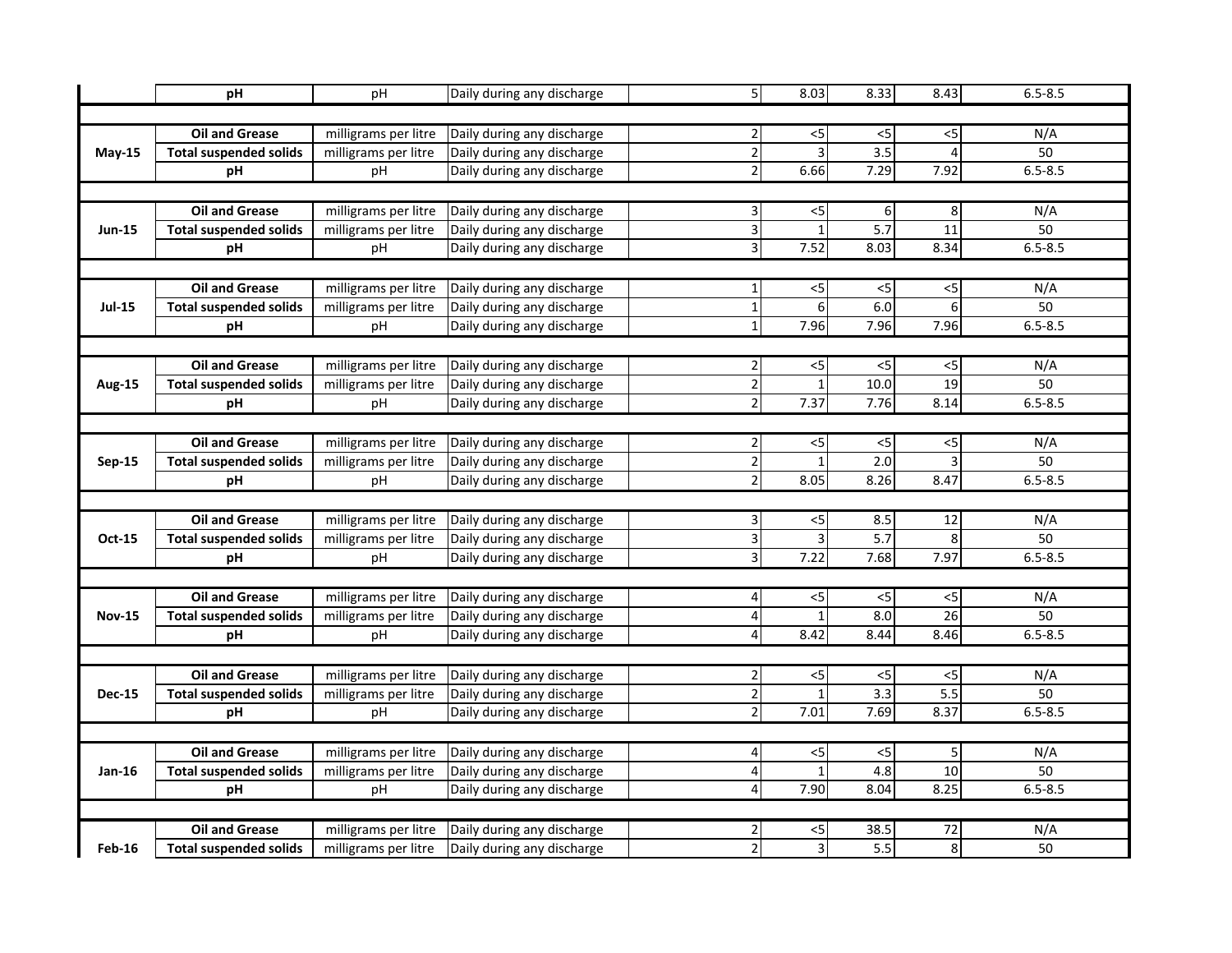|               | pH                            | pH                   | Daily during any discharge | $\overline{2}$          | 7.91                      | 8.04                     | 8.16           | $6.5 - 8.5$ |  |  |  |
|---------------|-------------------------------|----------------------|----------------------------|-------------------------|---------------------------|--------------------------|----------------|-------------|--|--|--|
|               |                               |                      |                            |                         |                           |                          |                |             |  |  |  |
|               | <b>Oil and Grease</b>         | milligrams per litre | Daily during any discharge | $1\vert$                | $<$ 5                     | $<$ 5                    | <5             | N/A         |  |  |  |
| <b>Mar-16</b> | <b>Total suspended solids</b> | milligrams per litre | Daily during any discharge | $\mathbf{1}$            |                           | 1.0                      | $\mathbf{1}$   | 50          |  |  |  |
|               | рH                            | pH                   | Daily during any discharge | $1\vert$                | 8.04                      | 8.04                     | 8.04           | $6.5 - 8.5$ |  |  |  |
|               |                               |                      |                            |                         |                           |                          |                |             |  |  |  |
|               | <b>Oil and Grease</b>         | milligrams per litre | Daily during any discharge | $\overline{2}$          | $<$ 5                     | $<$ 5                    | $<$ 5          | N/A         |  |  |  |
| Apr-16        | <b>Total suspended solids</b> | milligrams per litre | Daily during any discharge | $\overline{2}$          | $\mathbf{1}$              | 1.0                      | $\overline{1}$ | 50          |  |  |  |
|               | pH                            | pH                   | Daily during any discharge | $\overline{2}$          | 8.01                      | 8.07                     | 8.12           | $6.5 - 8.5$ |  |  |  |
|               |                               |                      |                            |                         |                           |                          |                |             |  |  |  |
|               | <b>Oil and Grease</b>         | milligrams per litre | Daily during any discharge | $\overline{2}$          | $<$ 5                     | $<$ 5                    | <5             | N/A         |  |  |  |
| $May-16$      | <b>Total suspended solids</b> | milligrams per litre | Daily during any discharge | $\overline{2}$          |                           | 1.0                      | 1              | 50          |  |  |  |
|               | pH                            | pH                   | Daily during any discharge | $\overline{2}$          | 7.23                      | 7.56                     | 7.89           | $6.5 - 8.5$ |  |  |  |
|               |                               |                      |                            |                         |                           |                          |                |             |  |  |  |
|               | <b>Oil and Grease</b>         | milligrams per litre | Daily during any discharge | $\vert 4 \vert$         | $<$ 5                     | 8.4                      | 27             | N/A         |  |  |  |
| <b>Jun-16</b> | <b>Total suspended solids</b> | milligrams per litre | Daily during any discharge | $\overline{\mathbf{A}}$ | $\mathbf{1}$              | 15.3                     | 27             | 50          |  |  |  |
|               | pH                            | рH                   | Daily during any discharge | $\overline{\mathbf{4}}$ | 7.09                      | 7.68                     | 8.17           | $6.5 - 8.5$ |  |  |  |
|               |                               |                      |                            |                         |                           |                          |                |             |  |  |  |
|               | <b>Oil and Grease</b>         | milligrams per litre | Daily during any discharge | $\overline{2}$          | $< 5$                     | $<$ 5                    | $<$ 5          | N/A         |  |  |  |
| <b>Jul-16</b> | <b>Total suspended solids</b> | milligrams per litre | Daily during any discharge | $\overline{2}$          | $\mathfrak{p}$            | 4.5                      | $\overline{7}$ | 50          |  |  |  |
|               | pH                            | pH                   | Daily during any discharge | $\overline{2}$          | 7.90                      | 8.04                     | 8.17           | $6.5 - 8.5$ |  |  |  |
|               |                               |                      |                            |                         |                           |                          |                |             |  |  |  |
|               | <b>Oil and Grease</b>         | milligrams per litre | Daily during any discharge | $\overline{2}$          | $< 5$                     | $<$ 5                    | < 5            | N/A         |  |  |  |
| <b>Aug-16</b> | <b>Total suspended solids</b> | milligrams per litre | Daily during any discharge | $\overline{2}$          |                           | $\overline{2.0}$         | 3              | 50          |  |  |  |
|               | рH                            | pH                   | Daily during any discharge | $\overline{2}$          | 8.35                      | 8.35                     | 8.35           | $6.5 - 8.5$ |  |  |  |
|               |                               |                      |                            |                         |                           |                          |                |             |  |  |  |
|               | <b>Oil and Grease</b>         | milligrams per litre | Daily during any discharge | $\mathbf 1$             | $<$ 5                     | $<$ 5                    | $<$ 5          | N/A         |  |  |  |
| Sep-16        | <b>Total suspended solids</b> | milligrams per litre | Daily during any discharge | $\mathbf 1$             | 6                         | 6.0                      | 6              | 50          |  |  |  |
|               | pH                            | pH                   | Daily during any discharge | $1\vert$                | 8.23                      | 8.23                     | 8.23           | $6.5 - 8.5$ |  |  |  |
|               |                               |                      |                            |                         |                           |                          |                |             |  |  |  |
|               | <b>Oil and Grease</b>         | milligrams per litre | Daily during any discharge | $1\vert$                | $\overline{\overline{5}}$ | $\overline{\mathcal{L}}$ | $<$ 5          | N/A         |  |  |  |
| Oct-16        | <b>Total suspended solids</b> | milligrams per litre | Daily during any discharge | $\mathbf 1$             |                           | $\overline{2.0}$         | $\mathcal{P}$  | 50          |  |  |  |
|               | pH                            | pH                   | Daily during any discharge | $1\vert$                | 8.37                      | 8.37                     | 8.37           | $6.5 - 8.5$ |  |  |  |
|               |                               |                      |                            |                         |                           |                          |                |             |  |  |  |
|               | <b>Oil and Grease</b>         | milligrams per litre | Daily during any discharge | $\overline{2}$          | $\overline{c}$            | $<$ 5                    | $<$ 5          | N/A         |  |  |  |
| <b>Nov-16</b> | <b>Total suspended solids</b> | milligrams per litre | Daily during any discharge | $\overline{2}$          | $\mathbf{1}$              | 4.5                      | 8              | 50          |  |  |  |
|               | pH                            | pH                   | Daily during any discharge | $\overline{2}$          | 8.25                      | 8.27                     | 8.29           | $6.5 - 8.5$ |  |  |  |
|               |                               |                      |                            |                         |                           |                          |                |             |  |  |  |
|               | <b>Oil and Grease</b>         | milligrams per litre | Daily during any discharge | $\vert$                 | $<$ 5                     | <5                       | <5             | N/A         |  |  |  |
| <b>Dec-16</b> | <b>Total suspended solids</b> | milligrams per litre | Daily during any discharge | $\vert$                 |                           | 4.0                      | 6              | 50          |  |  |  |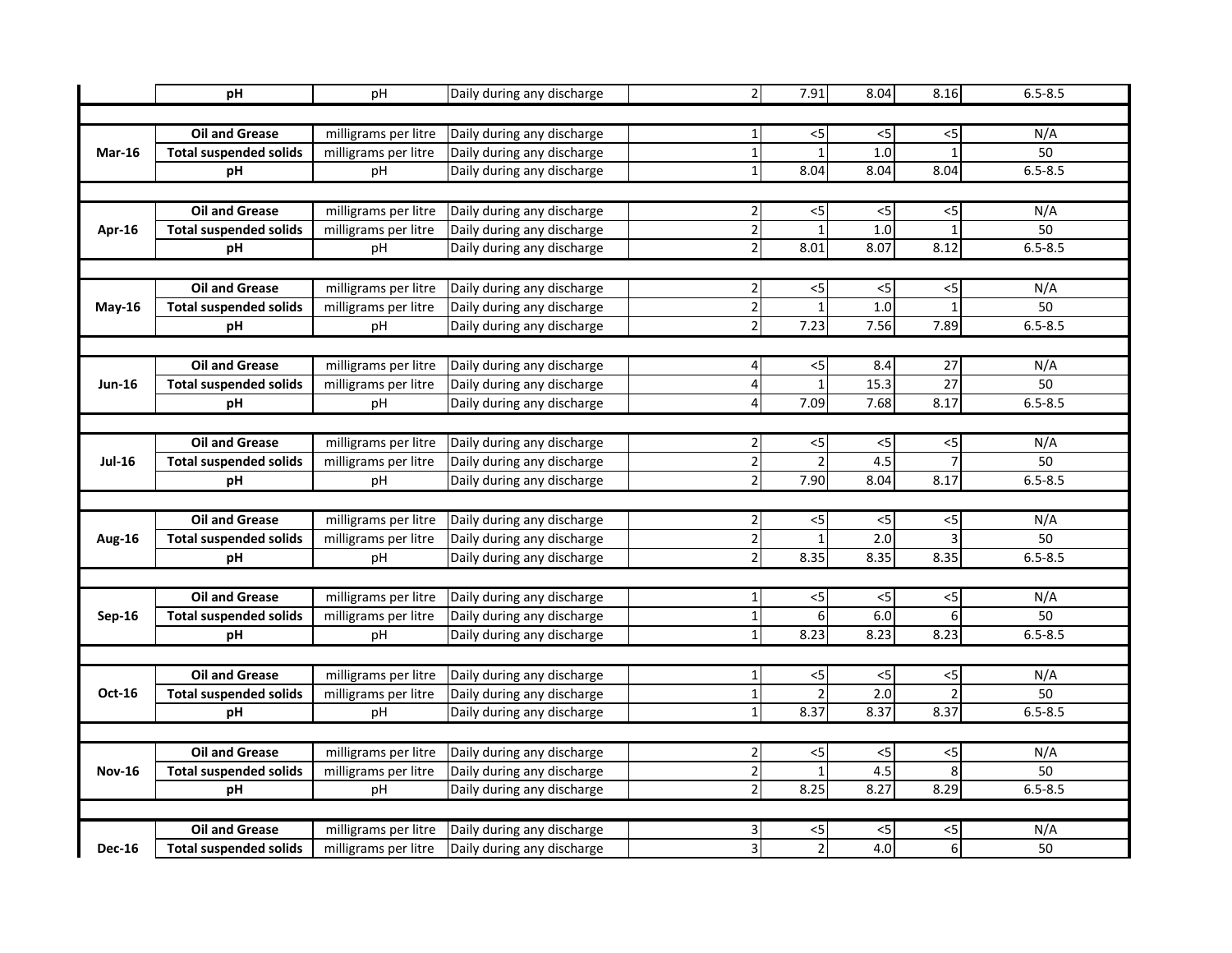|               | pH                            | pH                   | Daily during any discharge | $\overline{3}$          | 7.46                     | 7.95             | 8.22                     | $6.5 - 8.5$ |  |  |  |
|---------------|-------------------------------|----------------------|----------------------------|-------------------------|--------------------------|------------------|--------------------------|-------------|--|--|--|
|               |                               |                      |                            |                         |                          |                  |                          |             |  |  |  |
|               | <b>Oil and Grease</b>         | milligrams per litre | Daily during any discharge | $\overline{2}$          | $<$ 5                    | $<$ 5            | $<$ 5                    | N/A         |  |  |  |
| Jan-17        | <b>Total suspended solids</b> | milligrams per litre | Daily during any discharge | $\overline{2}$          |                          | $\overline{2.0}$ | 3                        | 50          |  |  |  |
|               | рH                            | рH                   | Daily during any discharge | $\overline{2}$          | 8.35                     | 8.36             | 8.36                     | $6.5 - 8.5$ |  |  |  |
|               |                               |                      |                            |                         |                          |                  |                          |             |  |  |  |
|               | <b>Oil and Grease</b>         | milligrams per litre | Daily during any discharge | $\overline{\mathbf{c}}$ | 5                        | 5                | $<$ 5                    | N/A         |  |  |  |
| <b>Feb-17</b> | <b>Total suspended solids</b> | milligrams per litre | Daily during any discharge | $\overline{2}$          | $\overline{\phantom{a}}$ | 9.0              | 17                       | 50          |  |  |  |
|               | pH                            | pH                   | Daily during any discharge | $\overline{c}$          | 7.76                     | 8.06             | 8.35                     | $6.5 - 8.5$ |  |  |  |
|               |                               |                      |                            |                         |                          |                  |                          |             |  |  |  |
|               | <b>Oil and Grease</b>         | milligrams per litre | Daily during any discharge | $\vert$                 | $<$ 5                    | <5               | $<$ 5                    | N/A         |  |  |  |
| $Mar-17$      | <b>Total suspended solids</b> | milligrams per litre | Daily during any discharge | 4                       |                          | 20.8             | 38                       | 50          |  |  |  |
|               | рH                            | pH                   | Daily during any discharge | 4                       | 7.78                     | 8.01             | 8.29                     | $6.5 - 8.5$ |  |  |  |
|               |                               |                      |                            |                         |                          |                  |                          |             |  |  |  |
|               | <b>Oil and Grease</b>         | milligrams per litre | Daily during any discharge | $\mathbf 2$             | $<$ 5                    | <5               | <5                       | N/A         |  |  |  |
| Apr-17        | <b>Total suspended solids</b> | milligrams per litre | Daily during any discharge | $\overline{2}$          |                          | 6.5              | 12                       | 50          |  |  |  |
|               | рH                            | рH                   | Daily during any discharge | $\overline{2}$          | 7.42                     | 7.59             | 7.75                     | $6.5 - 8.5$ |  |  |  |
|               |                               |                      |                            |                         |                          |                  |                          |             |  |  |  |
|               | <b>Oil and Grease</b>         | milligrams per litre | Daily during any discharge | $\overline{2}$          | $<$ 5                    | 5                | $<$ 5                    | N/A         |  |  |  |
| $May-17$      | <b>Total suspended solids</b> | milligrams per litre | Daily during any discharge | $\overline{2}$          |                          | 1.5              | $\overline{\phantom{a}}$ | 50          |  |  |  |
|               | pH                            | рH                   | Daily during any discharge | $\overline{2}$          | 7.48                     | 7.85             | 8.21                     | $6.5 - 8.5$ |  |  |  |
|               |                               |                      |                            |                         |                          |                  |                          |             |  |  |  |
|               | <b>Oil and Grease</b>         | milligrams per litre | Daily during any discharge | $\overline{2}$          | $<$ 5                    | $<$ 5            | $<$ 5                    | N/A         |  |  |  |
| Jun-17        | <b>Total suspended solids</b> | milligrams per litre | Daily during any discharge | $\overline{2}$          |                          | 6.0              | $\overline{7}$           | 50          |  |  |  |
|               | pH                            | pH                   | Daily during any discharge | $\overline{2}$          | 7.77                     | 8.06             | 8.35                     | $6.5 - 8.5$ |  |  |  |
|               |                               |                      |                            |                         |                          |                  |                          |             |  |  |  |
|               | <b>Oil and Grease</b>         | milligrams per litre | Daily during any discharge | $\overline{2}$          | $<$ 5                    | $<$ 5            | $<$ 5                    | N/A         |  |  |  |
| <b>Jul-17</b> | <b>Total suspended solids</b> | milligrams per litre | Daily during any discharge | $\overline{2}$          | þ                        | $\overline{3.0}$ | 4                        | 50          |  |  |  |
|               | pH                            | pH                   | Daily during any discharge | $\mathbf 2$             | 8.17                     | 8.33             | 8.49                     | $6.5 - 8.5$ |  |  |  |
|               |                               |                      |                            |                         |                          |                  |                          |             |  |  |  |
|               | <b>Oil and Grease</b>         | milligrams per litre | Daily during any discharge | $\vert$                 | $<$ 5                    | <5               | <5                       | N/A         |  |  |  |
| <b>Aug-17</b> | <b>Total suspended solids</b> | milligrams per litre | Daily during any discharge | $\overline{3}$          |                          | 1.5              | $\overline{2}$           | 50          |  |  |  |
|               | pH                            | рH                   | Daily during any discharge | $\overline{3}$          | 8.09                     | 8.22             | 8.29                     | $6.5 - 8.5$ |  |  |  |
|               |                               |                      |                            |                         |                          |                  |                          |             |  |  |  |
|               | Oil and Grease                | milligrams per litre | Daily during any discharge | $\mathbf 1$             | $<$ 5                    | <5               | 5                        | N/A         |  |  |  |
| Sep-17        | <b>Total suspended solids</b> | milligrams per litre | Daily during any discharge | $\overline{\mathbf{1}}$ |                          | 2.0              | $\overline{2}$           | 50          |  |  |  |
|               | pH                            | pH                   | Daily during any discharge | $\mathbf 1$             | 8.47                     | 8.47             | 8.47                     | $6.5 - 8.5$ |  |  |  |
|               |                               |                      |                            |                         |                          |                  |                          |             |  |  |  |
|               | <b>Oil and Grease</b>         | milligrams per litre | Daily during any discharge | 2                       | <5                       | <5               | <5                       | N/A         |  |  |  |
| Oct-17        | <b>Total suspended solids</b> | milligrams per litre | Daily during any discharge | $\overline{2}$          | 2.5                      | 4.0              | $\overline{5.5}$         | 50          |  |  |  |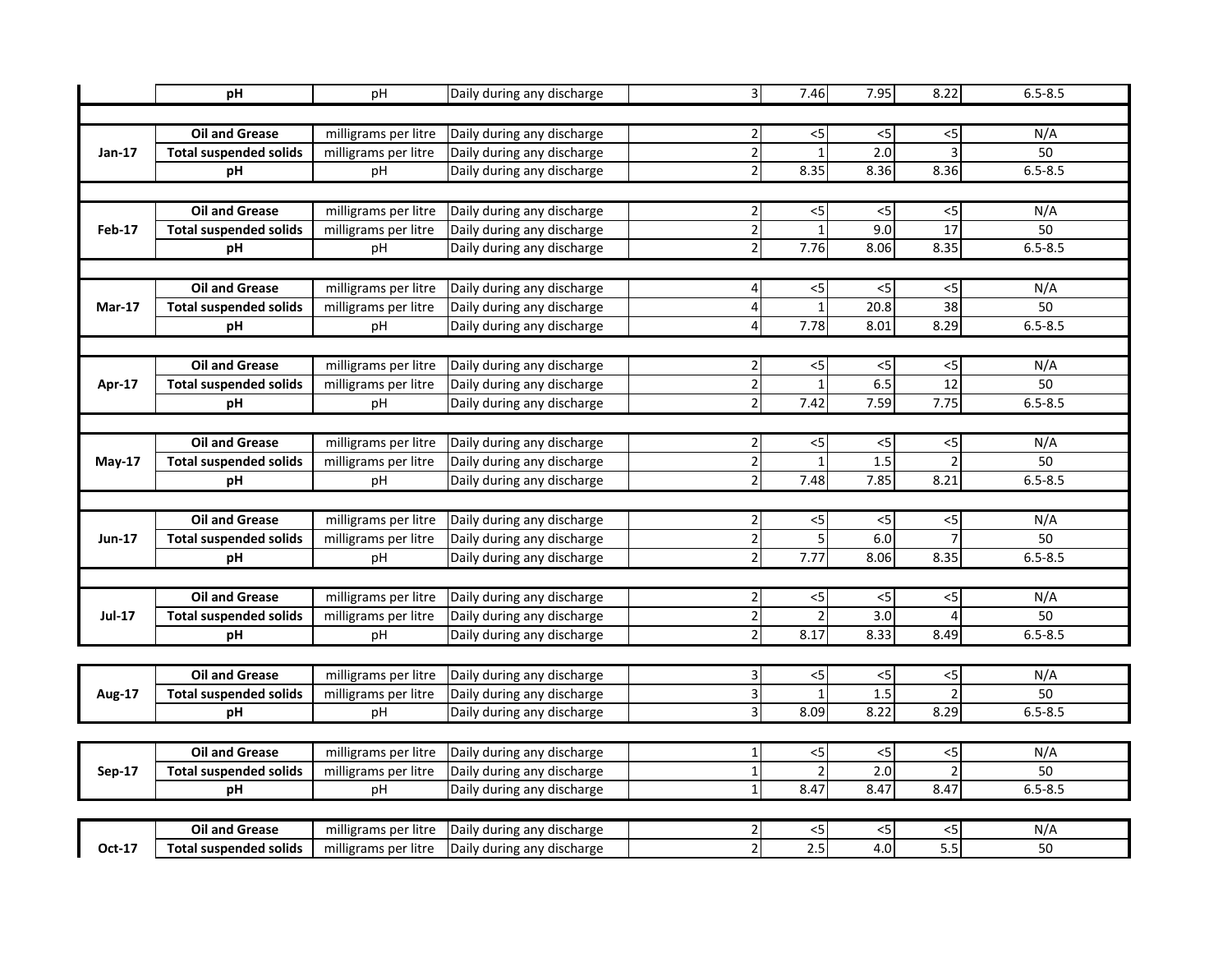|               | рH                            | pH                   | Daily during any discharge | $\overline{2}$          | 7.70         | 8.07             | 8.44           | $6.5 - 8.5$ |  |  |
|---------------|-------------------------------|----------------------|----------------------------|-------------------------|--------------|------------------|----------------|-------------|--|--|
|               |                               |                      |                            |                         |              |                  |                |             |  |  |
|               | <b>Oil and Grease</b>         | milligrams per litre | Daily during any discharge | $\overline{2}$          | $<$ 5        | $<$ 5            | $<$ 5          | N/A         |  |  |
| <b>Nov-17</b> | <b>Total suspended solids</b> | milligrams per litre | Daily during any discharge | $\overline{2}$          | $\mathbf{1}$ | 1.0              | $\mathbf{1}$   | 50          |  |  |
|               | рH                            | pH                   | Daily during any discharge | $\overline{2}$          | 8.11         | 8.14             | 8.16           | $6.5 - 8.5$ |  |  |
|               |                               |                      |                            |                         |              |                  |                |             |  |  |
|               | <b>Oil and Grease</b>         | milligrams per litre | Daily during any discharge | 3                       | <5           | $<$ 5            | $<$ 5          | N/A         |  |  |
| <b>Dec-17</b> | <b>Total suspended solids</b> | milligrams per litre | Daily during any discharge | 3                       | $\mathbf{1}$ | 1.0              | $\mathbf{1}$   | 50          |  |  |
|               | рH                            | pH                   | Daily during any discharge | $\overline{3}$          | 7.76         | 8.08             | 8.26           | $6.5 - 8.5$ |  |  |
|               |                               |                      |                            |                         |              |                  |                |             |  |  |
|               | <b>Oil and Grease</b>         | milligrams per litre | Daily during any discharge | 3                       | $<$ 5        | $<$ 5            | $<$ 5          | N/A         |  |  |
| Jan-18        | <b>Total suspended solids</b> | milligrams per litre | Daily during any discharge | 3                       | $\mathbf{1}$ | 1.5              | 2.5            | 50          |  |  |
|               | рH                            | pH                   | Daily during any discharge | $\overline{\mathbf{3}}$ | 7.89         | 8.00             | 8.16           | $6.5 - 8.5$ |  |  |
|               |                               |                      |                            |                         |              |                  |                |             |  |  |
|               | <b>Oil and Grease</b>         | milligrams per litre | Daily during any discharge | 2                       | $<$ 5        | $<$ 5            | $<$ 5          | N/A         |  |  |
| Feb-18        | <b>Total suspended solids</b> | milligrams per litre | Daily during any discharge | $\overline{c}$          | $\mathbf{1}$ | 3.8              | 6.5            | 50          |  |  |
|               | рH                            | рH                   | Daily during any discharge | $\overline{\mathbf{c}}$ | 7.56         | 7.86             | 8.16           | $6.5 - 8.5$ |  |  |
|               |                               |                      |                            |                         |              |                  |                |             |  |  |
|               | <b>Oil and Grease</b>         | milligrams per litre | Daily during any discharge | 4                       | $<$ 5        | $<$ 5            | < 5            | N/A         |  |  |
| $Mar-18$      | <b>Total suspended solids</b> | milligrams per litre | Daily during any discharge | $\overline{\mathbf{r}}$ | $\mathbf{1}$ | 2.4              | $\overline{4}$ | 50          |  |  |
|               | pH                            | рH                   | Daily during any discharge | $\overline{\mathbf{r}}$ | 7.33         | 7.91             | 8.29           | $6.5 - 8.5$ |  |  |
|               |                               |                      |                            |                         |              |                  |                |             |  |  |
|               | <b>Oil and Grease</b>         | milligrams per litre | Daily during any discharge | 4                       | $<$ 5        | $<$ 5            | $<$ 5          | N/A         |  |  |
| Apr-18        | <b>Total suspended solids</b> | milligrams per litre | Daily during any discharge | 4                       | 1.2          | 2.2              | 4              | 50          |  |  |
|               | pH                            | pH                   | Daily during any discharge | 4                       | 8.03         | 8.27             | 8.46           | $6.5 - 8.5$ |  |  |
|               |                               |                      |                            |                         |              |                  |                |             |  |  |
|               | <b>Oil and Grease</b>         | milligrams per litre | Daily during any discharge | 3                       | $<$ 5        | $<$ 5            | $<$ 5          | N/A         |  |  |
| May-18        | <b>Total suspended solids</b> | milligrams per litre | Daily during any discharge | 3                       | $\mathbf{1}$ | 1.8              | 3              | 50          |  |  |
|               | рH                            | рH                   | Daily during any discharge | $\overline{3}$          | 8.02         | 8.24             | 8.43           | $6.5 - 8.5$ |  |  |
|               |                               |                      |                            |                         |              |                  |                |             |  |  |
|               | <b>Oil and Grease</b>         | milligrams per litre | Daily during any discharge | 4                       | $<$ 5        | $<$ 5            | $<$ 5          | N/A         |  |  |
| <b>Jun-18</b> | <b>Total suspended solids</b> | milligrams per litre | Daily during any discharge | 4                       | 0.56         | $\overline{3.8}$ | 7.8            | 50          |  |  |
|               | рH                            | pH                   | Daily during any discharge | $\overline{4}$          | 8.00         | 8.18             | 8.35           | $6.5 - 8.5$ |  |  |
|               |                               |                      |                            |                         |              |                  |                |             |  |  |
|               | <b>Oil and Grease</b>         | milligrams per litre | Daily during any discharge | $\overline{\mathbf{c}}$ | $<$ 5        | $<$ 5            | $\leq$         | N/A         |  |  |
| <b>Jul-18</b> | <b>Total suspended solids</b> | milligrams per litre | Daily during any discharge | $\overline{2}$          | $\mathbf{1}$ | 1.5              | $\overline{2}$ | 50          |  |  |
|               | pH                            | pH                   | Daily during any discharge | $\overline{2}$          | 7.66         | 8.07             | 8.48           | $6.5 - 8.5$ |  |  |
|               |                               |                      |                            |                         |              |                  |                |             |  |  |
|               | <b>Oil and Grease</b>         | milligrams per litre | Daily during any discharge | 4                       | $<$ 5        | $<$ 5            | $<$ 5          | N/A         |  |  |
| <b>Aug-18</b> | <b>Total suspended solids</b> | milligrams per litre | Daily during any discharge | 4                       | $\mathbf{1}$ | 2.0l             | 5              | 50          |  |  |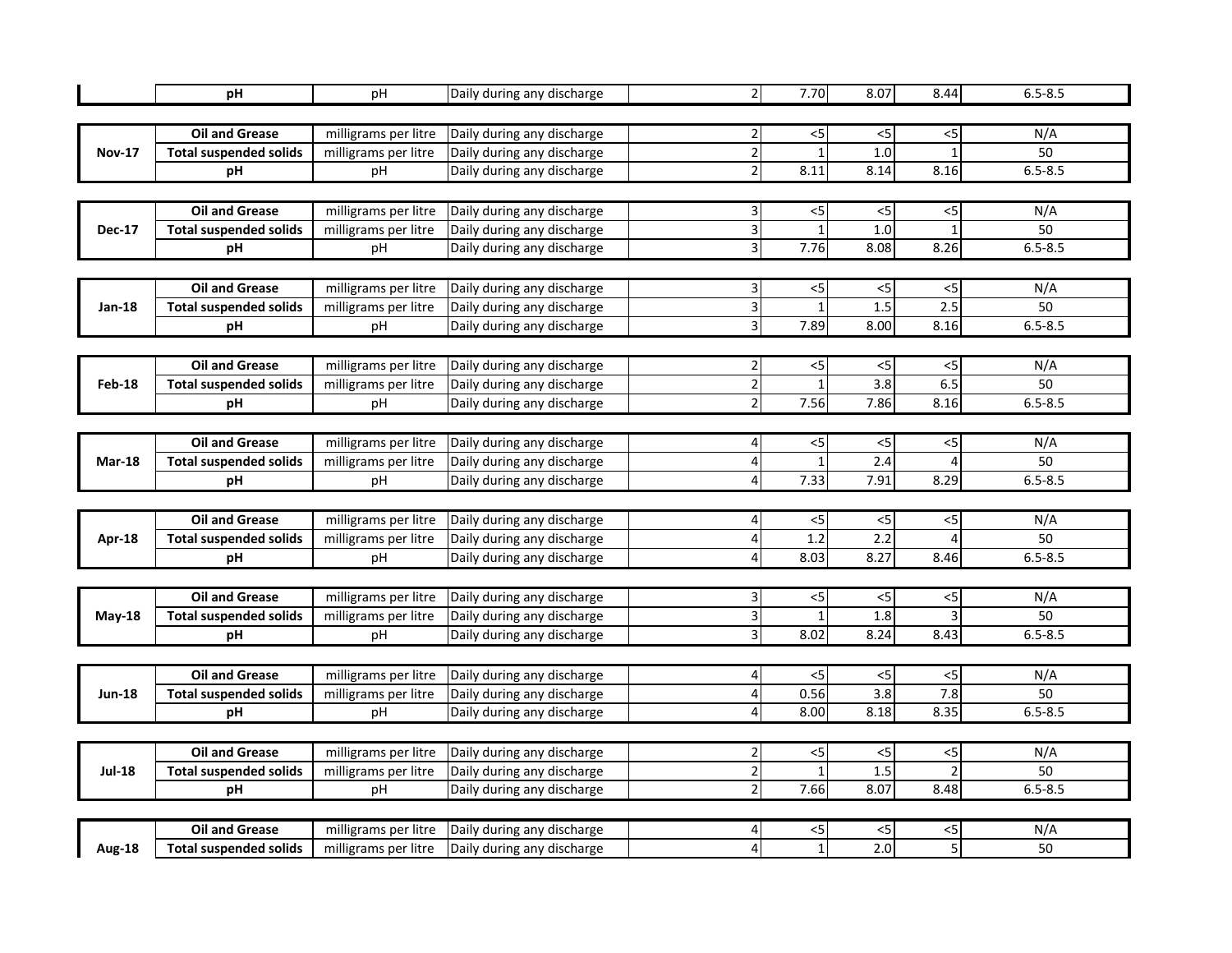|               | рH                            | pH                   | Daily during any discharge | $\overline{4}$          | 7.66           | 7.95             | 8.18           | $6.5 - 8.5$ |  |  |
|---------------|-------------------------------|----------------------|----------------------------|-------------------------|----------------|------------------|----------------|-------------|--|--|
|               |                               |                      |                            |                         |                |                  |                |             |  |  |
|               | <b>Oil and Grease</b>         | milligrams per litre | Daily during any discharge | $\overline{\mathbf{3}}$ | $<$ 5          | $<$ 5            | $<$ 5          | N/A         |  |  |
| <b>Sep-18</b> | <b>Total suspended solids</b> | milligrams per litre | Daily during any discharge | $\overline{3}$          | $\mathbf{1}$   | 2.3              | 4              | 50          |  |  |
|               | рH                            | pH                   | Daily during any discharge | Ψ                       | 7.94           | 7.99             | 8.06           | $6.5 - 8.5$ |  |  |
|               |                               |                      |                            |                         |                |                  |                |             |  |  |
|               | <b>Oil and Grease</b>         | milligrams per litre | Daily during any discharge | $10\,$                  | $5$            | 5.60             | 11             | N/A         |  |  |
| Oct-18        | <b>Total suspended solids</b> | milligrams per litre | Daily during any discharge | 10                      | $\mathbf{1}$   | 8.5              | 44             | 50          |  |  |
|               | рH                            | pH                   | Daily during any discharge | $\overline{10}$         | 7.36           | 8.14             | 8.47           | $6.5 - 8.5$ |  |  |
|               |                               |                      |                            |                         |                |                  |                |             |  |  |
|               | <b>Oil and Grease</b>         | milligrams per litre | Daily during any discharge | 4                       | $<$ 5          | $<$ 5            | $<$ 5          | N/A         |  |  |
| <b>Nov-18</b> | <b>Total suspended solids</b> | milligrams per litre | Daily during any discharge | 4                       | $\mathfrak{p}$ | 4.3              | 8              | 50          |  |  |
|               | рH                            | pH                   | Daily during any discharge | $\overline{4}$          | 7.77           | 8.17             | 8.47           | $6.5 - 8.5$ |  |  |
|               |                               |                      |                            |                         |                |                  |                |             |  |  |
|               | <b>Oil and Grease</b>         | milligrams per litre | Daily during any discharge | 3                       | $<$ 5          | $<$ 5            | $<$ 5          | N/A         |  |  |
| <b>Dec-18</b> | <b>Total suspended solids</b> | milligrams per litre | Daily during any discharge | 3                       | 5              | 11.0             | 20             | 50          |  |  |
|               | рH                            | рH                   | Daily during any discharge | $\overline{\mathbf{3}}$ | 6.83           | 7.86             | 8.40           | $6.5 - 8.5$ |  |  |
|               |                               |                      |                            |                         |                |                  |                |             |  |  |
|               | <b>Oil and Grease</b>         | milligrams per litre | Daily during any discharge | 4                       | $<$ 5          | $<$ 5            | $<$ 5          | N/A         |  |  |
| Jan-19        | <b>Total suspended solids</b> | milligrams per litre | Daily during any discharge | $\overline{\mathbf{r}}$ | $\mathbf{1}$   | $\overline{5.4}$ | 16             | 50          |  |  |
|               | pH                            | рH                   | Daily during any discharge | $\overline{\mathbf{r}}$ | 7.14           | 7.96             | 8.43           | $6.5 - 8.5$ |  |  |
|               |                               |                      |                            |                         |                |                  |                |             |  |  |
|               | <b>Oil and Grease</b>         | milligrams per litre | Daily during any discharge | 3                       | $<$ 5          | $<$ 5            | $<$ 5          | N/A         |  |  |
| Feb-19        | <b>Total suspended solids</b> | milligrams per litre | Daily during any discharge | ω                       | $\mathbf{1}$   | 2.3              | 4              | 50          |  |  |
|               | pH                            | pH                   | Daily during any discharge | $\overline{3}$          | 8.02           | 8.30             | 8.47           | $6.5 - 8.5$ |  |  |
|               |                               |                      |                            |                         |                |                  |                |             |  |  |
|               | <b>Oil and Grease</b>         | milligrams per litre | Daily during any discharge | 4                       | $<$ 5          | $<$ 5            | $<$ 5          | N/A         |  |  |
| $Mar-19$      | <b>Total suspended solids</b> | milligrams per litre | Daily during any discharge | 4                       | $\mathbf{1}$   | 14.3             | 23             | 50          |  |  |
|               | pH                            | рH                   | Daily during any discharge | 4                       | 7.86           | 8.12             | 8.32           | $6.5 - 8.5$ |  |  |
|               |                               |                      |                            |                         |                |                  |                |             |  |  |
|               | <b>Oil and Grease</b>         | milligrams per litre | Daily during any discharge | $\overline{\mathbf{3}}$ | $<$ 5          | $<$ 5            | $<$ 5          | N/A         |  |  |
| Apr-19        | <b>Total suspended solids</b> | milligrams per litre | Daily during any discharge | 3                       | $\mathbf{1}$   | $\overline{2.3}$ | 4              | 50          |  |  |
|               | рH                            | pH                   | Daily during any discharge | Ψ                       | 7.91           | 8.10             | 8.46           | $6.5 - 8.5$ |  |  |
|               |                               |                      |                            |                         |                |                  |                |             |  |  |
|               | <b>Oil and Grease</b>         | milligrams per litre | Daily during any discharge | 3                       | $<$ 5          | $<$ 5            | $\leq$         | N/A         |  |  |
| <b>May-19</b> | <b>Total suspended solids</b> | milligrams per litre | Daily during any discharge | $\overline{\mathbf{3}}$ | $\mathbf{1}$   | 1.7              | 3              | 50          |  |  |
|               | pH                            | pH                   | Daily during any discharge | $\overline{3}$          | 6.99           | 7.73             | 8.12           | $6.5 - 8.5$ |  |  |
|               |                               |                      |                            |                         |                |                  |                |             |  |  |
|               | <b>Oil and Grease</b>         | milligrams per litre | Daily during any discharge | 3                       | $<$ 5          | $<$ 5            | $<$ 5          | N/A         |  |  |
| <b>Jun-19</b> | <b>Total suspended solids</b> | milligrams per litre | Daily during any discharge | 3                       | 3              | 5.Ol             | $\overline{7}$ | 50          |  |  |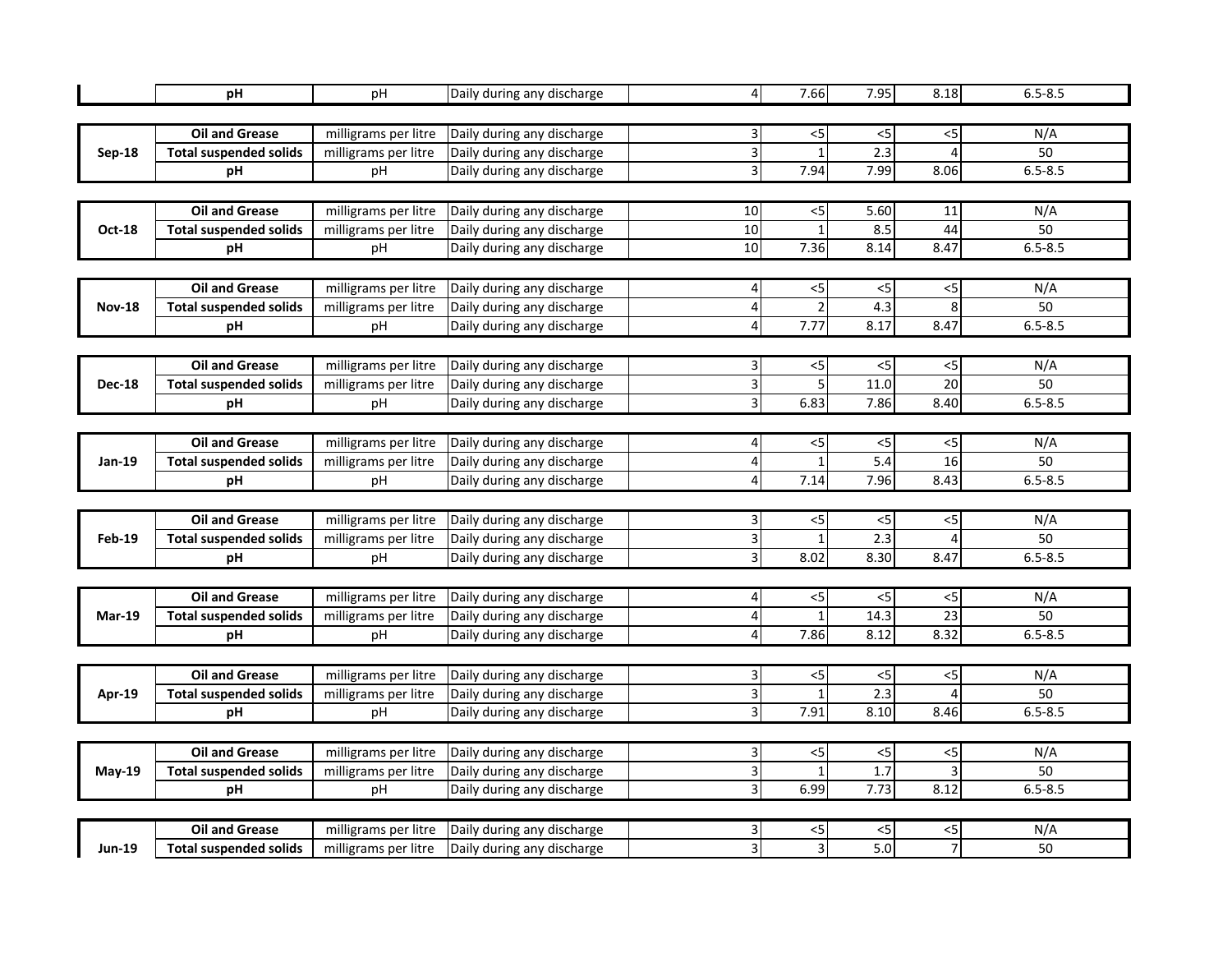|               | рH                            | pH                   | Daily during any discharge | $\overline{\mathbf{3}}$ | 8.01           | 8.17             | 8.38                      | $6.5 - 8.5$ |  |  |
|---------------|-------------------------------|----------------------|----------------------------|-------------------------|----------------|------------------|---------------------------|-------------|--|--|
|               |                               |                      |                            |                         |                |                  |                           |             |  |  |
|               | Oil and Grease                | milligrams per litre | Daily during any discharge | $\overline{\mathbf{3}}$ | $<$ 5          | $<$ 5            | $< 5$                     | N/A         |  |  |
| <b>Jul-19</b> | <b>Total suspended solids</b> | milligrams per litre | Daily during any discharge | $\overline{\mathbf{3}}$ | $\overline{2}$ | $\overline{3.2}$ | 5                         | 50          |  |  |
|               | pH                            | рH                   | Daily during any discharge | $\overline{3}$          | 7.85           | 8.10             | 8.28                      | $6.5 - 8.5$ |  |  |
|               |                               |                      |                            |                         |                |                  |                           |             |  |  |
|               | <b>Oil and Grease</b>         | milligrams per litre | Daily during any discharge | 3                       | <5             | $<$ 5            | $<$ 5                     | N/A         |  |  |
| <b>Aug-19</b> | <b>Total suspended solids</b> | milligrams per litre | Daily during any discharge | $\overline{\mathbf{3}}$ | $\mathbf{1}$   | 2.3              | 5                         | 50          |  |  |
|               | pH                            | pH                   | Daily during any discharge | $\overline{3}$          | 7.57           | 7.90             | 8.19                      | $6.5 - 8.5$ |  |  |
|               |                               |                      |                            |                         |                |                  |                           |             |  |  |
|               | <b>Oil and Grease</b>         | milligrams per litre | Daily during any discharge | 3                       | $<$ 5          | $<$ 5            | $<$ 5                     | N/A         |  |  |
| <b>Sep-19</b> | <b>Total suspended solids</b> | milligrams per litre | Daily during any discharge | 3                       | $\Delta$       | 9.7              | 18                        | 50          |  |  |
|               | pH                            | pH                   | Daily during any discharge | $\overline{3}$          | 7.14           | 7.76             | 8.47                      | $6.5 - 8.5$ |  |  |
|               |                               |                      |                            |                         |                |                  |                           |             |  |  |
|               | <b>Oil and Grease</b>         | milligrams per litre | Daily during any discharge | 2                       | $<$ 5          | $<$ 5            | $<$ 5                     | N/A         |  |  |
| Oct-19        | <b>Total suspended solids</b> | milligrams per litre | Daily during any discharge | $\overline{\mathbf{c}}$ | 3              | 9.0              | 15                        | 50          |  |  |
|               | pH                            | рH                   | Daily during any discharge | $\overline{\mathbf{2}}$ | 7.56           | 7.91             | 8.25                      | $6.5 - 8.5$ |  |  |
|               |                               |                      |                            |                         |                |                  |                           |             |  |  |
|               | <b>Oil and Grease</b>         | milligrams per litre | Daily during any discharge | $\mathbf{1}$            | 5              | $<$ 5            | $\overline{\overline{5}}$ | N/A         |  |  |
| <b>Nov-19</b> | <b>Total suspended solids</b> | milligrams per litre | Daily during any discharge | $\mathbf{1}$            | $\overline{3}$ | 3.0              | $\overline{3}$            | 50          |  |  |
|               | pH                            | рH                   | Daily during any discharge | $\mathbf{1}$            | 8.45           | 8.45             | 8.45                      | $6.5 - 8.5$ |  |  |
|               |                               |                      |                            |                         |                |                  |                           |             |  |  |
|               | <b>Oil and Grease</b>         | milligrams per litre | Daily during any discharge | 2                       | $<$ 5          | $< 5$            | $< 5$                     | N/A         |  |  |
| <b>Dec-19</b> | <b>Total suspended solids</b> | milligrams per litre | Daily during any discharge | $\overline{2}$          | $\mathbf{1}$   | 1.0              | $\mathbf{1}$              | 50          |  |  |
|               | рH                            | рH                   | Daily during any discharge | $\overline{2}$          | 7.03           | 7.57             | 8.10                      | $6.5 - 8.5$ |  |  |
|               |                               |                      |                            |                         |                |                  |                           |             |  |  |
|               | <b>Oil and Grease</b>         | milligrams per litre | Daily during any discharge | 3                       | $<$ 5          | $<$ 5            | $<$ 5                     | N/A         |  |  |
| <b>Jan-20</b> | <b>Total suspended solids</b> | milligrams per litre | Daily during any discharge | $\overline{3}$          | $\overline{1}$ | 2.0              | $\overline{4}$            | 50          |  |  |
|               | pH                            | pH                   | Daily during any discharge | з                       | 6.90           | 7.85             | 8.34                      | $6.5 - 8.5$ |  |  |
|               |                               |                      |                            |                         |                |                  |                           |             |  |  |
|               | <b>Oil and Grease</b>         | milligrams per litre | Daily during any discharge | $6 \mid$                | $<$ 5          | $<$ 5            | $<$ 5                     | N/A         |  |  |
| Feb-20        | <b>Total suspended solids</b> | milligrams per litre | Daily during any discharge | 6                       | $\overline{2}$ | 18.3             | 35                        | 50          |  |  |
|               | pН                            | рH                   | Daily during any discharge | 6                       | 7.44           | 7.89             | 8.32                      | $6.5 - 8.5$ |  |  |
|               |                               |                      |                            |                         |                |                  |                           |             |  |  |
|               | <b>Oil and Grease</b>         | milligrams per litre | Daily during any discharge | 3                       | $<$ 5          | 6                | 7                         | N/A         |  |  |
| <b>Mar-20</b> | <b>Total suspended solids</b> | milligrams per litre | Daily during any discharge | $\overline{\mathbf{3}}$ | $\overline{2}$ | 2.3              | $\overline{3}$            | 50          |  |  |
|               | pH                            | рH                   | Daily during any discharge | $\overline{3}$          | 7.23           | 7.92             | 8.32                      | $6.5 - 8.5$ |  |  |
|               |                               |                      |                            |                         |                |                  |                           |             |  |  |
|               | <b>Oil and Grease</b>         | milligrams per litre | Daily during any discharge | 2                       | <5             | <5               | $<$ 5                     | N/A         |  |  |
| Apr-20        | <b>Total suspended solids</b> | milligrams per litre | Daily during any discharge | $\overline{2}$          | $\mathbf{1}$   | 1.0              | $\mathbf{1}$              | 50          |  |  |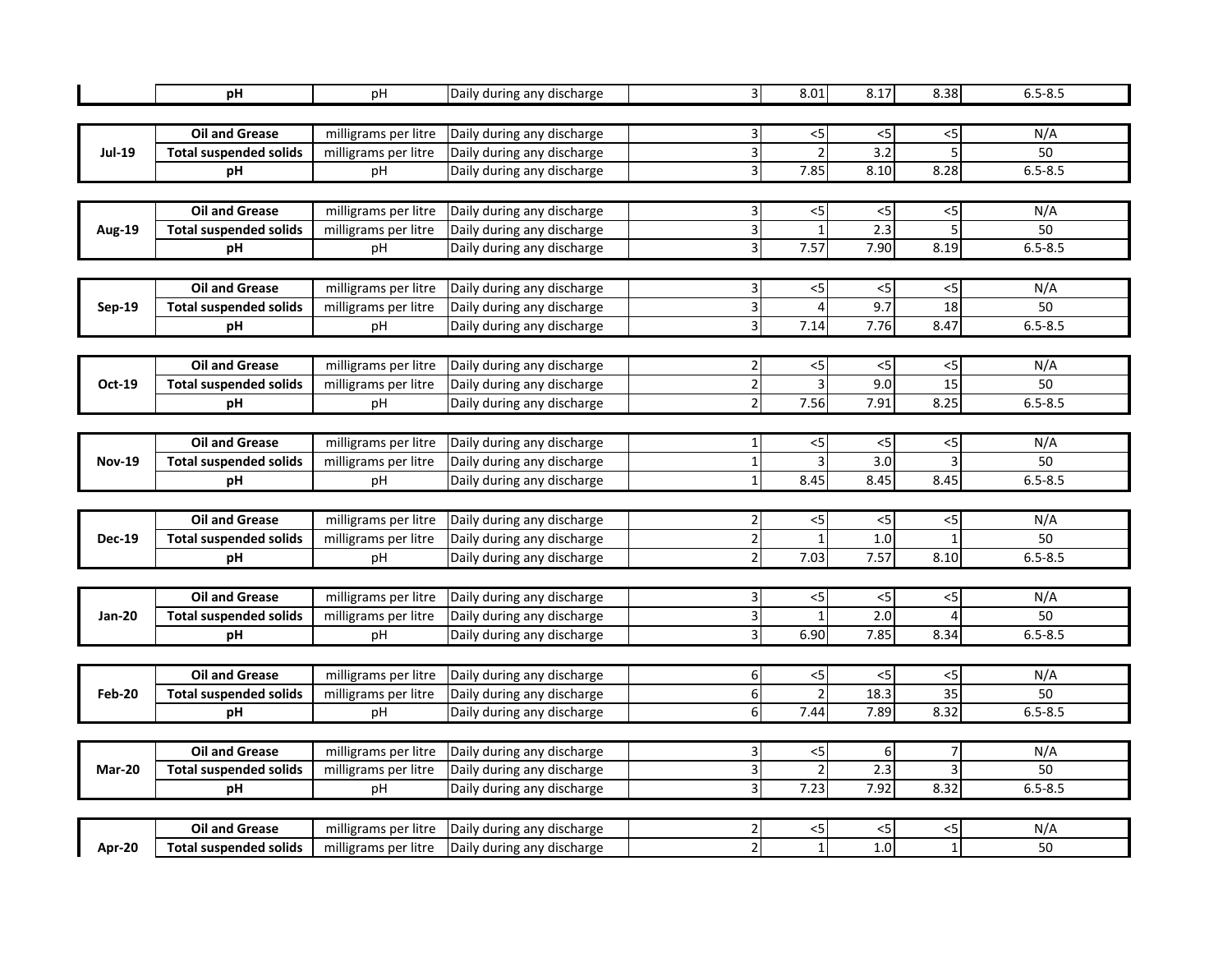|               | рH                                              | pH                                           | Daily during any discharge                               | $\overline{2}$          | 7.62                     | 7.65        | 7.68                 | $6.5 - 8.5$ |  |  |
|---------------|-------------------------------------------------|----------------------------------------------|----------------------------------------------------------|-------------------------|--------------------------|-------------|----------------------|-------------|--|--|
|               |                                                 |                                              |                                                          |                         |                          |             |                      |             |  |  |
|               | <b>Oil and Grease</b>                           | milligrams per litre                         | Daily during any discharge                               | 2                       | $<$ 5                    | < 5         | < 5                  | N/A         |  |  |
| May-20        | <b>Total suspended solids</b>                   | milligrams per litre                         | Daily during any discharge                               | $\overline{2}$          | 3.5                      | 9.7         | 15.9                 | 50          |  |  |
|               | рH                                              | pH                                           | Daily during any discharge                               | $\overline{2}$          | 6.68                     | 7.00        | 7.31                 | $6.5 - 8.5$ |  |  |
|               |                                                 |                                              |                                                          |                         |                          |             |                      |             |  |  |
|               | <b>Oil and Grease</b>                           | milligrams per litre                         | Daily during any discharge                               | 3                       | $<$ 5                    | $<$ 5       | < 5                  | N/A         |  |  |
| <b>Jun-20</b> | <b>Total suspended solids</b>                   | milligrams per litre                         | Daily during any discharge                               | 3                       | $\mathbf{1}$             | 2.2         | 3.5                  | 50          |  |  |
|               | рH                                              | pH                                           | Daily during any discharge                               | $\overline{3}$          | 7.37                     | 7.72        | 8.11                 | $6.5 - 8.5$ |  |  |
|               |                                                 |                                              |                                                          |                         |                          |             |                      |             |  |  |
|               | <b>Oil and Grease</b>                           | milligrams per litre                         | Daily during any discharge                               | 31                      | $<$ 5                    | 6           | < 5                  | N/A         |  |  |
| <b>Jul-20</b> | <b>Total suspended solids</b>                   | milligrams per litre                         | Daily during any discharge                               | 3                       | 4                        | 9.3         | 18                   | 50          |  |  |
|               | рH                                              | рH                                           | Daily during any discharge                               | $\overline{3}$          | 7.66                     | 7.88        | 8.28                 | $6.5 - 8.5$ |  |  |
|               |                                                 |                                              |                                                          |                         |                          |             |                      |             |  |  |
|               | <b>Oil and Grease</b>                           | milligrams per litre                         | Daily during any discharge                               | 3                       | $<$ 5                    | $<$ 5       | $<$ 5                | N/A         |  |  |
| <b>Aug-20</b> | <b>Total suspended solids</b>                   | milligrams per litre                         | Daily during any discharge                               | $\overline{3}$          | $\overline{4}$           | 11.3        | 24                   | 50          |  |  |
|               | рH                                              | рH                                           | Daily during any discharge                               | 3                       | 7.23                     | 7.87        | 8.41                 | $6.5 - 8.5$ |  |  |
|               |                                                 |                                              |                                                          |                         |                          |             |                      |             |  |  |
|               | <b>Oil and Grease</b>                           | milligrams per litre                         | Daily during any discharge                               | 2                       | $<$ 5                    | $<$ 5       | $<$ 5                | N/A         |  |  |
| <b>Sep-20</b> | <b>Total suspended solids</b>                   | milligrams per litre                         | Daily during any discharge                               | $\overline{\mathbf{c}}$ | 6                        | 7.5         | 9                    | 50          |  |  |
|               | pH                                              | pH                                           | Daily during any discharge                               | $\mathbf 2$             | 8.37                     | 8.39        | 8.41                 | $6.5 - 8.5$ |  |  |
|               |                                                 |                                              |                                                          |                         |                          |             |                      |             |  |  |
|               | <b>Oil and Grease</b>                           | milligrams per litre                         | Daily during any discharge                               | 41                      | $< 5$                    | $<$ 5       | $< 5$                | N/A         |  |  |
| <b>Oct-20</b> | <b>Total suspended solids</b>                   | milligrams per litre                         | Daily during any discharge                               | 4                       | $\overline{2}$           | 4.0         | 6                    | 50          |  |  |
|               | pH                                              | рH                                           | Daily during any discharge                               | 4                       | 7.44                     | 8.04        | 8.47                 | $6.5 - 8.5$ |  |  |
|               |                                                 |                                              |                                                          |                         |                          |             |                      |             |  |  |
|               | <b>Oil and Grease</b>                           | milligrams per litre                         | Daily during any discharge                               | 3                       | $<$ 5                    | $<$ 5       | $<$ 5                | N/A         |  |  |
| <b>Nov-20</b> | <b>Total suspended solids</b>                   | milligrams per litre                         | Daily during any discharge                               | 3                       | $\mathbf{1}$             | 1.7         | 3                    | 50          |  |  |
|               | pH                                              | рH                                           | Daily during any discharge                               | $\overline{3}$          | 7.97                     | 8.14        | 8.24                 | $6.5 - 8.5$ |  |  |
|               |                                                 |                                              |                                                          |                         |                          |             |                      |             |  |  |
|               | <b>Oil and Grease</b>                           | milligrams per litre                         | Daily during any discharge                               | 5 <sup>1</sup>          | $<$ 5                    | < 5         | $<$ 5                | N/A         |  |  |
| <b>Dec-20</b> | <b>Total suspended solids</b>                   | milligrams per litre                         | Daily during any discharge                               | 5                       | $\overline{\phantom{a}}$ | 13.2        | 31                   | 50          |  |  |
|               | рH                                              | рH                                           | Daily during any discharge                               | $\mathsf{S}$            | 7.55                     | 7.96        | 8.22                 | $6.5 - 8.5$ |  |  |
|               |                                                 |                                              |                                                          |                         |                          |             |                      |             |  |  |
|               | <b>Oil and Grease</b>                           | milligrams per litre                         | Daily during any discharge                               | 4                       | $<$ 5                    | < 5         | $< 5$                | N/A         |  |  |
| <b>Jan-21</b> | <b>Total suspended solids</b>                   | milligrams per litre                         | Daily during any discharge                               | 4                       | $\mathbf{1}$             | 3.5         | $\overline{7}$       | 50          |  |  |
|               | рH                                              | рH                                           | Daily during any discharge                               | 4                       | 7.38                     | 7.81        | 8.03                 | $6.5 - 8.5$ |  |  |
|               |                                                 |                                              |                                                          |                         |                          |             |                      |             |  |  |
|               |                                                 |                                              |                                                          |                         |                          |             |                      |             |  |  |
| <b>Feb-21</b> | <b>Oil and Grease</b><br>Total suspended solids | milligrams per litre<br>milligrams per litre | Daily during any discharge<br>Daily during any discharge | 3 <br>3                 | <5<br>$\overline{2}$     | 5.33<br>8.0 | 6<br>$\overline{17}$ | N/A<br>50   |  |  |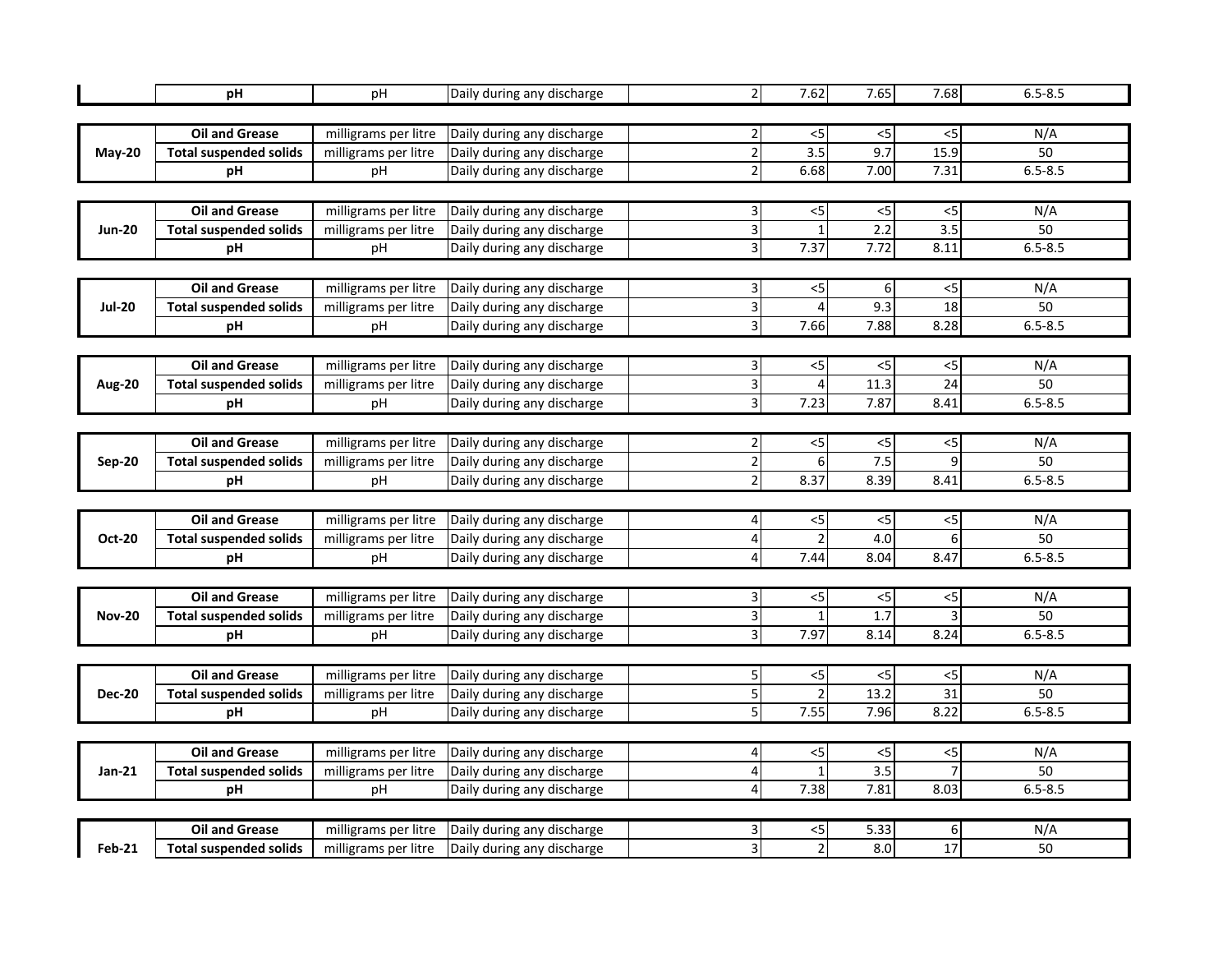|               | рH                            | pH                   | Daily during any discharge | $\overline{\mathsf{3}}$ | 7.48           | 8.02  | 8.37            | $6.5 - 8.5$ |  |  |
|---------------|-------------------------------|----------------------|----------------------------|-------------------------|----------------|-------|-----------------|-------------|--|--|
|               |                               |                      |                            |                         |                |       |                 |             |  |  |
|               | <b>Oil and Grease</b>         | milligrams per litre | Daily during any discharge | 5 <sup>1</sup>          | $<$ 5          | 7.00  | 11              | N/A         |  |  |
| $Mar-21$      | <b>Total suspended solids</b> | milligrams per litre | Daily during any discharge | 5                       | $\overline{4}$ | 12.4  | $\overline{22}$ | 50          |  |  |
|               | рH                            | pH                   | Daily during any discharge | 5                       | 7.18           | 7.49  | 7.95            | $6.5 - 8.5$ |  |  |
|               |                               |                      |                            |                         |                |       |                 |             |  |  |
|               | <b>Oil and Grease</b>         | milligrams per litre | Daily during any discharge | 3                       | <5             | <5    | $<$ 5           | N/A         |  |  |
| Apr-21        | <b>Total suspended solids</b> | milligrams per litre | Daily during any discharge | 3                       | $\mathbf{1}$   | 1.7   | 3               | 50          |  |  |
|               | рH                            | pH                   | Daily during any discharge | $\overline{3}$          | 7.36           | 7.76  | 8.08            | $6.5 - 8.5$ |  |  |
|               |                               |                      |                            |                         |                |       |                 |             |  |  |
|               | <b>Oil and Grease</b>         | milligrams per litre | Daily during any discharge | 2                       | $<$ 5          | $<$ 5 | $<$ 5           | N/A         |  |  |
| $May-21$      | <b>Total suspended solids</b> | milligrams per litre | Daily during any discharge | $\overline{2}$          | $\mathbf{1}$   | 3.0   |                 | 50          |  |  |
|               | рH                            | pH                   | Daily during any discharge | $\overline{a}$          | 7.56           | 7.63  | 7.70            | $6.5 - 8.5$ |  |  |
|               |                               |                      |                            |                         |                |       |                 |             |  |  |
|               | <b>Oil and Grease</b>         | milligrams per litre | Daily during any discharge | 4                       | $<$ 5          | 5.00  | 6               | N/A         |  |  |
| <b>Jun-21</b> | <b>Total suspended solids</b> | milligrams per litre | Daily during any discharge | $\overline{a}$          | $\overline{2}$ | 4.3   | 6               | 50          |  |  |
|               | рH                            | рH                   | Daily during any discharge | 4                       | 6.90           | 7.70  | 8.33            | $6.5 - 8.5$ |  |  |
|               |                               |                      |                            |                         |                |       |                 |             |  |  |
|               | <b>Oil and Grease</b>         | milligrams per litre | Daily during any discharge | $\overline{\mathbf{3}}$ | $<$ 5          | 5.00  | 5               | N/A         |  |  |
| <b>Jul-21</b> | <b>Total suspended solids</b> | milligrams per litre | Daily during any discharge | ω                       | $\mathbf{1}$   | 2.8   | $\overline{4}$  | 50          |  |  |
|               | pH                            | рH                   | Daily during any discharge | Ψ                       | 7.40           | 7.72  | 8.11            | $6.5 - 8.5$ |  |  |
|               |                               |                      |                            |                         |                |       |                 |             |  |  |
|               | <b>Oil and Grease</b>         | milligrams per litre | Daily during any discharge | 4                       | $<$ 5          | 5.75  | 8               | N/A         |  |  |
| <b>Aug-21</b> | <b>Total suspended solids</b> | milligrams per litre | Daily during any discharge | 4                       | $\overline{2}$ | 5.0   | $\overline{11}$ | 50          |  |  |
|               | pH                            | pH                   | Daily during any discharge | 4                       | 7.68           | 7.82  | 8.05            | $6.5 - 8.5$ |  |  |
|               |                               |                      |                            |                         |                |       |                 |             |  |  |
|               | <b>Oil and Grease</b>         | milligrams per litre | Daily during any discharge | 4                       | $<$ 5          | $<$ 5 | < 5             | N/A         |  |  |
| <b>Sep-21</b> | <b>Total suspended solids</b> | milligrams per litre | Daily during any discharge | 4                       | $\mathbf{1}$   | 3.0   | 6               | 50          |  |  |
|               | pH                            | рH                   | Daily during any discharge | 4                       | 7.56           | 7.99  | 8.38            | $6.5 - 8.5$ |  |  |
|               |                               |                      |                            |                         |                |       |                 |             |  |  |
|               | <b>Oil and Grease</b>         | milligrams per litre | Daily during any discharge | 4                       | $<$ 5          | $<$ 5 | $<$ 5           | N/A         |  |  |
| Oct-21        | <b>Total suspended solids</b> | milligrams per litre | Daily during any discharge | 4                       | $\overline{2}$ | 12.0  | $\overline{25}$ | 50          |  |  |
|               | рH                            | рH                   | Daily during any discharge | $\overline{a}$          | 7.17           | 7.87  | 8.42            | $6.5 - 8.5$ |  |  |
|               |                               |                      |                            |                         |                |       |                 |             |  |  |
|               | <b>Oil and Grease</b>         | milligrams per litre | Daily during any discharge | 7                       | $<$ 5          | 6.17  | $\overline{7}$  | N/A         |  |  |
| <b>Nov-21</b> | <b>Total suspended solids</b> | milligrams per litre | Daily during any discharge | $\overline{7}$          | 5              | 12.6  | 19              | 50          |  |  |
|               | pH                            | pH                   | Daily during any discharge | 7                       | 8.10           | 8.27  | 8.49            | $6.5 - 8.5$ |  |  |
|               |                               |                      |                            |                         |                |       |                 |             |  |  |
|               | <b>Oil and Grease</b>         | milligrams per litre | Daily during any discharge | 6                       | <5             | $<$ 5 | < 5             | N/A         |  |  |
| <b>Dec-21</b> | <b>Total suspended solids</b> | milligrams per litre | Daily during any discharge | 6                       | $\overline{4}$ | 4.7   | $\overline{7}$  | 50          |  |  |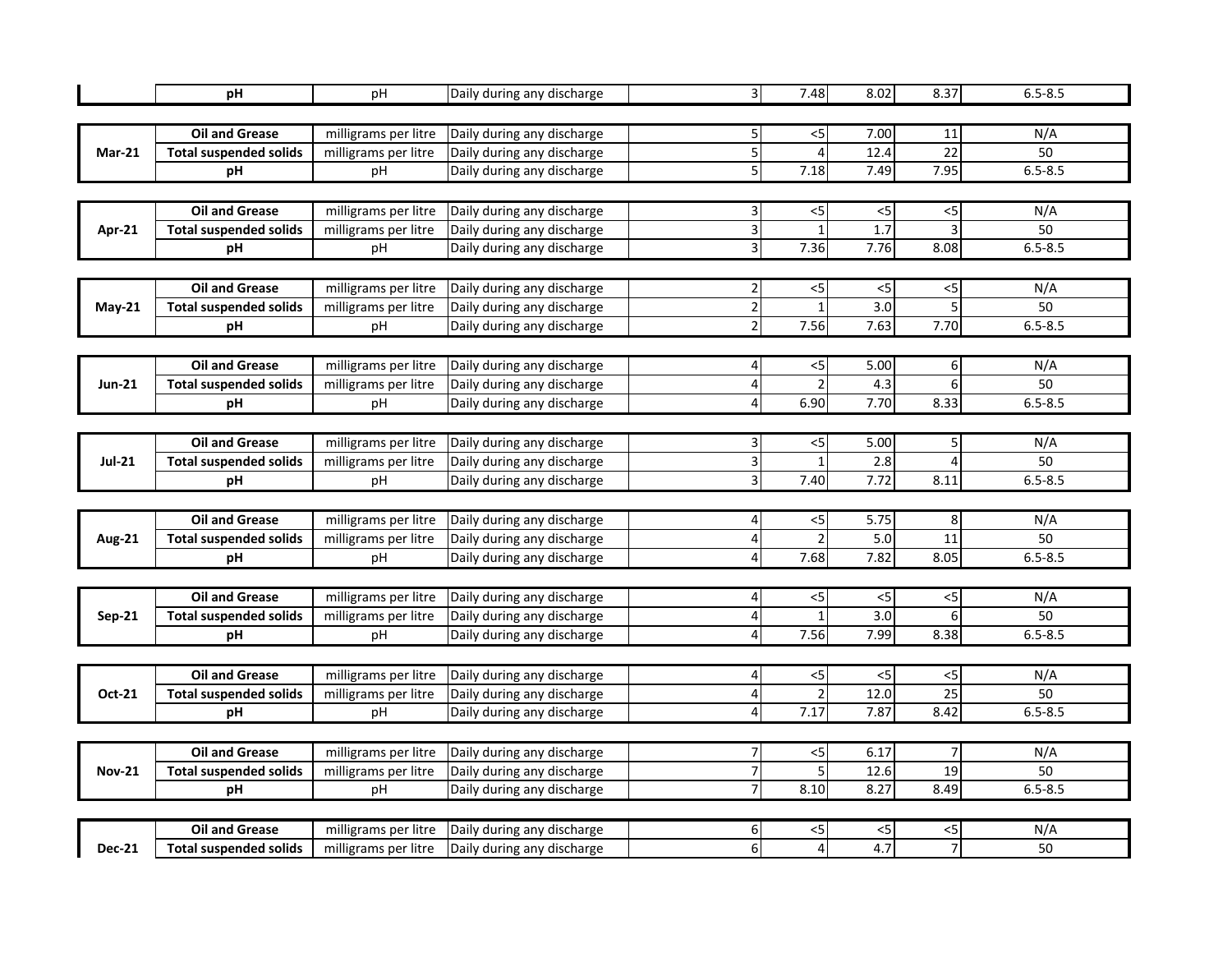|               | рH                            | рH                   | Daily during any discharge | 61 | 8.05  | 8.28  | 8.49  | $6.5 - 8.5$ |
|---------------|-------------------------------|----------------------|----------------------------|----|-------|-------|-------|-------------|
|               |                               |                      |                            |    |       |       |       |             |
|               | <b>Oil and Grease</b>         | milligrams per litre | Daily during any discharge |    | $<$ 5 | $<$ 5 | $<$ 5 | N/A         |
| Jan-22        | <b>Total suspended solids</b> | milligrams per litre | Daily during any discharge |    |       | 20.0  | 37    | 50          |
|               | рH                            | рH                   | Daily during any discharge | 5  | 7.46  | 7.98  | 8.47  | $6.5 - 8.5$ |
|               |                               |                      |                            |    |       |       |       |             |
|               | <b>Oil and Grease</b>         | milligrams per litre | Daily during any discharge | 61 | $<$ 5 | $<$ 5 | $<$ 5 | N/A         |
| <b>Feb-22</b> | <b>Total suspended solids</b> | milligrams per litre | Daily during any discharge | 6  |       | 9.0   | 31    | 50          |
|               | рH                            | рH                   | Daily during any discharge | 6  | 7.58  | 7.79  | 8.00  | $6.5 - 8.5$ |
|               |                               |                      |                            |    |       |       |       |             |
|               | Oil and Grease                | milligrams per litre | Daily during any discharge | 6  | $<$ 5 | $<$ 5 | $<$ 5 | N/A         |
| Mar-22        | <b>Total suspended solids</b> | milligrams per litre | Daily during any discharge | 6  |       | 20.8  | 43    | 50          |
|               | pH                            | рH                   | Daily during any discharge | 6  | 7.78  | 7.97  | 8.36  | $6.5 - 8.5$ |
|               |                               |                      |                            |    |       |       |       |             |
|               | <b>Oil and Grease</b>         | milligrams per litre | Daily during any discharge |    | $<$ 5 | $<$ 5 | $<$ 5 | N/A         |
| Apr-22        | <b>Total suspended solids</b> | milligrams per litre | Daily during any discharge | 4  |       | 15.3  | 28    | 50          |
|               | рH                            | рH                   | Daily during any discharge | 4  | 7.79  | 8.05  | 8.24  | $6.5 - 8.5$ |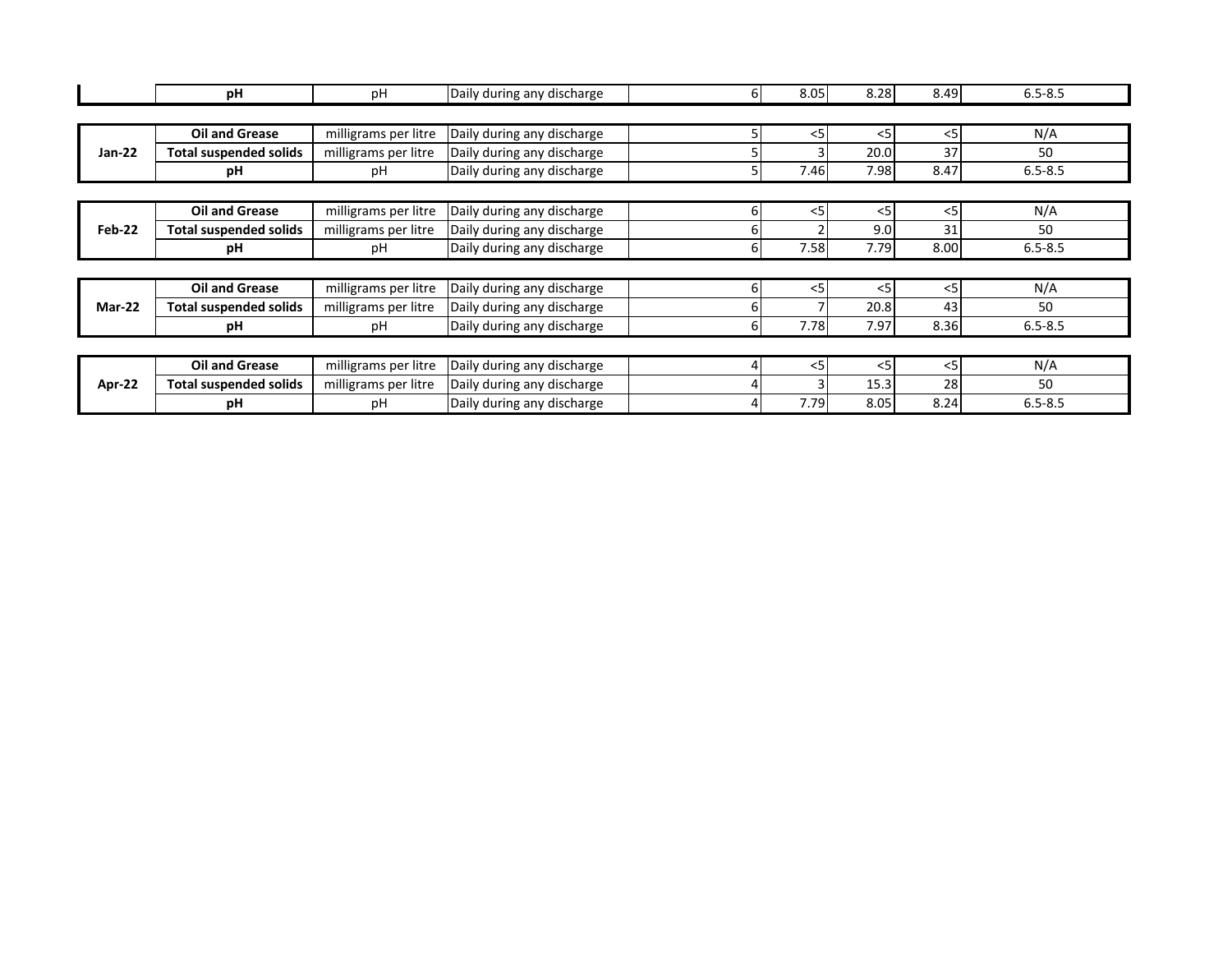### **EPA License Number: 4458**

**Licensee:**

### **SUEZ WATER PTY LIMITED**

**PO BOX 6059**

## **WETHERILL PARK NSW1 2164**

## **POINT 1 Obtained Data**

*Note: does not include any monitoring conducted prior to 31 March 2012.*

| <b>Date</b><br>Sampled | <b>DGT Sample</b><br>No. | Volume<br><b>Discharged</b><br>(kL) | Oil &<br>Grease<br>(mg/L) | <b>Total</b><br>Suspended<br><b>Solids</b><br>(mg/L) | pH (pH) | <b>Date</b><br><b>Obatined</b> | <b>Date</b><br><b>Published</b> |
|------------------------|--------------------------|-------------------------------------|---------------------------|------------------------------------------------------|---------|--------------------------------|---------------------------------|
|                        | 03-Apr-12 DGT SW1 382    | 4000                                | $<$ 5                     | 4                                                    | 8.5     | 26-Apr-12                      | 5-Jul-12                        |
|                        | 17-Apr-12 DGT SW1 383    | 4000                                | 5                         | 2.59                                                 | 8.26    | 26-Apr-12                      | 5-Jul-12                        |
|                        | 18-Apr-12 DGT SW1 384    | 4500                                | $<$ 5                     | 9.46                                                 | 7.88    | 31-May-12                      | 5-Jul-12                        |
|                        | 26-Apr-12 DGT SW1 385    | 4000                                | $<$ 5                     | 3                                                    | 8.17    | 31-May-12                      | 5-Jul-12                        |
|                        | 11-May-12 DGT SW1 386    | 4000                                | 5                         | 5.16                                                 | 7.94    | 31-May-12                      | 5-Jul-12                        |
|                        | 23-May-12 DGT SW1 387    | 4000                                | 5                         | 2.73                                                 | 8.24    | 31-May-12                      | $5$ -Jul-12                     |
|                        | 01-Jun-12 DGT SW1 388    | 3500                                | 5                         | $\mathbf{1}$                                         | 7.96    | 13-Jun-12                      | $5$ -Jul-12                     |
|                        | 06-Jun-12 DGT SW1 389    | 3000                                | 5                         | $\overline{7}$                                       | 7.39    | 13-Jun-12                      | 5-Jul-12                        |
|                        | 12-Jun-12 DGT SW1 390    | 4500                                | < 5                       | 20                                                   | 7.69    | 20-Jun-12                      | $5$ -Jul-12                     |
|                        | 28-Jun-12 DGT SW1 391    | 3500                                | 5                         | $\mathbf{1}$                                         | 7.93    | $5$ -Jul-12                    | 5-Jul-12                        |
|                        | 11-Jul-12 DGT SW1 392    | 3000                                | 5                         | $\overline{4}$                                       | 7.27    | $2$ -Aug-12                    | $2$ -Aug-12                     |
|                        | 10-Aug-12 DGT SW1 393    | 4000                                | $<$ 5                     | $\overline{2}$                                       | 7.97    | 16-Aug-12                      | 16-Aug-12                       |
|                        | 27-Aug-12 DGT SW1 394    | 4000                                | 5                         | $\overline{2}$                                       | 7.45    | $3-Sep-12$                     | 3-Sep-12                        |
|                        | 11-Sep-12 DGT SW1 395    | 4000                                | 5                         | $\overline{7}$                                       | 7.55    | 25-Sep-12                      | 25-Sep-12                       |
|                        | 25-Sep-12 DGT SW1 396    | 3500                                | < 5                       | $\mathbf{1}$                                         | 7.77    | 3-Oct-12                       | 8-Oct-12                        |
|                        | 10-Oct-12 DGT SW1 397    | 3500                                | $<$ 5                     | $\overline{2}$                                       | 7.66    | 17-Oct-12                      | 22-Oct-12                       |
|                        | 15-Oct-12 DGT SW1 398    | 3500                                | 5                         | 19                                                   | 7.31    | 22-Oct-12                      | 22-Oct-12                       |
|                        | 22-Oct-12 DGT SW1 399    | 2000                                | 5                         | 19                                                   | 7.31    | 30-Oct-12                      | 30-Oct-12                       |
|                        | 26-Oct-10 DGT SW1 400    | 2000                                | < 5                       | 37                                                   | 6.67    | 31-Oct-12                      | 31-Oct-12                       |
|                        | 07-Nov-12 DGT SW1 401    | 4000                                | < 5                       | 4                                                    | 7.79    | 13-Nov-12                      | 13-Nov-12                       |
|                        | 15-Nov-12 DGT SW1 402    | 2500                                | $<$ 5                     | 6                                                    | 7.69    | 23-Nov-12                      | 23-Nov-12                       |
|                        | 26-Nov-12 DGT SW1 403    | 3500                                | < 5                       | 3                                                    | 7.79    | 4-Dec-12                       | 4-Dec-12                        |
|                        | 06-Dec-12 DGT SW1 404    | 3000                                | < 5                       | $\mathbf{1}$                                         | 7.25    | 13-Dec-12                      | 13-Dec-12                       |
|                        | 17-Dec-12 DGT SW1 405    | 3500                                | 5                         | $\mathbf{1}$                                         | 8.48    | 21-Dec-12                      | 21-Dec-12                       |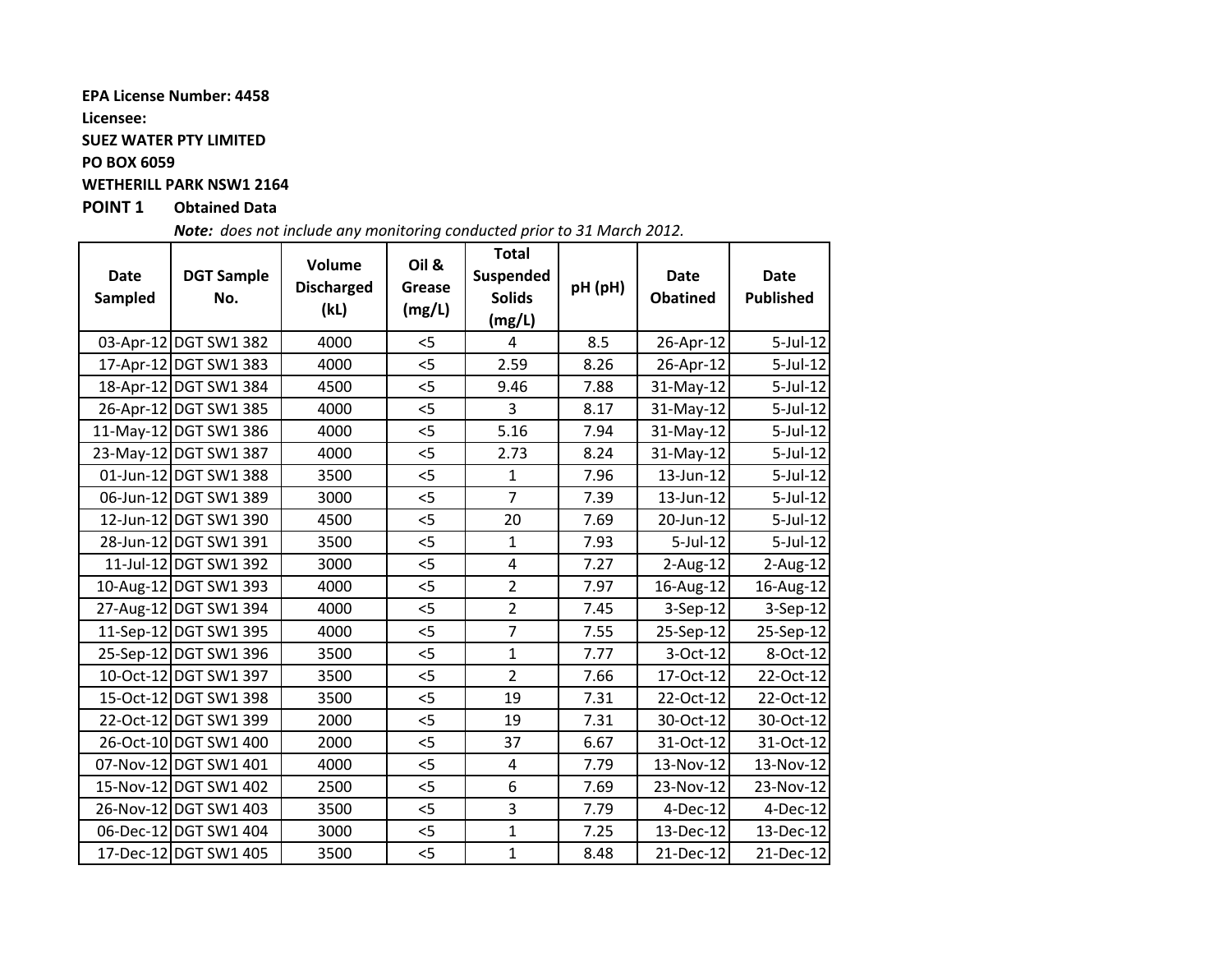| 27-Dec-12 DGT SW1 406 | 4000 | $<$ 5 | 5                       | 8.41 | $9$ -Jan-13    | $9$ -Jan-13 |
|-----------------------|------|-------|-------------------------|------|----------------|-------------|
| 10-Jan-13 DGT SW1 407 | 4000 | 5     | $\mathbf{1}$            | 8.17 | 17-Jan-13      | 17-Jan-13   |
| 22-Jan-13 DGT SW1 408 | 3000 | $<$ 5 | $\overline{2}$          | 8.35 | 30-Jan-13      | 30-Jan-13   |
| 04-Feb-13 DGT SW1 409 | 4000 | 5     | $\overline{5}$          | 8.5  | 12-Feb-13      | 13-Feb-13   |
| 12-Feb-13 DGT SW1 410 | 3000 | 5     | 3                       | 8.45 | 19-Feb-13      | 19-Feb-13   |
| 01-Mar-13 DGT SW1 411 | 4000 | 5     | 22                      | 8.45 | 11-Mar-13      | 11-Mar-13   |
| 07-Mar-13 DGT SW1 412 | 2500 | 5     | $\overline{\mathbf{4}}$ | 8.28 | 13-Mar-13      | 13-Mar-13   |
| 22-Mar-13 DGT SW1 413 | 3000 | 5     | $\mathbf{1}$            | 8.35 | $4$ -Apr-13    | $4-Apr-13$  |
| 08-Apr-13 DGT SW1 414 | 4000 | 5     | 5                       | 8.11 | 15-Apr-13      | 15-Apr-13   |
| 19-Apr-13 DGT SW1 415 | 3500 | 5     | 3                       | 8.36 | 29-Apr-13      | 29-Apr-13   |
| 24-Apr-13 DGT SW1 416 | 3200 | 5     | 10                      | 7.56 | $2-May-13$     | $3-May-13$  |
| 07-May-13 DGT SW1 417 | 3000 | 5     | 3                       | 7.73 | 15-May-13      | 16-May-13   |
| 21-May-13 DGT SW1 418 | 3500 | $<$ 5 | $\overline{\mathbf{4}}$ | 7.96 | 30-May-13      | $3$ -Jun-13 |
| 27-May-13 DGT SW1 419 | 4000 | 5     | $\overline{8}$          | 7.64 | $3$ -Jun-13    | 3-Jun-13    |
| 05-Jun-13 DGT SW1 420 | 3500 | $<$ 5 | 8.5                     | 7.67 | 14-Jun-13      | 14-Jun-13   |
| 17-Jun-13 DGT SW1 421 | 3500 | $<$ 5 | $\overline{2}$          | 8.05 | 25-Jun-13      | 26-Jun-13   |
| 19-Jun-13 DGT SW1 422 | 1500 | $<$ 5 | $\mathbf{1}$            | 7.90 | 27-Jun-13      | 27-Jun-13   |
| 24-Jun-13 DGT SW1 423 | 3000 | 5     | 10                      | 8.42 | $1$ -Jul- $13$ | $2$ -Jul-13 |
| 26-Jun-13 DGT SW1 424 | 3500 | $<$ 5 | 5                       | 7.89 | $3$ -Jul-13    | 4-Jul-13    |
| 08-Jul-13 DGT SW1 425 | 3000 | 5     | 3                       | 8.43 | 16-Jul-13      | 16-Jul-13   |
| 24-Jul-13 DGT SW1 426 | 3000 | 5     | $\mathbf{1}$            | 8.17 | $1-Aug-13$     | $2-Aug-13$  |
| 08-Aug-13 DGT SW1 427 | 3000 | 5     | 6                       | 8.02 | 15-Aug-13      | 15-Aug-13   |
| 26-Aug-13 DGT SW1 428 | 3500 | 5     | 4                       | 7.64 | 5-Sep-13       | 5-Sep-13    |
| 09-Sep-13 DGT SW1 429 | 3500 | 5     | $\mathbf{1}$            | 7.97 | 17-Sep-13      | 18-Sep-13   |
| 18-Sep-13 DGT SW1 430 | 4000 | $<$ 5 | 5                       | 8.45 | 26-Sep-13      | 27-Sep-13   |
| 28-Sep-13 DGT SW1 431 | 3500 | 5     | 0.5                     | 7.81 | 8-Oct-13       | 8-Oct-13    |
| 10-Oct-13 DGT SW1 432 | 3000 | 5     | 6                       | 7.61 | 21-Oct-13      | 21-Oct-13   |
| 24-Oct-13 DGT SW1 433 | 3500 | 5     | 5                       | 7.76 | $1-Nov-13$     | $1-Nov-13$  |
| 11-Nov-13 DGT SW1 434 | 3500 | 5     | 30                      | 8.47 | 19-Nov-11      | 20-Nov-13   |
| 19-Nov-13 DGT SW1 435 | 4000 | 5     | 38                      | 8.43 | 26-Nov-13      | 27-Nov-13   |
| 27-Nov-13 DGT SW1 436 | 2500 | $<$ 5 | $\overline{7}$          | 7.68 | 4-Dec-13       | 4-Dec-13    |
| 06-Dec-13 DGT SW1 437 | 3000 | $<$ 5 | 10                      | 7.63 | 16-Dec-13      | 17-Dec-13   |
| 17-Dec-13 DGT SW1 438 | 2500 | $<$ 5 | $\overline{2}$          | 8.35 | $9$ -Jan-13    | $9$ -Jan-13 |
| 28-Dec-13 DGT SW1 439 | 3500 | 5     | 3                       | 6.81 | 16-Jan-14      | 20-Jan-14   |
| 08-Jan-13 DGT SW1 440 | 3500 | 5     | $\overline{3}$          | 8.32 | 16-Jan-14      | 20-Jan-14   |
|                       |      |       |                         |      |                |             |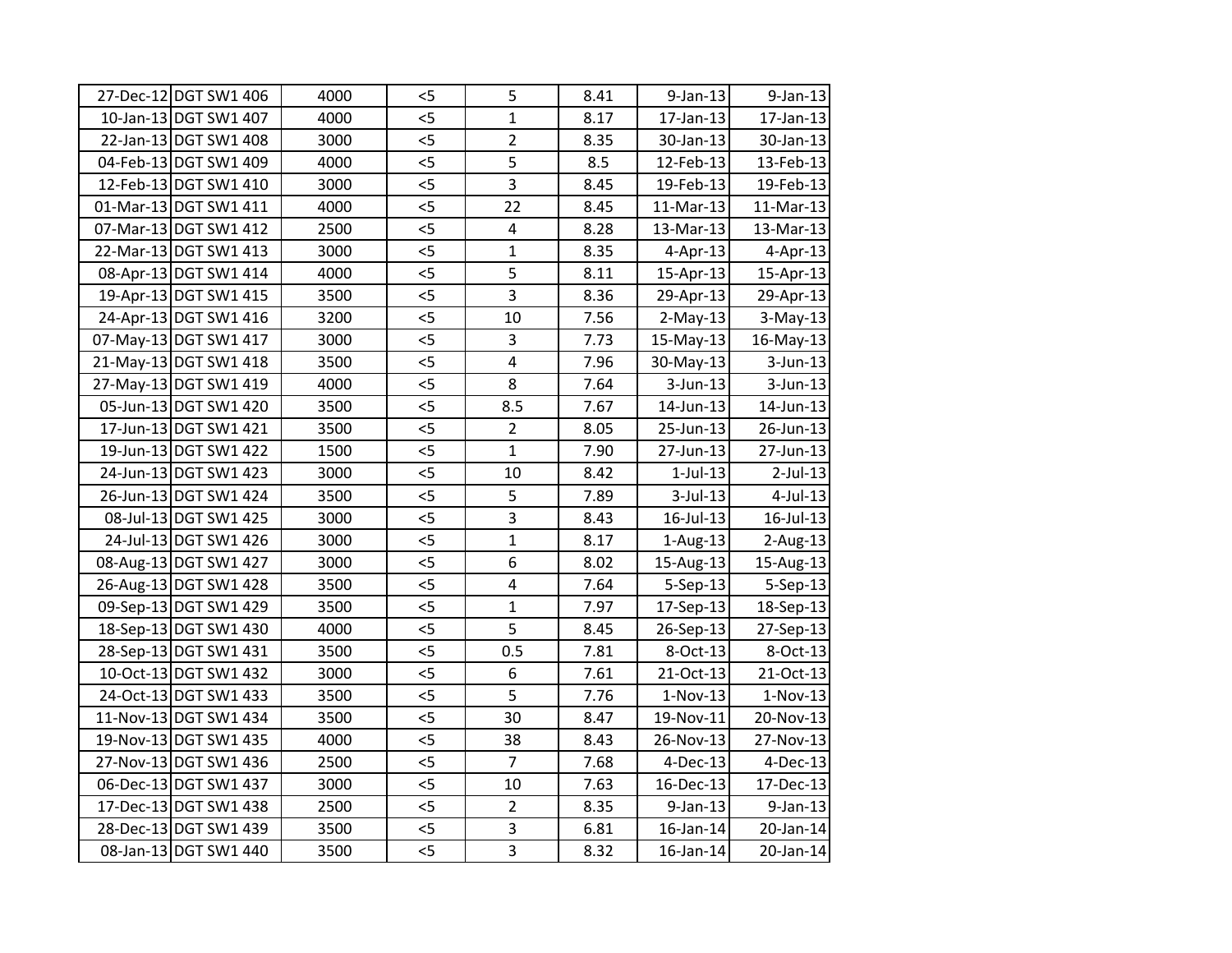| 21-Jan-14 DGT SW1 441 | 4000 | $<$ 5 | $\overline{2}$          | 7.96 | 29-Jan-14      | 29-Jan-14      |
|-----------------------|------|-------|-------------------------|------|----------------|----------------|
| 29-Jan-14 DGT SW1 442 | 4000 | 5     | $\mathbf{1}$            | 8.21 | $5$ -Feb-14    | $6$ -Feb-14    |
| 06-Feb-14 DGT SW1 443 | 4000 | $<$ 5 | $\mathbf{1}$            | 6.95 | 14-Feb-14      | 26-Feb-14      |
| 13-Feb-14 DGT SW1 444 | 3000 | $<$ 5 | $\mathbf{1}$            | 8.48 | 25-Feb-14      | 26-Feb-14      |
| 18-Feb-14 DGT SW1 445 | 3500 | 5<    | $\overline{7}$          | 6.71 | 25-Feb-14      | 26-Feb-14      |
| 24-Feb-14 DGT SW1 446 | 4000 | 5<    | $\overline{\mathbf{4}}$ | 7.67 | $3-Mar-14$     | 3-Mar-14       |
| 28-Feb-14 DGT SW1 447 | 2500 | $<$ 5 | $\overline{3}$          | 7.85 | 7-Mar-14       | 10-Mar-14      |
| 03-Mar-14 DGT SW1 448 | 4000 | $<$ 5 | $\overline{6}$          | 7.93 | 11-Mar-14      | 11-Mar-14      |
| 10-Mar-14 DGT SW1 449 | 4500 | $<$ 5 | $\overline{2}$          | 7.57 | 18-Mar-14      | 19-Mar-14      |
| 17-Mar-14 DGT SW1 450 | 4000 | $<$ 5 | $\mathbf{1}$            | 7.41 | $1-Apr-14$     | 15-Apr-14      |
| 24-Mar-14 DGT SW1 451 | 4000 | $<$ 5 | $\mathbf{1}$            | 6.91 | $1-Apr-14$     | 15-Apr-14      |
| 31-Mar-14 DGT SW1 452 | 4000 | < 5   | $\overline{5}$          | 6.64 | 10-Apr-14      | 15-Apr-14      |
| 03-Apr-14 DGT SW1 453 | 2000 | $<$ 5 | 2.5                     | 7.42 | 10-Apr-14      | 15-Apr-14      |
| 08-Apr-14 DGT SW1 454 | 4000 | 5     | 1.6                     | 6.95 | 16-Apr-14      | 16-Apr-14      |
| 11-Apr-14 DGT SW1 455 | 4000 | 5     | 11                      | 7.7  | 28-Apr-14      | 28-Apr-14      |
| 15-Apr-14 DGT SW1 456 | 3500 | 5     | 5                       | 7.06 | 28-Apr-14      | 28-Apr-14      |
| 22-Apr-14 DGT SW1 457 | 4500 | $<$ 5 | $\mathbf{1}$            | 7.54 | 29-Apr-14      | 30-Apr-14      |
| 27-Apr-14 DGT SW1 458 | 4500 | 5     | $\mathbf{1}$            | 8.19 | $6$ -May-14    | 7-May-14       |
| 02-May-14 DGT SW1 459 | 4500 | $<$ 5 | $\mathbf{1}$            | 7.09 | $9-May-14$     | 12-May-14      |
| 07-May-14 DGT SW1 460 | 4500 | $<$ 5 | $\mathbf{1}$            | 6.57 | $21-May-14$    | 26-May-14      |
| 12-May-14 DGT SW1 461 | 4500 | < 5   | 0.5                     | 7.47 | 21-May-14      | 26-May-14      |
| 16-May-14 DGT SW1 462 | 4500 | 5<    | $\mathbf{1}$            | 7.57 | 3-Jun-14       | 5-Jun-14       |
| 21-May-14 DGT SW1 463 | 3000 | $<$ 5 | 6                       | 7.67 | $3$ -Jun-14    | 5-Jun-14       |
| 27-May-14 DGT SW1 464 | 2000 | 5     | $\overline{1}$          | 7.65 | $3$ -Jun-14    | 5-Jun-14       |
| 02-Jun-14 DGT SW1 465 | 200  | $<$ 5 | $\overline{2}$          | 7.42 | 20-Jun-14      | 20-Jun-14      |
| 03-Jun-14 DGT SW1 466 | 4000 | $<$ 5 | $\mathbf{1}$            | 7.41 | 20-Jun-14      | 20-Jun-14      |
| 11-Jun-14 DGT SW1 467 | 2000 | $<$ 5 | 3                       | 7.69 | 20-Jun-14      | 20-Jun-14      |
| 20-Jun-14 DGT SW1 468 | 4000 | 5     | 0.5                     | 7.18 | $1$ -Jul- $14$ | $1$ -Jul- $14$ |
| 25-Jun-14 DGT SW1 469 | 4000 | 5     | 0.5                     | 7.91 | $3$ -Jul-14    | 7-Jul-14       |
| 30-Jun-14 DGT SW1 470 | 4000 | 5<    | 0.5                     | 7.8  | 8-Jul-14       | 9-Jul-14       |
| 10-Jul-14 DGT SW1 471 | 3500 | $<$ 5 | $\mathbf{1}$            | 8.06 | 23-Jul-14      | 24-Jul-14      |
| 18-Jul-14 DGT SW1 472 | 3000 | $<$ 5 | $\mathbf{1}$            | 7.58 | 28-Jul-14      | 28-Jul-14      |
| 29-Jul-14 DGT SW1 473 | 3500 | $<$ 5 | $\mathbf{1}$            | 8.37 | $4$ -Aug-14    | 5-Aug-14       |
| 06-Aug-14 DGT SW1 474 | 3500 | $<$ 5 | $\mathbf{1}$            | 8.44 | 20-Aug-14      | 21-Aug-14      |
| 13-Aug-14 DGT SW1 475 | 4000 | $<$ 5 | $\overline{2}$          | 8.35 | 20-Aug-14      | 21-Aug-14      |
|                       |      |       |                         |      |                |                |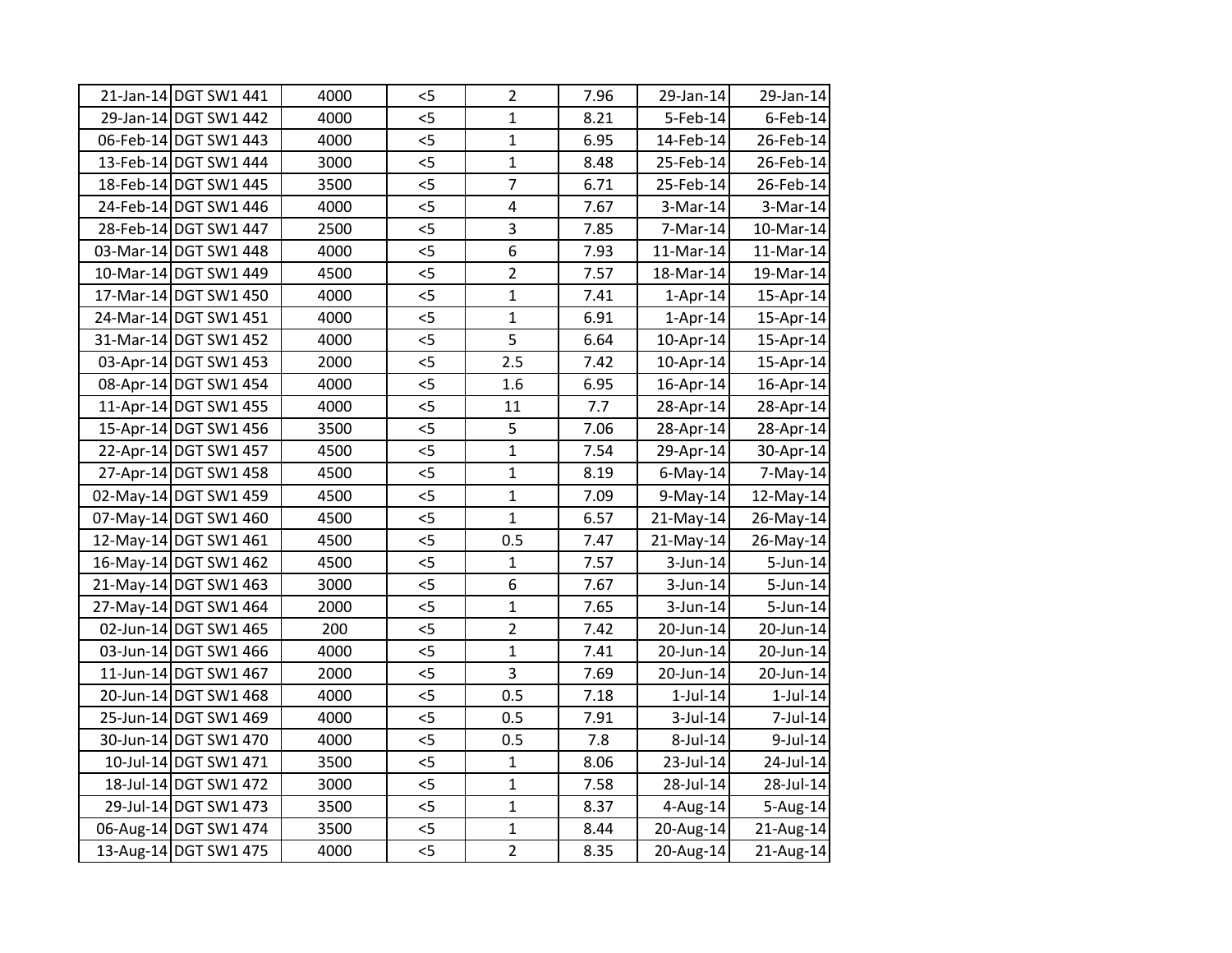| 18-Aug-14 DGT SW1 476 | 4000 | $<$ 5 | 23                      | 8.47 | 26-Aug-14    | 27-Aug-14   |
|-----------------------|------|-------|-------------------------|------|--------------|-------------|
| 28-Aug-14 DGT SW1 477 | 3500 | 5     | 8                       | 6.62 | $4-Sep-14$   | 5-Sep-14    |
| 24-Sep-14 DGT SW1 478 | 3000 | $<$ 5 | 5                       | 7.92 | $3-Oct-14$   | 7-Oct-14    |
| 15-Oct-14 DGT SW1 479 | 4000 | $<$ 5 | 28                      | 6.99 | 29-Oct-14    | 30-Oct-14   |
| 11-Nov-14 DGT SW1 480 | 3500 | 5     | 5                       | 6.69 | 19-Nov-14    | 21-Nov-14   |
| 26-Nov-14 DGT SW1 481 | 4000 | 5<    | $\overline{3}$          | 8.12 | $4$ -Dec-14  | 4-Dec-14    |
| 04-Dec-14 DGT SW1 482 | 4000 | $<$ 5 | 28                      | 6.56 | 11-Dec-14    | 12-Dec-14   |
| 08-Dec-14 DGT SW1 483 | 4000 | 5     | 26                      | 7.46 | 16-Dec-14    | 16-Dec-14   |
| 18-Dec-14 DGT SW1 484 | 2000 | < 5   | $\overline{2}$          | 8.23 | $5$ -Jan-15  | $5$ -Jan-15 |
| 08-Jan-15 DGT SW1 485 | 2000 | 5     | 0.5                     | 8.04 | $19$ -Jan-15 | 20-Jan-15   |
| 12-Jan-15 DGT SW1 486 | 4000 | 5     | 10                      | 7.37 | $4$ -Feb-15  | 5-Feb-15    |
| 27-Jan-15 DGT SW1 487 | 2000 | 5     | 3                       | 8.09 | $4$ -Feb-15  | 5-Feb-15    |
| 09-Feb-15 DGT SW1 488 | 4000 | $<$ 5 | $\overline{2}$          | 8.1  | 17-Feb-15    | 24-Feb-15   |
| 04-Mar-15 DGT SW1 489 | 4000 | 5     | $\overline{3}$          | 8.25 | 11-Mar-15    | 12-Mar-15   |
| 20-Mar-15 DGT SW1 490 | 1500 | 5     | 4                       | 8.37 | 26-Mar-15    | 27-Mar-15   |
| 01-Apr-15 DGT SW1 491 | 4000 | 5     | $\overline{\mathbf{4}}$ | 8.42 | $10$ -Apr-15 | 16-Apr-15   |
| 17-Apr-15 DGT SW1 492 | 4000 | 5     | 3                       | 8.38 | 24-Apr-15    | 24-Apr-15   |
| 21-Apr-15 DGT SW1 493 | 4000 | 5     | 21                      | 8.43 | $1-May-15$   | $1-May-15$  |
| 22-Apr-15 DGT SW1 494 | 4000 | $<$ 5 | 23                      | 8.03 | $1-May-15$   | $1-May-15$  |
| 29-Apr-15 DGT SW1 495 | 4000 | $<$ 5 | 13                      | 8.39 | $6$ -May-15  | 7-May-15    |
| 11-May-15 DGT SW1 496 | 4000 | < 5   | 3                       | 6.66 | 18-May-15    | 18-May-15   |
| 29-May-15 DGT SW1 497 | 3500 | 5<    | $\overline{\mathbf{4}}$ | 7.92 | 4-Jun-15     | 5-Jun-15    |
| 17-Jun-15 DGT SW1 498 | 4000 | 5     | 5                       | 8.23 | 25-Jun-15    | 25-Jun-15   |
| 23-Jun-15 DGT SW1 499 | 3500 | 8     | 11                      | 7.52 | $2$ -Jul-15  | 3-Jul-15    |
| 26-Jun-15 DGT SW1 500 | 3000 | $<$ 5 | $\mathbf{1}$            | 8.34 | $2$ -Jul-15  | $3$ -Jul-15 |
| 20-Jul-15 DGT SW1 501 | 4000 | 5     | 6                       | 7.96 | 27-Jul-15    | 29-Jul-15   |
| 12-Aug-15 DGT SW1 502 | 4000 | $<$ 5 | $\mathbf{1}$            | 8.14 | 20-Aug-15    | 21-Aug-15   |
| 25-Aug-15 DGT SW1 503 | 4000 | 5     | 19                      | 7.37 | $1-Sep-15$   | 4-Sep-15    |
| 07-Sep-15 DGT SW1 504 | 4000 | 5     | 3                       | 8.47 | 15-Sep-15    | 16-Sep-15   |
| 21-Sep-15 DGT SW1 505 | 4000 | 5     | $\overline{1}$          | 8.05 | $2$ -Oct-15  | 6-Oct-15    |
| 06-Oct-15 DGT SW1 506 | 4000 | $<$ 5 | 6                       | 7.84 | 14-Oct-15    | 14-Oct-15   |
| 19-Oct-15 DGT SW1 507 | 4000 | $<$ 5 | 8                       | 7.97 | 26-Oct-15    | 26-Oct-15   |
| 26-Oct-15 DGT SW1 508 | 3500 | 12    | 3                       | 7.22 | 04-Nov-15    | 04-Nov-15   |
| 02-Nov-15 DGT SW1 509 | 4000 | $<$ 5 | $\overline{2}$          | 8.45 | 13-Nov-15    | 17-Nov-15   |
| 13-Nov-15 DGT SW1 510 | 4000 | 10    | 26                      | 8.42 | 23-Nov-15    | 24-Nov-15   |
|                       |      |       |                         |      |              |             |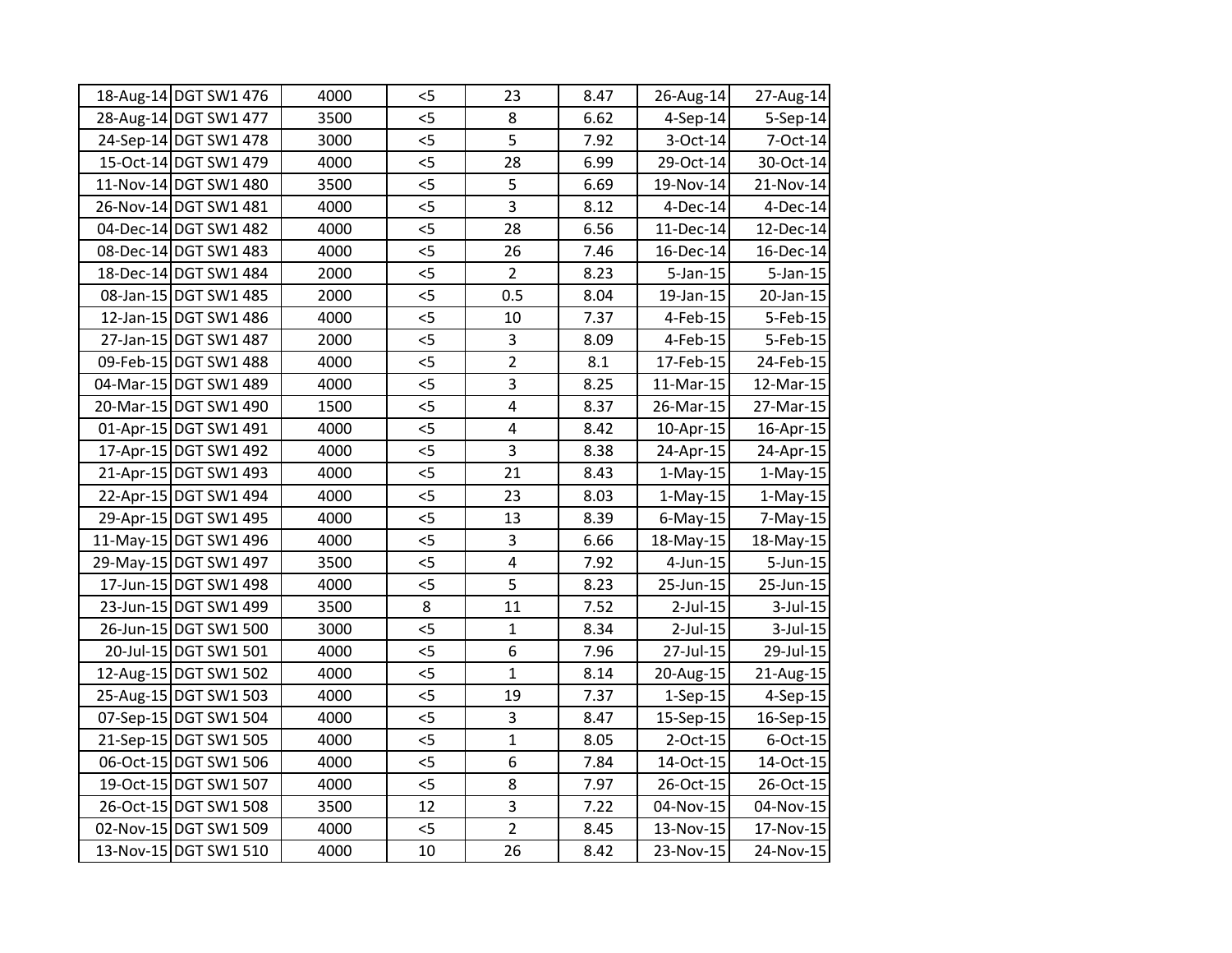|           | 20-Nov-15 DGT SW1 511 | 4000 | $<$ 5 | 3                | 8.46 | 27-Nov-15   | 27-Nov-15 |                                                                                                                                   |
|-----------|-----------------------|------|-------|------------------|------|-------------|-----------|-----------------------------------------------------------------------------------------------------------------------------------|
|           | 30-Nov-15 DGT SW1 512 | 4000 | 5     | $\mathbf{1}$     | 8.42 | 18-Dec-15   | 31-Dec-15 |                                                                                                                                   |
|           | 10-Dec-15 DGT SW1 513 | 3500 | 5     | $\mathbf{1}$     | 8.37 | 18-Dec-15   | 31-Dec-15 |                                                                                                                                   |
|           | 22-Dec-15 DGT SW1 514 | 4000 | 5     | 5.5              | 7.01 | 14-Jan-16   | 15-Jan-16 |                                                                                                                                   |
|           | 04-Jan-16 DGT SW1 515 | 4000 | $<$ 5 | $\overline{7}$   | 8.10 | 14-Jan-16   | 15-Jan-16 |                                                                                                                                   |
|           | 06-Jan-16 DGT SW1 516 | 3000 | $<$ 5 | 10               | 8.25 | 14-Jan-16   | 15-Jan-16 |                                                                                                                                   |
|           | 18-Jan-16 DGT SW1 517 | 3500 | 5     | $\mathbf{1}$     | 7.92 | 25-Jan-16   | 27-Jan-16 |                                                                                                                                   |
|           | 27-Jan-16 DGT SW1 518 | 3500 | 5     | $\mathbf{1}$     | 7.9  | 03-Feb-15   | 08-Feb-15 |                                                                                                                                   |
|           | 05-Feb-16 DGT SW1 519 | 3000 | < 5   | 8                | 7.91 | 12-Feb-16   | 15-Feb-16 |                                                                                                                                   |
| 22-Feb-16 | <b>DGT SW1 520</b>    | 3000 | 72    | $\overline{3}$   | 8.16 | 08-Mar-16   | 10-Mar-16 | Sample Potentially<br>Contaminated.No visibile<br>Oil&Grease during discharge.<br>Not consistant with past and<br>present results |
|           | 13-Mar-16 DGT SW1 521 | 3500 | $< 5$ | $\mathbf{1}$     | 8.04 | 23-Mar-16   | 14-Apr-16 |                                                                                                                                   |
|           | 06-Apr-16 DGT SW1 522 | 3500 | < 5   | $\mathbf{1}$     | 8.12 | 12-Apr-16   | 14-Apr-16 |                                                                                                                                   |
|           | 21-Apr-16 DGT SW1 523 | 3500 | < 5   | $\mathbf 1$      | 8.01 | 13-May-16   | 16-May-16 |                                                                                                                                   |
|           | 06-May-16 DGT SW1 524 | 3000 | 5     | $\mathbf 1$      | 7.23 | 13-May-16   | 16-May-16 |                                                                                                                                   |
|           | 24-May-16 DGT SW1 525 | 3500 | 5     | $\mathbf{1}$     | 7.89 | 16-Jun-16   | 17-Jun-16 |                                                                                                                                   |
| 05-Jun-16 | <b>DGT SW1 526</b>    | 4000 | 27    | 27               | 7.09 | 16-Jun-16   | 17-Jun-16 | Thunderstorms in Sydney,<br>emergency discharges to<br>prevent flooding. Not<br>representative Sample                             |
|           | 05-Jun-16 DGT SW1 527 | 2800 | < 5   | 27               | 7.56 | 16-Jun-16   | 17-Jun-16 |                                                                                                                                   |
|           | 17-Jun-16 DGT SW1 528 | 3500 | $<$ 5 | 6                | 7.88 | 06-Jul-16   | 13-Jul-16 |                                                                                                                                   |
|           | 29-Jun-16 DGT SW1 529 | 4000 | $<$ 5 | $\mathbf{1}$     | 8.17 | 06-Jul-16   | 13-Jul-16 |                                                                                                                                   |
|           | 15-Jul-16 DGT SW1 530 | 4000 | $<$ 5 | $\boldsymbol{7}$ | 8.17 | 29-Jul-16   | 03-Aug-16 |                                                                                                                                   |
|           | 26-Jul-16 DGT SW1 531 | 4000 | < 5   | $\overline{2}$   | 7.9  | 29-Jul-16   | 03-Aug-16 |                                                                                                                                   |
|           | 12-Aug-16 DGT SW1 532 | 4000 | $<$ 5 | $\mathbf{3}$     | 8.35 | 22-Aug-16   | 24-Aug-16 |                                                                                                                                   |
|           | 25-Aug-16 DGT SW1 533 | 4000 | < 5   | $\mathbf 1$      | 8.35 | $01-Sep-16$ | 09-Sep-16 |                                                                                                                                   |
|           | 14-Sep-16 DGT SW1 534 | 4000 | $< 5$ | 6                | 8.23 | 21-Sep-16   | 23-Sep-16 |                                                                                                                                   |
|           | 13-Oct-16 DGT SW1 535 | 4000 | < 5   | $\overline{2}$   | 8.37 | 21-Oct-16   | 31-Oct-16 |                                                                                                                                   |
|           | 02-Nov-16 DGT SW1 536 | 4000 | $<$ 5 | 8                | 8.29 | 09-Nov-16   | 10-Nov-16 |                                                                                                                                   |
|           | 21-Nov-16 DGT SW1 537 | 3500 | 5<    | $\mathbf 1$      | 8.25 | 28-Nov-16   | 29-Nov-16 |                                                                                                                                   |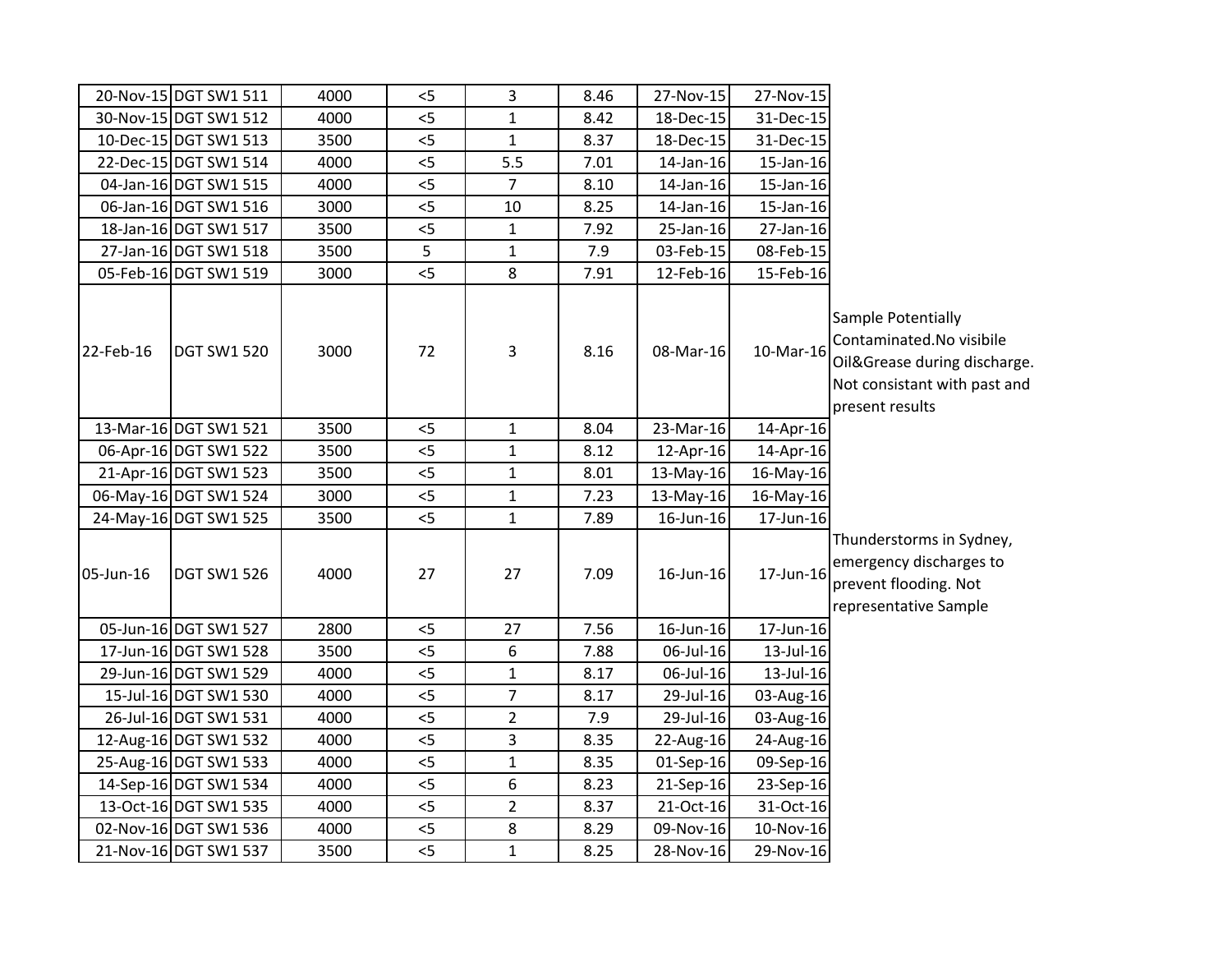| 05-Dec-16 DGT SW1 538 | 3500 | $<$ 5 | $\overline{2}$ | 8.22 | 14-Dec-16    | 05-Jan-17 |
|-----------------------|------|-------|----------------|------|--------------|-----------|
| 16-Dec-16 DGT SW1 539 | 4000 | 5     | 6              | 8.17 | 16-Jan-17    | 17-Jan-17 |
| 29-Dec-16 DGT SW1 540 | 2400 | $<$ 5 | 4              | 7.46 | 20-Jan-17    | 23-Jan-17 |
| 10-Jan-16 DGT SW1 541 | 2500 | 5     | $\mathbf{1}$   | 8.36 | 20-Jan-17    | 20-Jan-17 |
| 30-Jan-17 DGT SW1 542 | 4000 | 5     | 3              | 8.35 | 13-Feb-17    | 13-Feb-17 |
| 14-Feb-17 DGT SW1 543 | 4000 | 5     | $\overline{1}$ | 8.35 | 24-Feb-17    | 24-Feb-17 |
| 27-Feb-17 DGT SW1 544 | 4000 | $<$ 5 | 17             | 7.76 | 08-Mar-17    | 09-Mar-17 |
| 02-Mar-17 DGT SW1 545 | 3500 | $<$ 5 | 38             | 8.29 | 08-Mar-17    | 09-Mar-17 |
| 14-Mar-17 DGT SW1 546 | 3500 | $<$ 5 | 8              | 7.87 | 20-Mar-17    | 21-Mar-17 |
| 18-Mar-17 DGT SW1 547 | 3000 | 5     | 36.3           | 8.11 | 27-Mar-17    | 27-Mar-17 |
| 29-Mar-17 DGT SW1 548 | 4000 | $<$ 5 | $\mathbf{1}$   | 7.78 | 06-Apr-17    | 06-Apr-17 |
| 04-Apr-17 DGT SW1 549 | 4000 | 5     | 12             | 7.42 | 11-Apr-17    | 11-Apr-17 |
| 20-Apr-17 DGT SW1 550 | 3500 | 5<    | $\mathbf{1}$   | 7.75 | 01-May-17    | 01-May-17 |
| 09-May-17 DGT SW1 551 | 3500 | 5     | $\mathbf{1}$   | 8.21 | 16-May-17    | 31-May-17 |
| 23-May-17 DGT SW1 552 | 4000 | 5     | $\overline{2}$ | 7.48 | 08-Jun-17    | 15-Jun-17 |
| 07-Jun-17 DGT SW1 553 | 4000 | < 5   | $\overline{7}$ | 7.77 | 22-Jun-17    | 23-Jun-17 |
| 15-Jun-17 DGT SW1 554 | 3500 | 5     | 5              | 8.35 | 22-Jun-17    | 23-Jun-17 |
| 06-Jul-17 DGT SW1 555 | 4000 | 5     | $\overline{2}$ | 8.49 | 14-Jul-17    | 18-Jul-17 |
| 20-Jul-17 DGT SW1 556 | 3500 | $<$ 5 | 4              | 8.17 | 26-Jul-17    | 27-Jul-17 |
| 02-Aug-17 DGT SW1 557 | 3500 | $<$ 5 | 1.5            | 8.09 | 09-Aug-17    | 10-Aug-17 |
| 16-Aug-17 DGT SW1 558 | 4000 | < 5   | $\overline{2}$ | 8.29 | 21-Aug-17    | 21-Aug-17 |
| 31-Aug-17 DGT SW1 559 | 3500 | 5     | $\mathbf{1}$   | 8.27 | 06-Sep-17    | 06-Sep-17 |
| 20-Sep-17 DGT SW1 560 | 4000 | $<$ 5 | $\overline{2}$ | 8.47 | 27-Sep-17    | 03-Oct-17 |
| 06-Oct-17 DGT SW1 561 | 3500 | 5     | 5.5            | 8.44 | 13-Sep-17    | 13-Oct-17 |
| 20-Oct-17 DGT SW1 562 | 4000 | $<$ 5 | 2.5            | 7.70 | 27-Oct-17    | 30-Oct-17 |
| 02-Nov-17 DGT SW1 563 | 2500 | 5     | $\mathbf{1}$   | 8.11 | 08-Nov-17    | 08-Nov-17 |
| 16-Nov-17 DGT SW1 564 | 2700 | 5     | $\mathbf{1}$   | 8.16 | 23-Nov-17    | 28-Nov-17 |
| 1-Dec-17 DGT SW1 565  | 2500 | 5     | $\mathbf{1}$   | 8.26 | 11-Dec-17    | 11-Dec-17 |
| 12-Dec-17 DGT SW1 566 | 2700 | 5     | $\mathbf{1}$   | 8.23 | 21-Dec-17    | 21-Dec-17 |
| 22-Dec-17 DGT SW1 567 | 2500 | 5     | $\mathbf{1}$   | 7.76 | 09-Jan-18    | 09-Jan-18 |
| 5-Jan-18 DGT SW1 568  | 2700 | 5     | $\mathbf{1}$   | 7.95 | $15$ -Jan-18 | 15-Jan-18 |
| 16-Jan-18 DGT SW1 569 | 2500 | $<$ 5 | 2.5            | 8.16 | 24-Jan-18    | 24-Jan-18 |
| 31-Jan-18 DGT SW1 570 | 2500 | $<$ 5 | $\mathbf{1}$   | 7.89 | 07-Feb-18    | 7-Feb-18  |
| 13-Feb-18 DGT SW1 571 | 2500 | $<$ 5 | $\mathbf{1}$   | 8.16 | 22-Feb-18    | 22-Feb-18 |
| 26-Feb-18 DGT SW1 572 | 2700 | 5     | 6.5            | 7.56 | 06-Mar-18    | 06-Mar-18 |
|                       |      |       |                |      |              |           |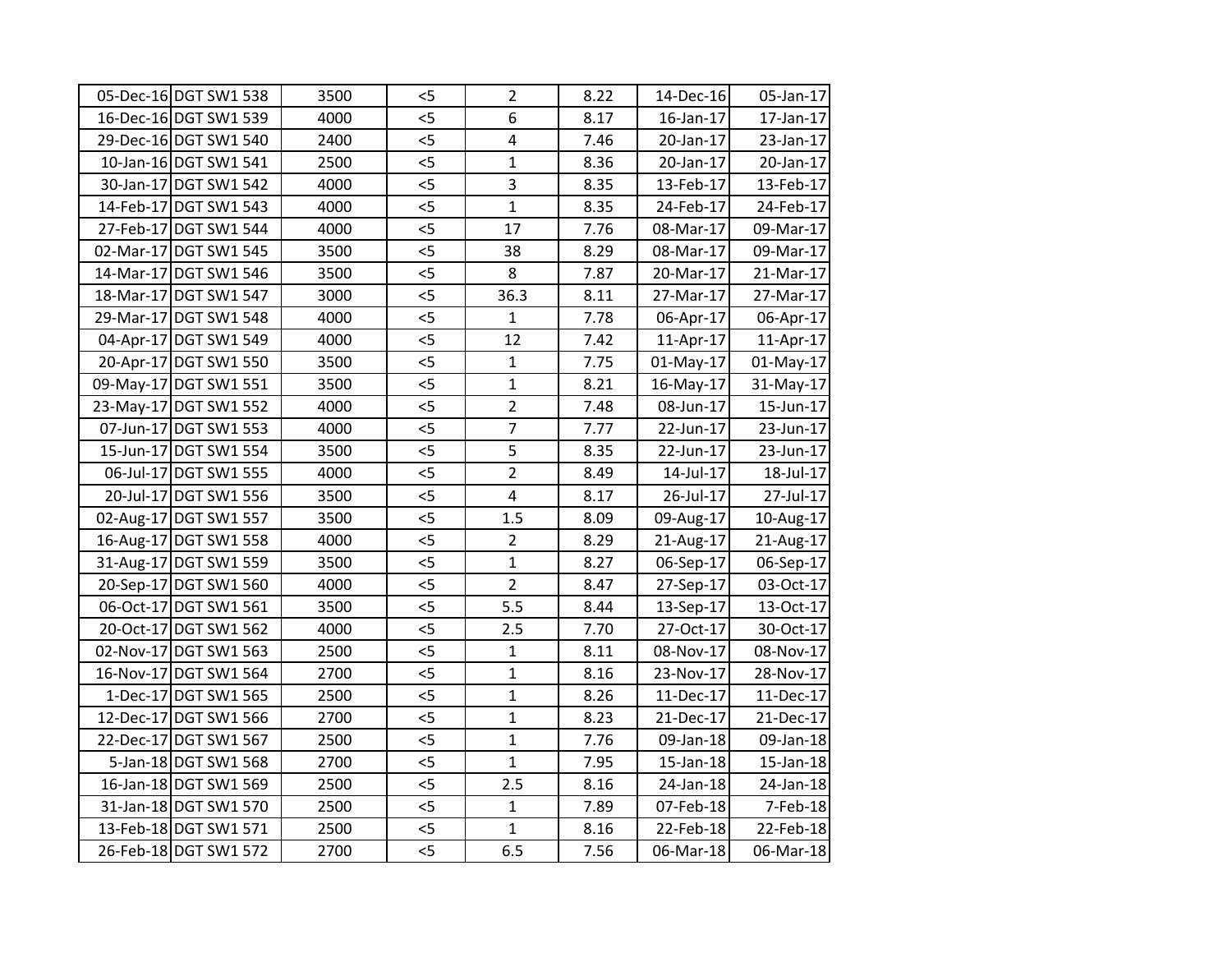| 7-Mar-18 DGT SW1 573  | 2700 | $<$ 5 | 2.5            | 8.13 | 19-Mar-18 | 19-Mar-18 |                                                                                                           |
|-----------------------|------|-------|----------------|------|-----------|-----------|-----------------------------------------------------------------------------------------------------------|
| 12-Mar-18 DGT SW1 574 | 2700 | $< 5$ | $\mathbf{1}$   | 8.29 | 19-Mar-18 | 19-Mar-18 |                                                                                                           |
| 21-Mar-18 DGT SW1 575 | 2700 | $<$ 5 | 4              | 7.33 | 03-Apr-18 | 09-Apr-18 |                                                                                                           |
| 28-Mar-18 DGT SW1 576 | 2700 | 5     | $\overline{2}$ | 7.9  | 11-Apr-18 | 11-Apr-18 |                                                                                                           |
| 6-Apr-18 DGT SW1 577  | 2700 | 5     | $\overline{2}$ | 8.39 | 17-Apr-18 | 24-Apr-18 |                                                                                                           |
| 16-Apr-18 DGT SW1 578 | 2700 | 5     | 1.5            | 8.18 | 24-Apr-18 | 24-Apr-18 |                                                                                                           |
| 24-Apr-18 DGT SW1 579 | 2700 | 5     | 1.2            | 8.46 | 03-May-18 | 03-May-18 |                                                                                                           |
| 30-Apr-18 DGT SW1 580 | 2700 | < 5   | 4              | 8.03 | 08-May-18 | 16-May-18 |                                                                                                           |
| 8-May-18 DGT SW1 581  | 2700 | $< 5$ | 1.5            | 8.27 | 16-May-18 | 16-May-18 |                                                                                                           |
| 21-May-18 DGT SW1 582 | 2700 | $<$ 5 | $\mathbf{1}$   | 8.02 | 01-Jun-18 | 04-Jun-18 |                                                                                                           |
| 30-May-18 DGT SW1 583 | 2700 | $<$ 5 | 3              | 8.43 | 08-Jun-18 | 13-Jun-18 |                                                                                                           |
| 6-Jun-18 DGT SW1 584  | 4000 | $<$ 5 | 5              | 8.02 | 14-Jun-18 | 14-Jun-18 |                                                                                                           |
| 11-Jun-18 DGT SW1 585 | 4000 | < 5   | 0.56           | 8.35 | 19-Jun-18 | 19-Jun-18 |                                                                                                           |
| 20-Jun-18 DGT SW1 586 | 4000 | 5     | 7.8            | 8.00 | 29-Jun-18 | 02-Jul-18 |                                                                                                           |
| 26-Jun-18 DGT SW1 587 | 3000 | $<$ 5 | $\overline{2}$ | 8.34 | 03-Jul-18 | 05-Jul-18 |                                                                                                           |
| 9-Jul-18 DGT SW1 588  | 2700 | 5     | $\mathbf{1}$   | 8.48 | 18-Jul-18 | 18-Jul-18 |                                                                                                           |
| 27-Jul-18 DGT SW1 589 | 3000 | < 5   | $\overline{2}$ | 7.66 | 03-Aug-18 | 06-Aug-18 |                                                                                                           |
| 7-Aug-18 DGT SW1 590  | 2700 | $< 5$ | $\mathbf{1}$   | 7.96 | 14-Aug-18 | 14-Aug-18 |                                                                                                           |
| 17-Aug-18 DGT SW1 591 | 4000 | < 5   | 5              | 8    | 24-Aug-18 | 24-Aug-18 |                                                                                                           |
| 20-Aug-18 DGT SW1 592 | 3000 | < 5   | $\mathbf{1}$   | 8.18 | 31-Aug-18 | 03-Sep-18 |                                                                                                           |
| 29-Aug-18 DGT SW1 593 | 3000 | 5     | $\mathbf{1}$   | 7.66 | 05-Sep-18 | 06-Sep-18 |                                                                                                           |
| 6-Sep-18 DGT SW1 594  | 2700 | < 5   | $\overline{2}$ | 8.06 | 20-Sep-18 | 21-Sep-18 |                                                                                                           |
| 18-Sep-18 DGT SW1 595 | 4000 | $<$ 5 | $\mathbf{1}$   | 7.97 | 26-Sep-18 | 05-Oct-18 |                                                                                                           |
| 28-Sep-18 DGT SW1 596 | 3000 | $<$ 5 | 4              | 7.94 | 09-Oct-18 | 12-Oct-18 |                                                                                                           |
| 5-Oct-18 DGT SW1 597  | 3000 | 11    | 44             | 8.37 | 12-Oct-18 |           | Heavy rainfall overnight and<br>15-Oct-18 storm water run-off. No visible<br>Oil&Grease during discharge. |
| 12-Oct-18 DGT SW1 598 | 3000 | < 5   | 3.5            | 7.56 | 18-Oct-18 | 22-Oct-18 |                                                                                                           |
| 15-Oct-18 DGT SW1 599 | 3000 | $<$ 5 | 13             | 7.85 | 22-Oct-18 | 24-Oct-18 |                                                                                                           |
| 18-Oct-18 DGT SW1 600 | 3000 | < 5   | 5.5            | 8.38 | 26-Oct-18 | 29-Oct-18 |                                                                                                           |
| 22-Oct-18 DGT SW1 601 | 4000 | 5     | $\mathbf{1}$   | 8.28 | 30-Oct-18 | 07-Nov-18 |                                                                                                           |
| 25-Oct-18 DGT SW1 602 | 1000 | $<$ 5 | $\mathbf{1}$   | 8.25 | 02-Nov-18 | 07-Nov-18 |                                                                                                           |
| 26-Oct-18 DGT SW1 603 | 100  | 5     | 5.5            | 8.43 | 02-Nov-18 | 07-Nov-18 |                                                                                                           |
| 29-Oct-18 DGT SW1 604 | 100  | 5     | $\overline{2}$ | 8.47 | 06-Nov-18 | 13-Nov-18 |                                                                                                           |
|                       |      |       |                |      |           |           |                                                                                                           |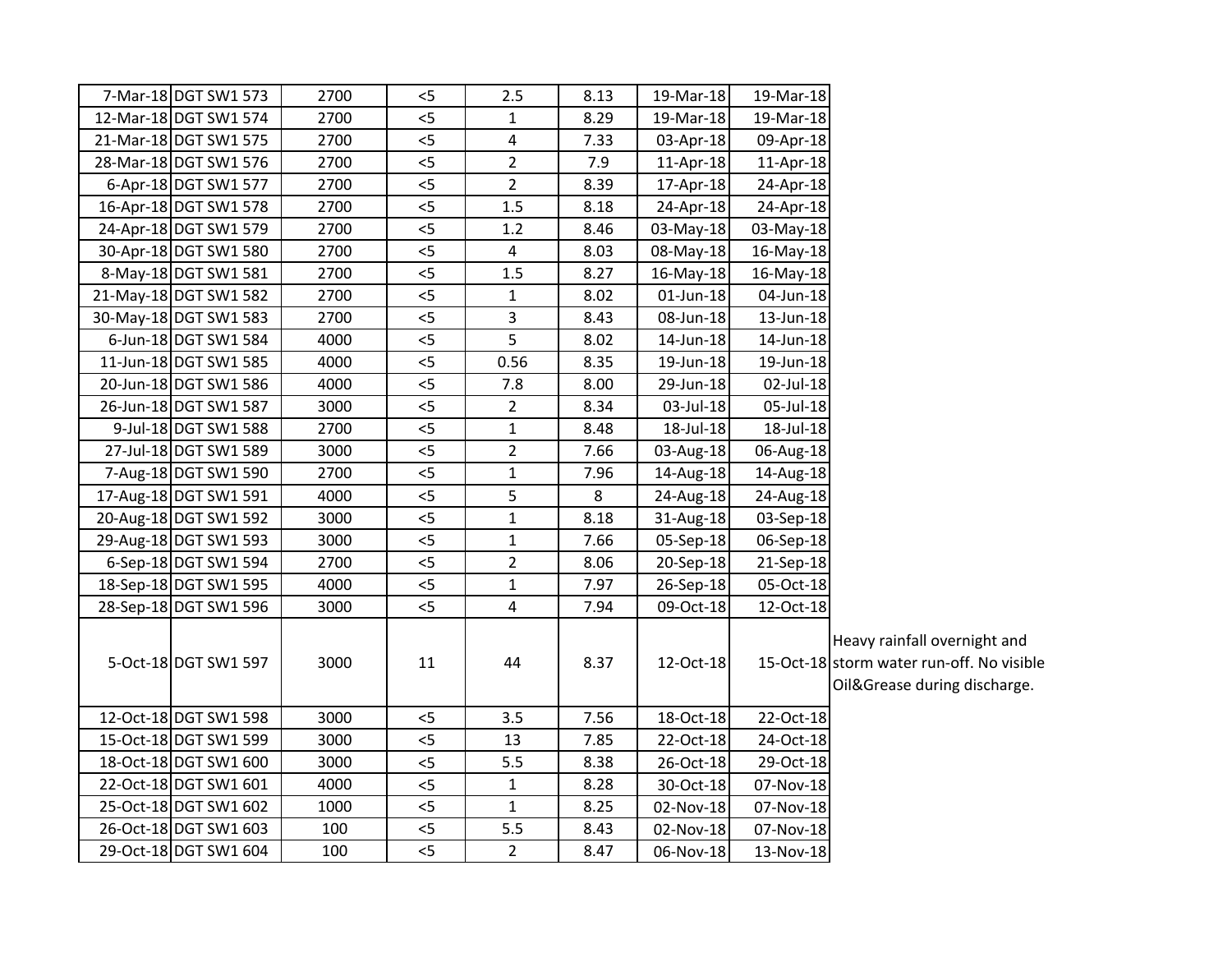| 30-Oct-18 DGT SW1 605 | 20   | $<$ 5 | $\overline{7}$          | 7.36 | 06-Nov-18    | 13-Nov-18 |
|-----------------------|------|-------|-------------------------|------|--------------|-----------|
| 31-Oct-18 DGT SW1 606 | 20   | 5     | $\overline{2}$          | 8.42 | 09-Nov-18    | 13-Nov-18 |
| 1-Nov-18 DGT SW1 607  | 20   | $<$ 5 | $\overline{2}$          | 8.47 | 09-Nov-18    | 13-Nov-18 |
| 12-Nov-18 DGT SW1 608 | 2700 | $<$ 5 | 8                       | 7.77 | 21-Nov-18    | 28-Nov-18 |
| 27-Nov-18 DGT SW1 609 | 2000 | 5     | $\overline{2}$          | 8.33 | 06-Dec-18    | 13-Dec-18 |
| 30-Nov-18 DGT SW1 610 | 2700 | 5     | $\overline{5}$          | 8.11 | 07-Dec-18    | 13-Dec-18 |
| 14-Dec-18 DGT SW1 611 | 3000 | $<$ 5 | 20                      | 6.83 | 28-Dec-19    | 05-Jan-19 |
| 18-Dec-18 DGT SW1 612 | 2000 | 5     | 8                       | 8.34 | 28-Dec-19    | 05-Jan-19 |
| 24-Dec-18 DGT SW1 613 | 2700 | $<$ 5 | 5                       | 8.4  | 04-Jan-19    | 05-Jan-19 |
| 3-Jan-19 DGT SW1 614  | 2000 | 5     | $\mathbf{1}$            | 8.12 | $11$ -Jan-19 | 23-Jan-19 |
| 11-Jan-19 DGT SW1 615 | 2700 | 5     | $\overline{2}$          | 7.14 | 22-Jan-19    | 23-Jan-19 |
| 21-Jan-19 DGT SW1 616 | 2700 | 5     | 16                      | 8.43 | 30-Jan-19    | 04-Feb-19 |
| 30-Jan-19 DGT SW1 617 | 2700 | < 5   | 2.5                     | 8.15 | 07-Feb-19    | 15-Feb-19 |
| 8-Feb-19 DGT SW1 618  | 2500 | 5     | $\overline{2}$          | 8.47 | 14-Feb-19    | 25-Feb-19 |
| 13-Feb-19 DGT SW1 619 | 2700 | $<$ 5 | 4                       | 8.41 | 19-Feb-19    | 25-Feb-19 |
| 22-Feb-19 DGT SW1 620 | 2700 | < 5   | $\mathbf{1}$            | 8.02 | 01-Mar-19    | 08-Mar-19 |
| 5-Mar-19 DGT SW1 621  | 2700 | 5     | $\mathbf{1}$            | 8.32 | 12-Mar-19    | 25-Mar-19 |
| 15-Mar-19 DGT SW1 622 | 3000 | 5     | 23                      | 8.28 | 21-Mar-19    | 25-Mar-19 |
| 18-Mar-19 DGT SW1 623 | 4000 | $<$ 5 | 19                      | 8.01 | 26-Mar-19    | 29-Mar-19 |
| 25-Mar-19 DGT SW1 624 | 2700 | $<$ 5 | 14                      | 7.86 | 30-Mar-19    | 16-Apr-19 |
| 2-Apr-19 DGT SW1 625  | 2700 | < 5   | $\overline{2}$          | 7.92 | 08-Apr-19    | 16-Apr-19 |
| 10-Apr-19 DGT SW1 626 | 2000 | 5<    | $\overline{\mathbf{4}}$ | 8.46 | 16-Apr-19    | 30-Apr-19 |
| 23-Apr-19 DGT SW1 627 | 2500 | $<$ 5 | $\mathbf{1}$            | 7.91 | 30-Apr-19    | 03-Apr-19 |
| 8-May-19 DGT SW1 628  | 2500 | 5     | $\overline{1}$          | 8.12 | 14-May-19    | 27-May-19 |
| 20-May-19 DGT SW1 629 | 2700 | $<$ 5 | $\mathbf{1}$            | 8.08 | 05-Jun-19    | 19-Jun-19 |
| 30-May-19 DGT SW1 630 | 2500 | 5     | 3                       | 6.99 | 06-Jun-19    | 19-Jun-19 |
| 7-Jun-19 DGT SW1 631  | 2700 | $<$ 5 | $\overline{7}$          | 8.01 | 17-Jun-19    | 19-Jun-19 |
| 14-Jun-19 DGT SW1 632 | 2700 | 5     | 3                       | 8.38 | 21-Jun-19    | 01-Jul-19 |
| 24-Jun-19 DGT SW1 633 | 2700 | 5     | 5                       | 8.11 | 28-Jun-19    | 01-Jul-19 |
| 4-Jul-19 DGT SW1 634  | 2700 | 5     | $\overline{5}$          | 8.28 | $11$ -Jul-19 | 15-Jul-19 |
| 12-Jul-19 DGT SW1 635 | 2700 | $<$ 5 | 2.5                     | 8.18 | 29-Jul-19    | 01-Aug-19 |
| 29-Jul-19 DGT SW1 636 | 2700 | $<$ 5 | $\overline{2}$          | 7.85 | 06-Aug-19    | 20-Jul-19 |
| 12-Aug-19 DGT SW1 637 | 2700 | $<$ 5 | $\mathbf{1}$            | 7.94 | 19-Aug-19    | 20-Aug-19 |
| 20-Aug-19 DGT SW1 638 | 2700 | $<$ 5 | $\mathbf{1}$            | 8.19 | 30-Aug-19    | 11-Sep-19 |
| 28-Aug-19 DGT SW1 639 | 2700 | $<$ 5 | 5                       | 7.57 | 10-Sep-19    | 11-Sep-19 |
|                       |      |       |                         |      |              |           |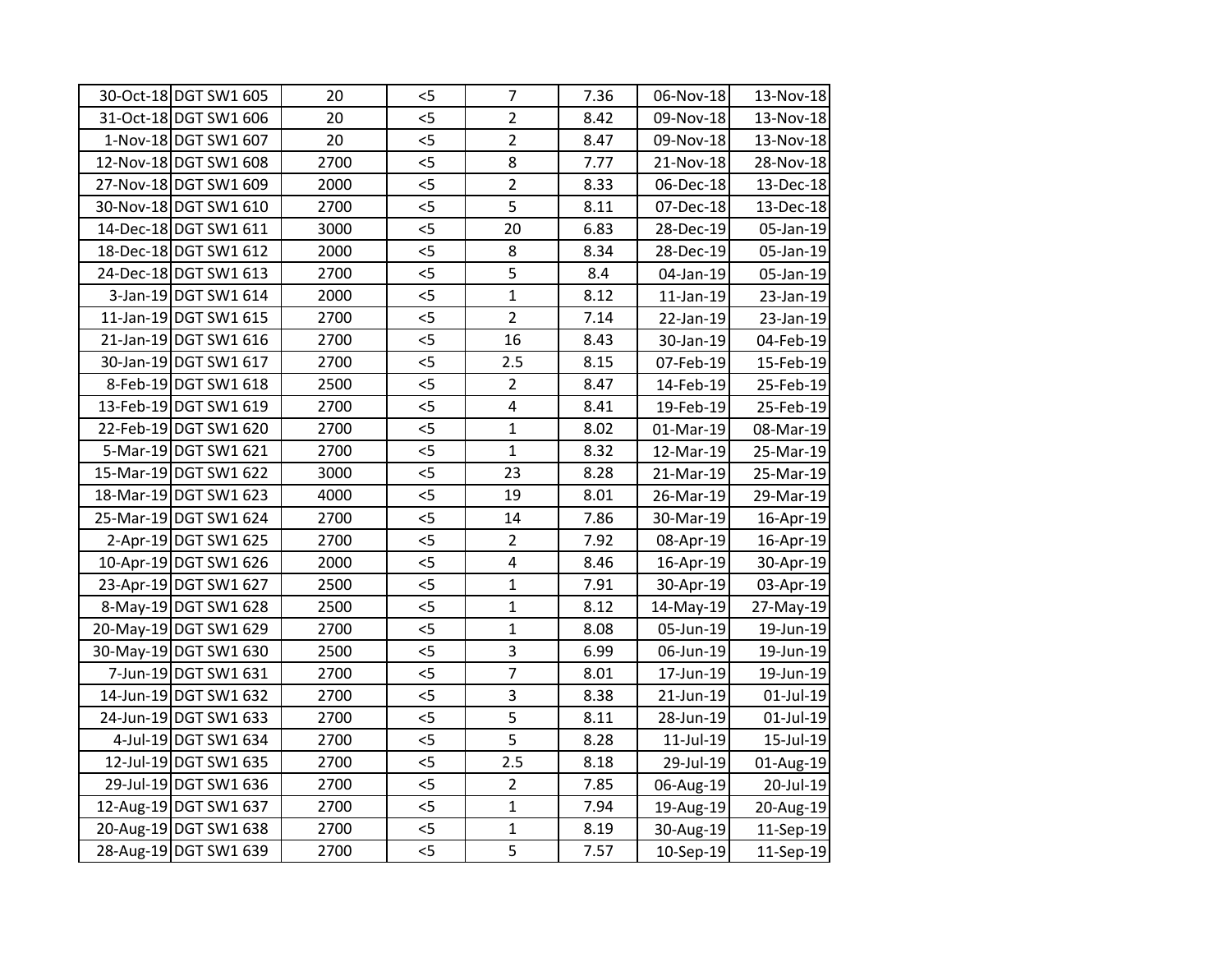| 3-Sep-19 DGT SW1 640  | 2700 | $<$ 5          | $\overline{4}$          | 7.68 | 10-Sep-19 | 11-Sep-19 |
|-----------------------|------|----------------|-------------------------|------|-----------|-----------|
| 17-Sep-19 DGT SW1 641 | 3000 | < 5            | $\overline{7}$          | 7.14 | 26-Sep-19 | 03-Oct-19 |
| 19-Sep-19 DGT SW1 642 | 2700 | $<$ 5          | 18                      | 8.47 | 26-Sep-19 | 03-Oct-19 |
| 2-Oct-19 DGT SW1 643  | 2700 | < 5            | 3                       | 8.25 | 09-Oct-19 | 14-Oct-19 |
| 18-Oct-19 DGT SW1 644 | 2700 | < 5            | 15                      | 7.56 | 28-Oct-19 | 11-Nov-19 |
| 8-Nov-19 DGT SW1 645  | 2700 | 5              | 3                       | 8.45 | 15-Nov-19 | 29-Nov-19 |
| 3-Dec-19 DGT SW1 646  | 2700 | $<$ 5          | $\mathbf{1}$            | 8.1  | 11-Dec-19 | 19-Dec-19 |
| 20-Dec-19 DGT SW1 647 | 2700 | $<$ 5          | $\mathbf{1}$            | 7.03 | 03-Jan-20 | 14-Jan-20 |
| 3-Jan-20 DGT SW1 648  | 2700 | $<$ 5          | $\mathbf{1}$            | 8.34 | 08-Jan-20 | 14-Jan-20 |
| 16-Jan-20 DGT SW1 649 | 2700 | 5              | 4                       | 6.9  | 23-Jan-20 | 03-Feb-20 |
| 31-Jan-20 DGT SW1 650 | 2700 | 5              | $\mathbf{1}$            | 8.3  | 07-Feb-20 | 11-Feb-20 |
| 5-Feb-20 DGT SW1 651  | 2700 | 5              | 8                       | 7.92 | 14-Feb-20 | 19-Feb-20 |
| 7-Feb-20 DGT SW1 652  | 2700 | 5              | 22                      | 7.65 | 17-Feb-20 | 19-Feb-20 |
| 8-Feb-20 DGT SW1 653  | 2700 | $<$ 5          | 33                      | 7.44 | 17-Feb-20 | 19-Feb-20 |
| 9-Feb-20 DGT SW1 654  | 2700 | $<$ 5          | 35                      | 7.95 | 17-Feb-20 | 19-Feb-20 |
| 16-Feb-20 DGT SW1 655 | 2700 | $<$ 5          | 10                      | 8.08 | 25-Feb-20 | 28-Feb-20 |
| 25-Feb-20 DGT SW1 656 | 2700 | 5              | $\overline{2}$          | 8.32 | 16-Mar-20 | 17-Mar-20 |
| 8-Mar-20 DGT SW1 657  | 2700 | 5              | 3                       | 8.2  | 16-Mar-20 | 17-Mar-20 |
| 20-Mar-20 DGT SW1 658 | 2700 | $\overline{7}$ | $\overline{2}$          | 8.32 | 31-Mar-20 | 07-Apr-20 |
| 31-Mar-20 DGT SW1 659 | 2700 | $<$ 5          | $\overline{2}$          | 7.23 | 06-Apr-20 | 07-Apr-20 |
| 8-Apr-20 DGT SW1 660  | 2700 | $<$ 5          | $\mathbf{1}$            | 7.62 | 17-Apr-20 | 21-Apr-20 |
| 21-Apr-20 DGT SW1 661 | 2700 | 5              | $\mathbf{1}$            | 7.68 | 28-Apr-20 | 08-May-20 |
| 1-May-20 DGT SW1 662  | 2700 | 5              | 15.9                    | 6.68 | 08-May-20 | 08-May-20 |
| 18-May-20 DGT SW1 663 | 2700 | 5              | 3.5                     | 7.31 | 26-May-20 | 01-Jun-20 |
| 1-Jun-20 DGT SW1 664  | 2700 | < 5            | 3.5                     | 7.37 | 15-Jun-20 | 15-Jun-20 |
| 16-Jun-20 DGT SW1 665 | 3000 | 5              | $\mathbf 1$             | 8.11 | 22-Jun-20 | 30-Jun-20 |
| 29-Jun-20 DGT SW1 666 | 2700 | < 5            | $\overline{2}$          | 7.68 | 03-Jul-20 | 15-Jul-20 |
| 14-Jul-20 DGT SW1 667 | 2700 | 5              | 6                       | 7.69 | 21-Jul-20 | 03-Aug-20 |
| 26-Jul-20 DGT SW1 668 | 2700 | 5              | 18                      | 8.28 | 03-Aug-20 | 10-Aug-20 |
| 30-Jul-20 DGT SW1 669 | 2700 | 6              | $\overline{\mathbf{4}}$ | 7.66 | 07-Aug-20 | 10-Aug-20 |
| 8-Aug-20 DGT SW1 670  | 2700 | $<$ 5          | 6                       | 7.23 | 17-Aug-20 | 24-Aug-20 |
| 10-Aug-20 DGT SW1 671 | 2700 | $<$ 5          | 24                      | 7.98 | 17-Aug-20 | 24-Aug-20 |
| 24-Aug-20 DGT SW1 672 | 2700 | $<$ 5          | 4                       | 8.41 | 28-Aug-20 | 07-Sep-20 |
| 6-Sep-20 DGT SW1 673  | 2700 | $<$ 5          | 6                       | 8.41 | 15-Sep-20 | 25-Sep-20 |
| 21-Sep-20 DGT SW1 674 | 2700 | 5              | 9                       | 8.37 | 30-Sep-20 | 30-Sep-20 |
|                       |      |                |                         |      |           |           |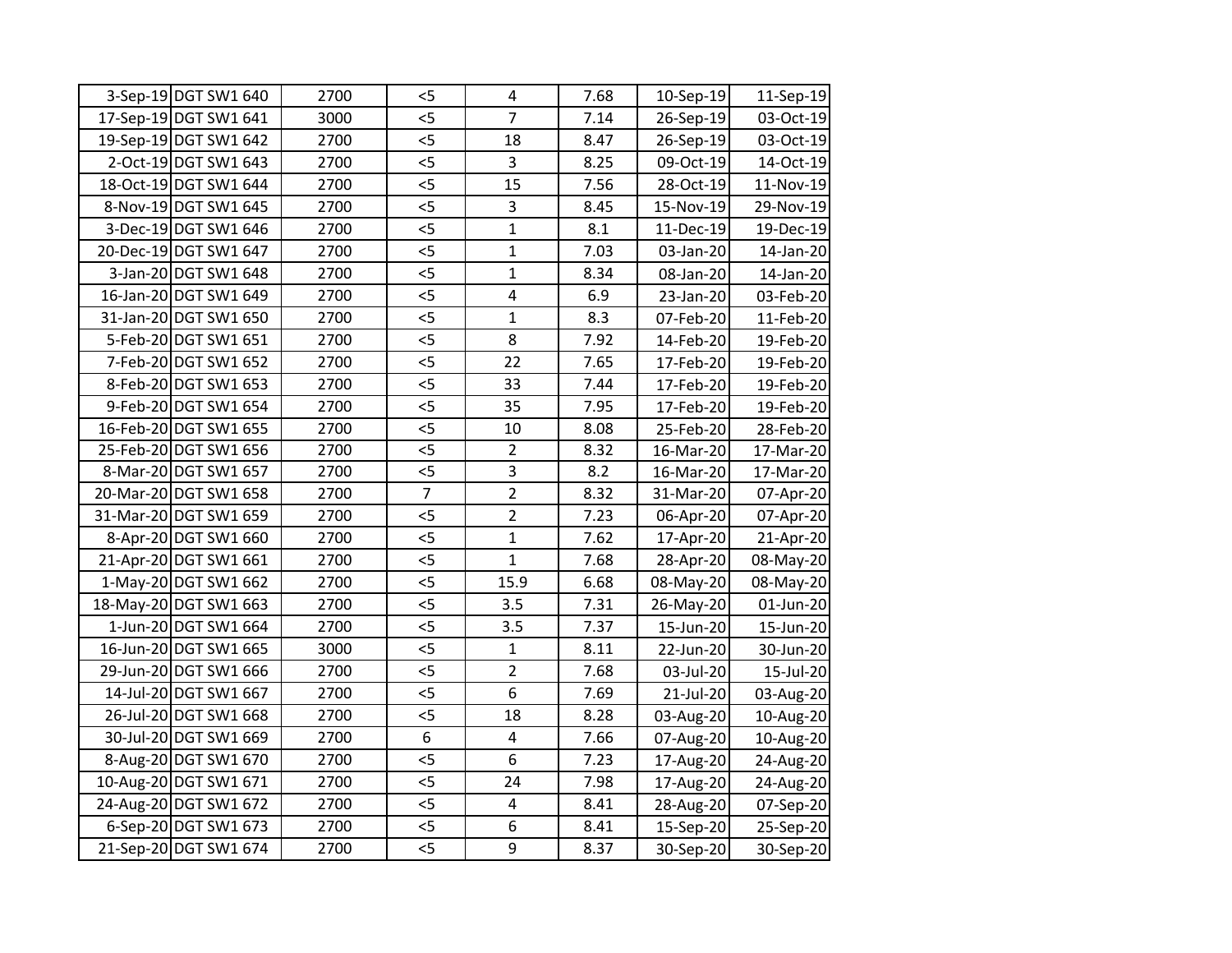| 16-Oct-20           | 14-Oct-20 | 7.9  | 3                       | $<$ 5            | 2700 | 6-Oct-20 DGT SW1 675  |
|---------------------|-----------|------|-------------------------|------------------|------|-----------------------|
| 03-Nov-20           | 27-Oct-11 | 7.44 | $\overline{2}$          | $<$ 5            | 2700 | 19-Oct-20 DGT SW1 676 |
| 03-Nov-20           | 30-Oct-11 | 8.47 | 5                       | 5<               | 3000 | 25-Oct-20 DGT SW1 677 |
| 30-Nov-20           | 19-Nov-20 | 8.33 | 6                       | 5                | 2600 | 31-Oct-20 DGT SW1 678 |
| 30-Nov-20           | 19-Nov-20 | 8.22 | $\mathbf{1}$            | $<$ 5            | 2500 | 12-Nov-20 DGT SW1 679 |
| 30-Nov-20           | 27-Nov-20 | 8.24 | $\mathbf{1}$            | 5                | 2700 | 19-Nov-20 DGT SW1 680 |
| 14-Dec-20           | 04-Dec-20 | 7.97 | 3                       | 5                | 2500 | 27-Nov-20 DGT SW1 681 |
| 14-Dec-20           | 10-Dec-20 | 7.97 | 13                      | 5                | 2500 | 2-Dec-20 DGT SW1 682  |
| 04-Jan-21           | 21-Dec-20 | 8.22 | $\overline{2}$          | 5                | 2500 | 12-Dec-20 DGT SW1 683 |
| 04-Jan-21           | 30-Dec-20 | 8.19 | 6                       | $<$ 5            | 2500 | 17-Dec-20 DGT SW1 684 |
| 14-Jan-21           | 13-Jan-21 | 7.55 | 14                      | 5                | 2500 | 22-Dec-20 DGT SW1 685 |
| 14-Jan-21           | 13-Jan-21 | 7.87 | 31                      | 5                | 2500 | 29-Dec-20 DGT SW1 686 |
| 14-Jan-21           | 13-Jan-21 | 8.03 | $\overline{7}$          | 5                | 2500 | 6-Jan-21 DGT SW1 687  |
| 10-Feb-21           | 28-Jan-21 | 7.38 | 3                       | $<$ 5            | 2700 | 15-Jan-21 DGT SW1 688 |
| 10-Feb-21           | 02-Feb-21 | 7.95 | $\mathbf{1}$            | 5                | 2700 | 27-Jan-21 DGT SW1 689 |
| 10-Feb-21           | 05-Feb-21 | 7.86 | $\overline{3}$          | 5                | 2700 | 31-Jan-21 DGT SW1 690 |
| 10-Feb-21           | 10-Feb-21 | 7.48 | 17                      | 5                | 2700 | 2-Feb-21 DGT SW1 691  |
| 26-Feb-21           | 22-Feb-21 | 8.37 | $\overline{2}$          | 5                | 2700 | 11-Feb-21 DGT SW1 692 |
| 26-Feb-21           | 25-Feb-21 | 8.21 | 5                       | $\boldsymbol{6}$ | 1500 | 18-Feb-21 DGT SW1 693 |
| 18-Mar-21           | 09-Mar-21 | 7.68 | $\overline{4}$          | 5                | 2700 | 1-Mar-21 DGT SW1 694  |
| 18-Mar-21           | 17-Mar-21 | 7.18 | 10                      | $<$ 5            | 2700 | 9-Mar-21 DGT SW1 695  |
| 30-Mar-21 No visibl | 26-Mar-21 | 7.26 | 11                      | 11               | 2700 | 15-Mar-21 DGT SW1 696 |
| 30-Mar-21           | 26-Mar-21 | 7.4  | 22                      | 9                | 2700 | 18-Mar-21 DGT SW1 697 |
| 09-Apr-21           | 01-Apr-21 | 7.95 | 15                      | 5                | 3000 | 23-Mar-21 DGT SW1 698 |
| 30-Apr-21           | 16-Apr-21 | 7.85 | 3                       | 5                | 2700 | 1-Apr-21 DGT SW1 699  |
| 30-Apr-21           | 23-Apr-21 | 8.08 | $\mathbf{1}$            | 5                | 2700 | 13-Apr-21 DGT SW1 700 |
| 26-May-21           | 18-May-21 | 7.36 | $\mathbf{1}$            | 5                | 2700 | 29-Apr-21 DGT SW1 701 |
| 26-May-21           | 18-May-21 | 7.56 | 5                       | 5                | 2700 | 8-May-21 DGT SW1 702  |
| 08-Jun-21           | 02-Jun-21 | 7.7  | $\mathbf{1}$            | 5                | 2700 | 24-May-21 DGT SW1 703 |
| 28-Jun-21           | 15-Jun-21 | 6.9  | $\overline{\mathbf{4}}$ | 5                | 2700 | 4-Jun-21 DGT SW1 704  |
| 02-Jul-21           | 29-Jun-21 | 8.33 | 5                       | 5                | 2700 | 13-Jun-21 DGT SW1 705 |
| 02-Jul-21           | 02-Jul-21 | 7.89 | $\overline{2}$          | 5                | 2000 | 23-Jun-21 DGT SW1 706 |
| 14-Jul-21           | 08-Jul-21 | 7.67 | 6                       | 6                | 2000 | 30-Jun-21 DGT SW1 707 |
| 30-Jul-21           | 16-Jul-21 | 7.6  | $\overline{2}$          | $5$              | 2000 | 8-Jul-21 DGT SW1 708  |
| 05-Aug-21           | 23-Jul-21 | 8.11 | $\mathbf{1}$            | 5                | 2000 | 18-Jul-21 DGT SW1 709 |
|                     |           |      |                         |                  |      |                       |

le Oil&Grease during discharge.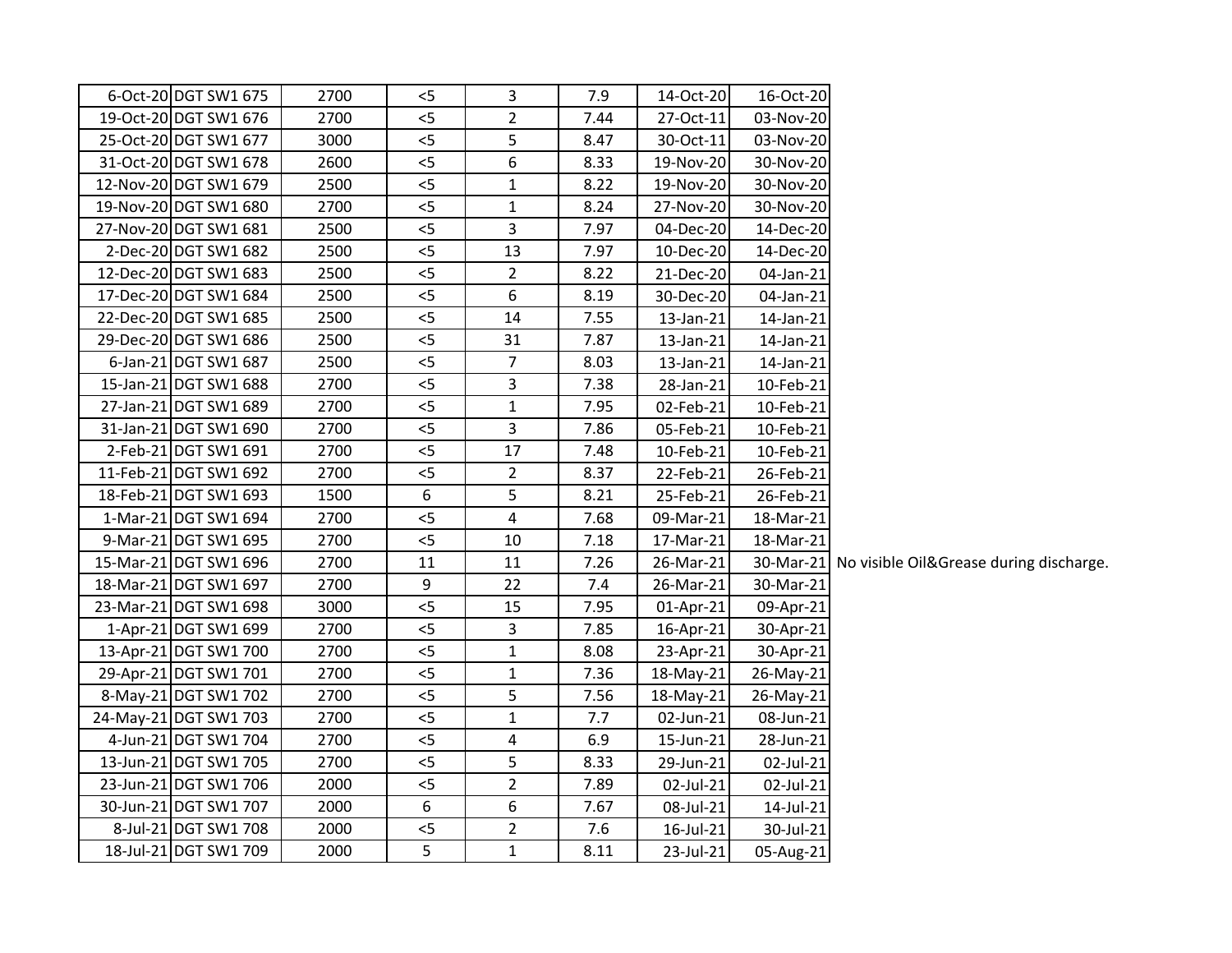| 26-Jul-21 DGT SW1 710 | 2700 | $<$ 5          | $\overline{4}$          | 7.4  | 04-Aug-21   | 05-Aug-21 |
|-----------------------|------|----------------|-------------------------|------|-------------|-----------|
| 1-Aug-21 DGT SW1 711  | 2700 | 5              | $\overline{\mathbf{4}}$ | 7.78 | 06-Aug-21   | 20-Aug-21 |
| 9-Aug-21 DGT SW1 712  | 2300 | 5              | 3                       | 7.76 | 24-Aug-21   | 30-Aug-21 |
| 18-Aug-21 DGT SW1 713 | 2700 | 8              | $\overline{2}$          | 8.05 | 27-Aug-21   | 30-Aug-21 |
| 24-Aug-21 DGT SW1 714 | 2700 | 5              | 11                      | 7.68 | 01-Sep-21   | 13-Sep-21 |
| 1-Sep-21 DGT SW1 715  | 2700 | 5<             | $\mathbf{1}$            | 8.38 | $10-Sep-21$ | 20-Sep-21 |
| 6-Sep-21 DGT SW1 716  | 2700 | $<$ 5          | $\overline{3}$          | 7.92 | $13-Sep-21$ | 20-Sep-21 |
| 15-Sep-21 DGT SW1 717 | 2700 | 5              | $\overline{6}$          | 7.56 | 24-Sep-21   | 08-Oct-21 |
| 24-Sep-21 DGT SW1 718 | 2700 | $<$ 5          | $\overline{2}$          | 8.09 | 06-Oct-21   | 08-Oct-21 |
| 5-Oct-21 DGT SW1 719  | 2700 | 5              | $\overline{7}$          | 7.66 | 14-Oct-21   | 19-Oct-21 |
| 12-Oct-21 DGT SW1 720 | 2700 | $<$ 5          | $\overline{2}$          | 8.42 | 18-Oct-21   | 19-Oct-21 |
| 17-Oct-21 DGT SW1 721 | 2700 | 5              | 14                      | 8.24 | 26-Oct-21   | 05-Nov-21 |
| 23-Oct-21 DGT SW1 722 | 2700 | 5              | 25                      | 7.17 | 04-Nov-21   | 05-Nov-21 |
| 1-Nov-21 DGT SW1 723  | 2700 | $\overline{7}$ | 8                       | 8.1  | 11-Nov-21   | 23-Nov-21 |
| 5-Nov-21 DGT SW1 724  | 2700 | $<$ 5          | 18                      | 8.19 | 12-Nov-21   | 23-Nov-21 |
| 7-Nov-21 DGT SW1 725  | 1000 | < 5            | 15                      | 8.1  | 16-Nov-21   | 23-Nov-21 |
| 12-Nov-21 DGT SW1 726 | 3000 | 5              | 19                      | 8.25 | 18-Nov-21   | 23-Nov-21 |
| 19-Nov-21 DGT SW1 727 | 2700 | 5              | 5                       | 8.31 | 29-Nov-21   | 10-Dec-21 |
| 23-Nov-21 DGT SW1 728 | 2700 | $<$ 5          | 5                       | 8.49 | 03-Dec-21   | 10-Dec-21 |
| 26-Nov-21 DGT SW1 729 | 2700 | 5              | 18                      | 8.45 | 03-Dec-21   | 10-Dec-21 |
| 2-Dec-21 DGT SW1 730  | 2700 | < 5            | $\overline{\mathbf{4}}$ | 8.27 | 10-Dec-21   | 10-Dec-21 |
| 8-Dec-21 DGT SW1 731  | 2700 | 5<             | $\overline{\mathbf{4}}$ | 8.49 | 20-Dec-21   | 05-Jan-22 |
| 11-Dec-21 DGT SW1 732 | 3000 | 5              | 5                       | 8.05 | 22-Dec-21   | 05-Jan-22 |
| 17-Dec-21 DGT SW1 733 | 2700 | 5              | $\overline{\mathbf{4}}$ | 8.48 | 05-Jan-21   | 05-Jan-22 |
| 23-Dec-21 DGT SW1 734 | 2700 | $<$ 5          | $\overline{7}$          | 8.3  | 07-Jan-22   | 19-Jan-22 |
| 29-Dec-21 DGT SW1 735 | 2700 | 5              | $\overline{\mathbf{4}}$ | 8.09 | 07-Jan-22   | 19-Jan-22 |
| 6-Jan-22 DGT SW1 736  | 3000 | 5              | 35                      | 8.3  | 13-Jan-22   | 19-Jan-22 |
| 8-Jan-22 DGT SW1 737  | 2700 | 5              | 22                      | 8.11 | 14-Jan-22   | 19-Jan-22 |
| 13-Jan-22 DGT SW1 738 | 3000 | 5              | 37                      | 8.47 | 24-Jan-22   | 07-Feb-22 |
| 18-Jan-22 DGT SW1 739 | 2700 | 5              | 3                       | 7.54 | 25-Jan-22   | 07-Feb-22 |
| 24-Jan-22 DGT SW1 740 | 2700 | 5              | $\overline{3}$          | 7.46 | 01-Feb-22   | 07-Feb-22 |
| 1-Feb-22 DGT SW1 741  | 2700 | $<$ 5          | $\overline{2}$          | 8    | 11-Feb-22   | 22-Feb-22 |
| 5-Feb-22 DGT SW1 742  | 2700 | $<$ 5          | 3                       | 7.8  | 11-Feb-22   | 22-Feb-22 |
| 12-Feb-22 DGT SW1 743 | 2700 | 5              | $\overline{5}$          | 8    | 24-Feb-22   | 08-Mar-22 |
| 19-Feb-22 DGT SW1 744 | 2700 | 5              | $\overline{6}$          | 7.73 | 01-Mar-22   | 08-Mar-22 |
|                       |      |                |                         |      |             |           |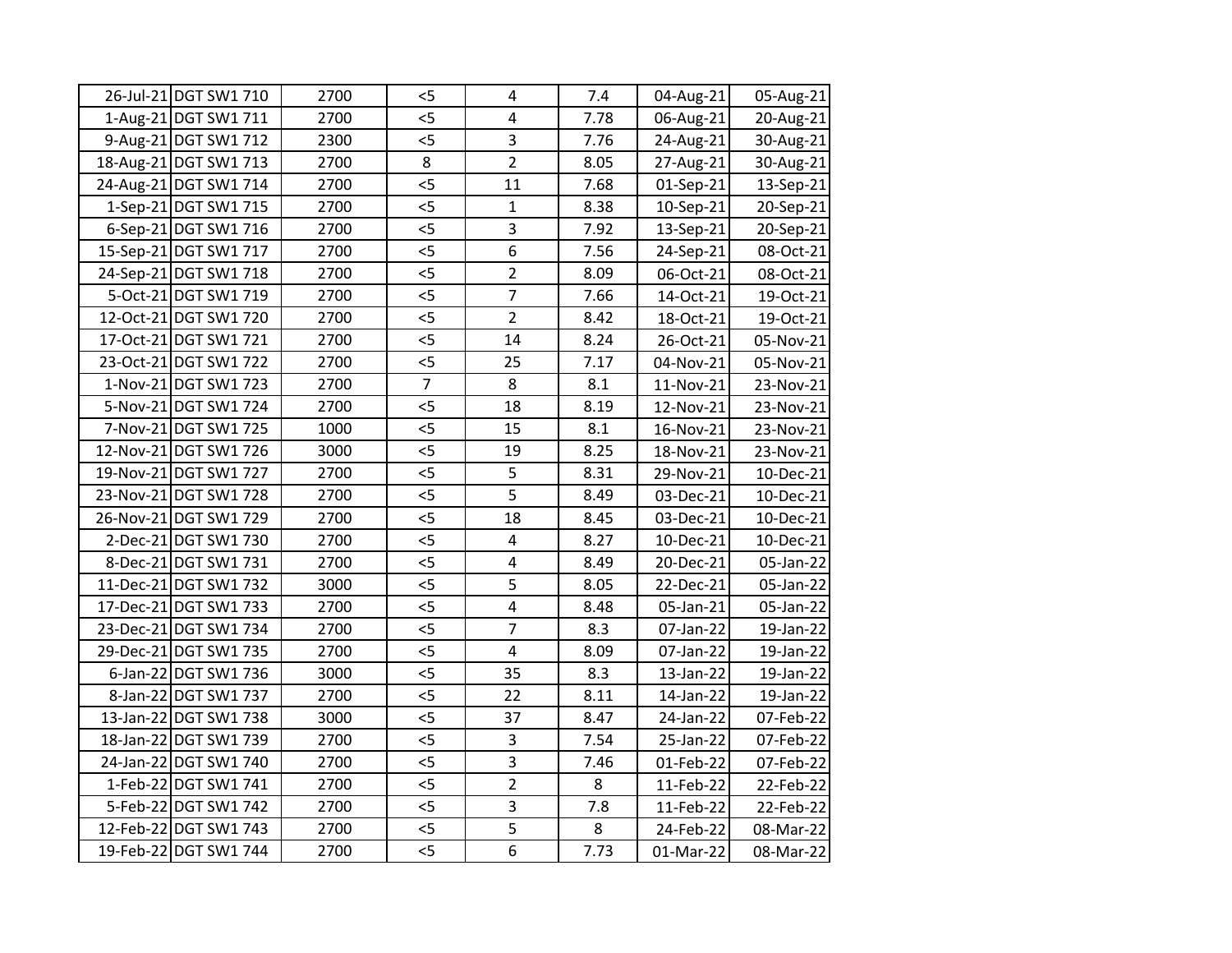| 23-Feb-22 DGT SW1 745 | 4000 | $<$ 5 | 31 | 7.58 | 03-Mar-22 | 08-Mar-22 |
|-----------------------|------|-------|----|------|-----------|-----------|
| 25-Feb-22 DGT SW1 746 | 2700 | $<$ 5 |    | 7.6  | 04-Mar-22 | 08-Mar-22 |
| 1-Mar-22 DGT SW1 747  | 3000 | $<$ 5 | 43 | 7.78 | 10-Mar-22 | 23-Mar-22 |
| 2-Mar-22 DGT SW1 748  | 3000 | $<$ 5 | 28 | 7.91 | 10-Mar-22 | 23-Mar-22 |
| 7-Mar-22 DGT SW1 749  | 3000 | $<$ 5 | 25 | 7.87 | 30-Mar-22 | 05-Apr-22 |
| 19-Mar-22 DGT SW1 750 | 3000 | $<$ 5 |    | 8.01 | 30-Mar-22 | 05-Apr-22 |
| 26-Mar-22 DGT SW1 751 | 2700 | $<$ 5 | 13 | 7.89 | 06-Apr-22 | 14-Apr-22 |
| 29-Mar-22 DGT SW1 752 | 2700 | $<$ 5 | 9  | 8.36 | 06-Apr-22 | 14-Apr-22 |
| 1-Apr-22 DGT SW1 753  | 2700 | $<$ 5 | 20 | 7.79 | 12-Apr-22 | 14-Apr-22 |
| 5-Apr-22 DGT SW1 754  | 2700 | $<$ 5 | 3  | 8.24 | 13-Apr-22 | 14-Apr-22 |
| 8-Apr-22 DGT SW1 755  | 3000 | $<$ 5 | 28 | 8.16 | 02-May-22 | 12-May-22 |
| 22-Apr-22 DGT SW1 756 | 2700 | $<$ 5 | 10 | 7.99 | 02-May-22 | 12-May-22 |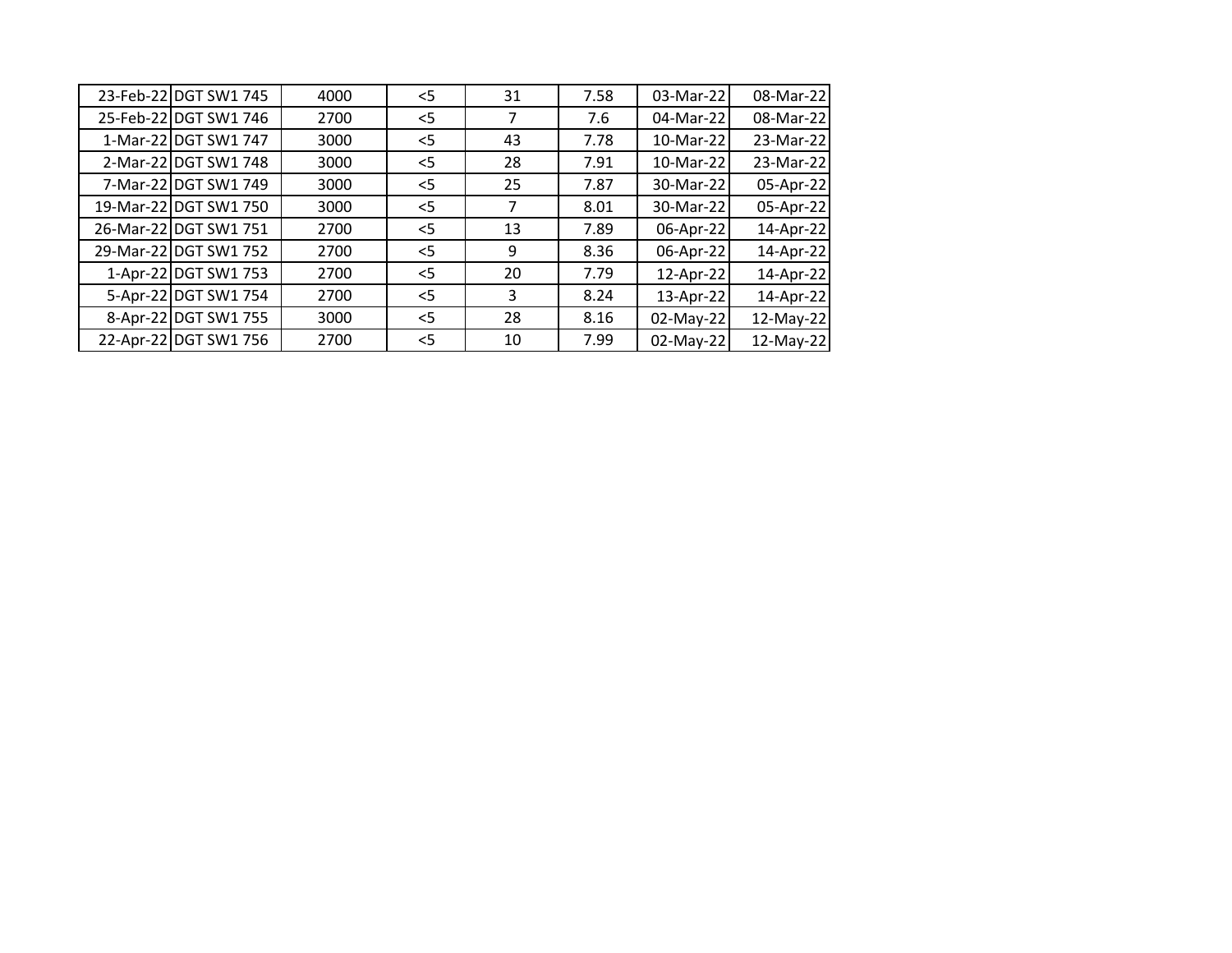### **EPA License Number: 4458**

**Licensee:**

**SUEZ WATER PTY LIMITED**

**PO BOX 6059**

**WETHERILL PARK NSW 2164**

### **POINT 2 Monthly Summary**

*Note: does not include any monitoring conducted prior to 31 March 2012.*

# *Special Frequency 1 means <15 days prior to discharge; and*

*Special Frequency 2 means <10 days prior to discharge*

| <b>Month</b> | <b>Pollutant</b>                 | <b>Units of Measure</b> |                             | <b>No. of Time Measured</b> | Min.   | Average | Max.           | 100 percentile             |
|--------------|----------------------------------|-------------------------|-----------------------------|-----------------------------|--------|---------|----------------|----------------------------|
|              |                                  |                         | <b>Monitoring Frequency</b> | <b>During Current Month</b> | Value  | value   | Value          | <b>Concentration Limit</b> |
|              |                                  |                         |                             |                             |        |         |                |                            |
| $Jun-12$     | <b>Biochemical oxygen demand</b> | milligrams per litre    | Special Frequency 1         |                             | <4     | $<$ 4   | $<$ 4          | 20                         |
|              | Manganese                        | milligrams per litre    | Special Frequency 2         |                             | 0.063  | 0.063   | 0.063          | N/A                        |
|              | Nitrogen (total)                 | milligrams per litre    | Special Frequency 2         |                             |        |         |                | N/A                        |
|              | <b>Oil and Grease</b>            | milligrams per litre    | Special Frequency 2         | 1                           | $<$ 5  | $<$ 5   | $<$ 5          | 10                         |
|              | <b>Total suspended solids</b>    | milligrams per litre    | Special Frequency 2         |                             |        |         |                | 50                         |
|              | <b>Zinc</b>                      | milligrams per litre    | Special Frequency 2         |                             | 0.0036 | 0.0036  | 0.0036         | N/A                        |
|              | pH                               | pH                      | Special Frequency 2         |                             | 7.57   | 7.57    | 7.57           | $6.5 - 8.5$                |
|              |                                  |                         |                             |                             |        |         |                |                            |
|              | <b>Biochemical oxygen demand</b> | milligrams per litre    | Special Frequency 1         |                             |        |         | $\overline{3}$ | 20                         |
| Apr-15       | Manganese                        | milligrams per litre    | Special Frequency 2         |                             | 0.108  | 0.108   | 0.108          | N/A                        |
|              | Nitrogen (total)                 | milligrams per litre    | Special Frequency 2         |                             | 5.4    | 5.4     | 5.4            | N/A                        |
|              | <b>Oil and Grease</b>            | milligrams per litre    | Special Frequency 2         | $\mathbf{1}$                | $<$ 5  | $<$ 5   | $<$ 5          | 10                         |
|              | <b>Total suspended solids</b>    | milligrams per litre    | Special Frequency 2         |                             | 16     | 16      | 16             | 50                         |
|              | <b>Zinc</b>                      | milligrams per litre    | Special Frequency 2         |                             | 0.006  | 0.006   | 0.006          | N/A                        |
|              | pH                               | <b>PH</b>               | Special Frequency 2         |                             | 7.39   | 7.39    | 7.39           | $6.5 - 8.5$                |
|              |                                  |                         |                             |                             |        |         |                |                            |
|              | <b>Biochemical oxygen demand</b> | milligrams per litre    | Special Frequency 1         |                             | $2$    | $2$     | $2$            | 20                         |
|              | Manganese                        | milligrams per litre    | Special Frequency 2         |                             | 1.18   | 1.18    | 1.18           | N/A                        |
|              | Nitrogen (total)                 | milligrams per litre    | Special Frequency 2         |                             | 7.4    | 7.4     | 7.4            | N/A                        |
| Jan-16       | <b>Oil and Grease</b>            | milligrams per litre    | Special Frequency 2         | 1                           | < 5    | < 5     | $<$ 5          | 10                         |
|              | <b>Total suspended solids</b>    | milligrams per litre    | Special Frequency 2         |                             | 10     | 10      | 10             | 50                         |
|              | <b>Zinc</b>                      | milligrams per litre    | Special Frequency 2         |                             | 0.018  | 0.018   | 0.018          | N/A                        |
|              | pH                               | pH                      | Special Frequency 2         |                             | 7.47   | 7.47    | 7.47           | $6.5 - 8.5$                |
|              |                                  |                         |                             |                             |        |         |                |                            |
|              | <b>Biochemical oxygen demand</b> | milligrams per litre    | Special Frequency 1         |                             |        |         | Δ              | 20                         |
|              | Manganese                        | milligrams per litre    | Special Frequency 2         |                             | 0.134  | 0.134   | 0.134          | N/A                        |
|              | Nitrogen (total)                 | milligrams per litre    | Special Frequency 2         |                             | 9.2    | 9.2     | 9.2            | N/A                        |
| Jun-16       | <b>Oil and Grease</b>            | milligrams per litre    | Special Frequency 2         | 1                           | $<$ 5  | $<$ 5   | $<$ 5          | 10                         |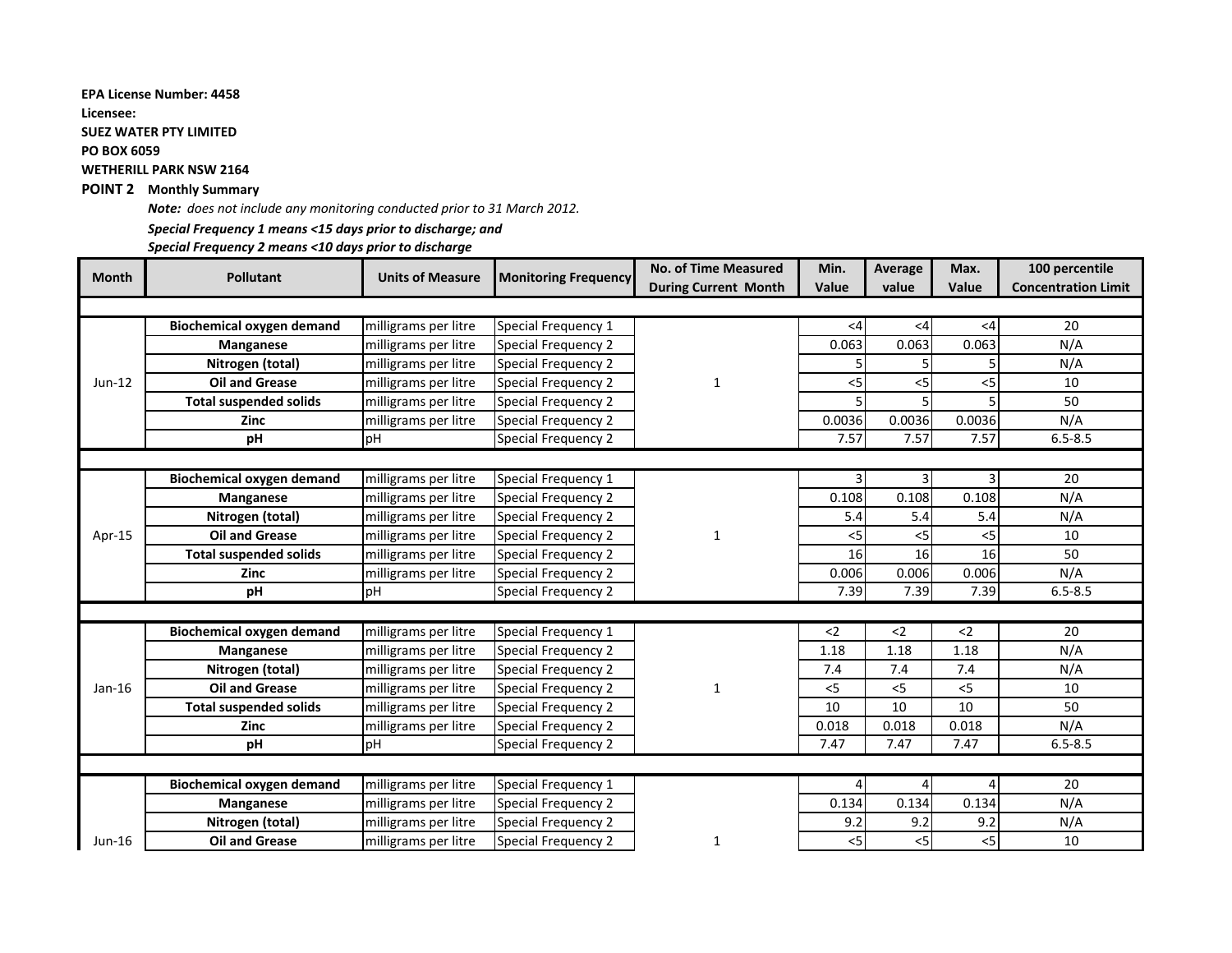|          | <b>Total suspended solids</b>    | milligrams per litre | <b>Special Frequency 2</b> |              | $\overline{17}$ | 17              | $\overline{17}$ | 50              |
|----------|----------------------------------|----------------------|----------------------------|--------------|-----------------|-----------------|-----------------|-----------------|
|          | Zinc                             | milligrams per litre | Special Frequency 2        |              | 0.009           | 0.009           | 0.009           | N/A             |
|          | pH                               | pH                   | Special Frequency 2        |              | 7.48            | 7.48            | 7.48            | $6.5 - 8.5$     |
|          |                                  |                      |                            |              |                 |                 |                 |                 |
|          | <b>Biochemical oxygen demand</b> | milligrams per litre | Special Frequency 1        |              | $2$             | $2$             | $\leq$          | 20              |
|          | Manganese                        | milligrams per litre | Special Frequency 2        |              | 1.59            | 1.59            | 1.59            | N/A             |
|          | Nitrogen (total)                 | milligrams per litre | Special Frequency 2        |              | 9.8             | 9.8             | 9.8             | N/A             |
| $Mar-17$ | <b>Oil and Grease</b>            | milligrams per litre | Special Frequency 2        | $\mathbf{1}$ | 5               | $<$ 5           | 5               | 10              |
|          | <b>Total suspended solids</b>    | milligrams per litre | Special Frequency 2        |              | 28              | $\overline{28}$ | 28              | 50              |
|          | Zinc                             | milligrams per litre | Special Frequency 2        |              | 0.017           | 0.017           | 0.017           | N/A             |
|          | pH                               | pH                   | Special Frequency 2        |              | 7.7             | 7.7             | 7.7             | $6.5 - 8.5$     |
|          |                                  |                      |                            |              |                 |                 |                 |                 |
|          | <b>Biochemical oxygen demand</b> | milligrams per litre | Special Frequency 1        |              |                 | $\overline{3}$  |                 | $\overline{20}$ |
|          | Manganese                        | milligrams per litre | Special Frequency 2        |              | 0.404           | 0.404           | 0.404           | N/A             |
|          | Nitrogen (total)                 | milligrams per litre | Special Frequency 2        |              | 4.1             | 4.1             | 4.1             | N/A             |
| Jun-19   | <b>Oil and Grease</b>            | milligrams per litre | Special Frequency 2        | $\mathbf{1}$ | $<$ 5           | $< 5$           | $<$ 5           | 10              |
|          | <b>Total suspended solids</b>    | milligrams per litre | Special Frequency 2        |              | $\mathbf{1}$    | $1\overline{ }$ |                 | 50              |
|          | Zinc                             | milligrams per litre | Special Frequency 2        |              | 0.005           | 0.005           | 0.005           | N/A             |
|          | pH                               | pH                   | Special Frequency 2        |              | 7.5             | 7.5             | 7.5             | $6.5 - 8.5$     |
|          |                                  |                      |                            |              |                 |                 |                 |                 |
|          | <b>Biochemical oxygen demand</b> | milligrams per litre | Special Frequency 1        |              | 3               | $\overline{3}$  |                 | 20              |
|          | Manganese                        | milligrams per litre | Special Frequency 2        | $\mathbf{1}$ | 0.623           | 0.623           | 0.623           | N/A             |
| Feb-20   | Nitrogen (total)                 | milligrams per litre | Special Frequency 2        |              | 8.1             | 8.1             | 8.1             | N/A             |
|          | <b>Oil and Grease</b>            | milligrams per litre | Special Frequency 2        |              | $<$ 5           | $< 5$           | $<$ 5           | 10              |
|          | <b>Total suspended solids</b>    | milligrams per litre | Special Frequency 2        |              | 5               | $\overline{5}$  | 5               | 50              |
|          | Zinc                             | milligrams per litre | Special Frequency 2        |              | 0.005           | 0.005           | 0.005           | N/A             |
|          | pH                               | pH                   | Special Frequency 2        |              | 7.68            | 7.68            | 7.68            | $6.5 - 8.5$     |
|          |                                  |                      |                            |              |                 |                 |                 |                 |
|          | <b>Biochemical oxygen demand</b> | milligrams per litre | Special Frequency 1        |              |                 | $\overline{4}$  |                 | 20              |
|          | Manganese                        | milligrams per litre | Special Frequency 2        |              | 0.883           | 0.883           | 0.883           | N/A             |
|          | Nitrogen (total)                 | milligrams per litre | Special Frequency 2        |              | 1.8             | 1.8             | 1.8             | N/A             |
| Oct-20   | <b>Oil and Grease</b>            | milligrams per litre | Special Frequency 2        | 1            | 5               | $<$ 5           | 5               | 10              |
|          | <b>Total suspended solids</b>    | milligrams per litre | Special Frequency 2        |              | $\mathbf{1}$    | $\mathbf{1}$    |                 | 50              |
|          | Zinc                             | milligrams per litre | Special Frequency 2        |              | 0.008           | 0.008           | 0.008           | N/A             |
|          | pH                               | pH                   | Special Frequency 2        |              | 7.75            | 7.75            | 7.75            | $6.5 - 8.5$     |
|          |                                  |                      |                            |              |                 |                 |                 |                 |
|          | <b>Biochemical oxygen demand</b> | milligrams per litre | Special Frequency 1        |              | 12              | 12              | 12              | 20              |
|          | Manganese                        | milligrams per litre | Special Frequency 2        |              | 2.97            | 2.97            | 2.97            | N/A             |
|          | Nitrogen (total)                 | milligrams per litre | Special Frequency 2        |              | 12.3            | 12.3            | 12.3            | N/A             |
| Apr-21   | <b>Oil and Grease</b>            | milligrams per litre | Special Frequency 2        | 1            | $<$ 5           | 5               | $<$ 5           | 10              |
|          | <b>Total suspended solids</b>    | milligrams per litre | Special Frequency 2        |              | 13              | $\overline{13}$ | 13              | 50              |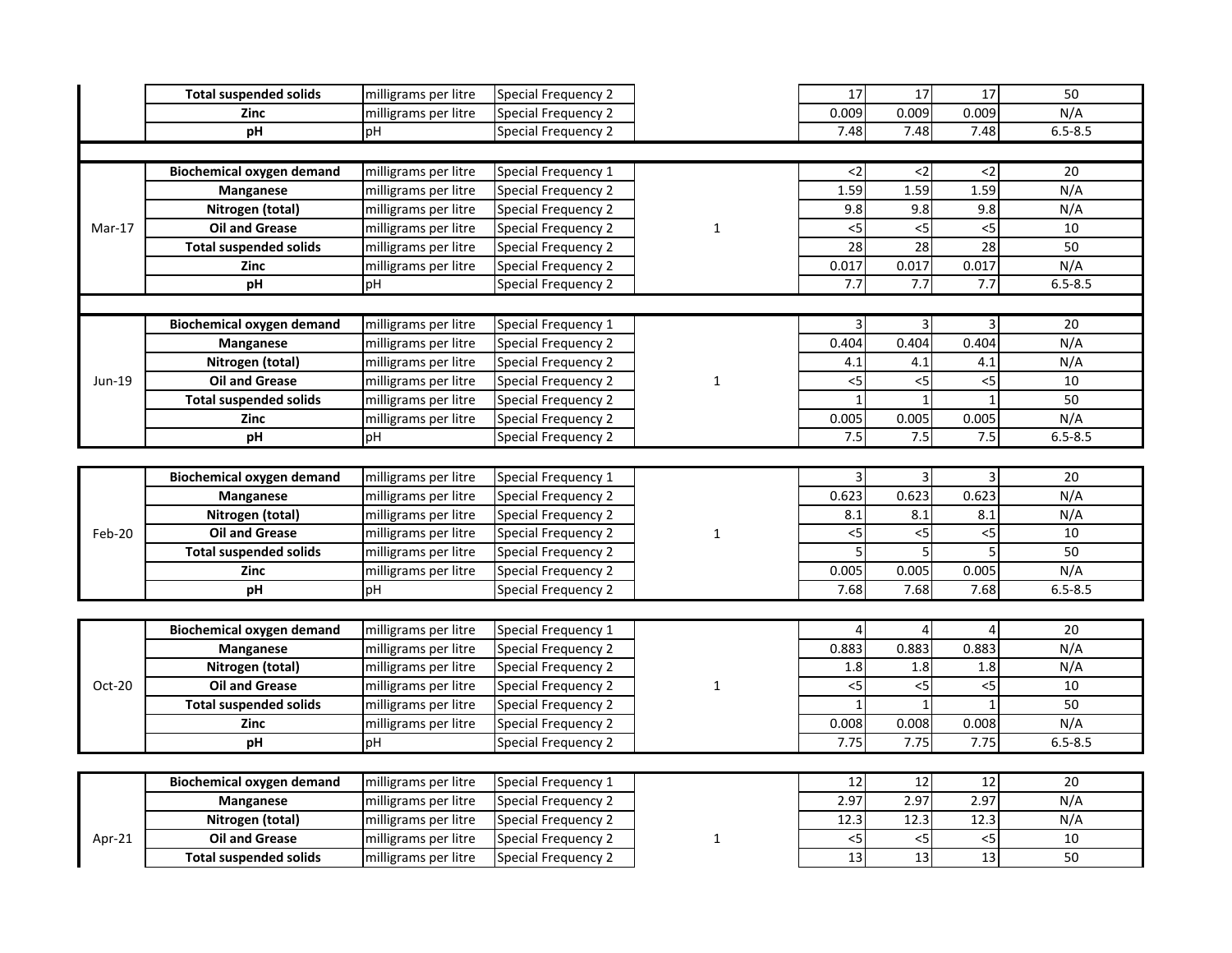|        | <b>Zinc</b>                      | Special Frequency 2<br>milligrams per litre |                     | 0.005           | 0.005           | 0.005           | N/A         |
|--------|----------------------------------|---------------------------------------------|---------------------|-----------------|-----------------|-----------------|-------------|
|        | pH                               | pН                                          | Special Frequency 2 | 7.13            | 7.13            | 7.13            | $6.5 - 8.5$ |
|        |                                  |                                             |                     |                 |                 |                 |             |
|        | Biochemical oxygen demand        | milligrams per litre                        | Special Frequency 1 | 10 <sup>1</sup> | 10 <sup>1</sup> | 10 <sup>1</sup> | 20          |
|        | Manganese                        | milligrams per litre                        | Special Frequency 2 | < 0.001         | < 0.001         | < 0.001         | N/A         |
|        | Nitrogen (total)                 | milligrams per litre                        | Special Frequency 2 | 13.8            | 13.8            | 13.8            | N/A         |
| Dec-21 | Oil and Grease                   | milligrams per litre                        | Special Frequency 2 | $<$ 5           | 5<              | $<$ 5           | 10          |
|        | <b>Total suspended solids</b>    | milligrams per litre                        | Special Frequency 2 |                 |                 |                 | 50          |
|        | Zinc                             | milligrams per litre                        | Special Frequency 2 | 0.077           | 0.077           | 0.077           | N/A         |
|        | рH                               | pH                                          | Special Frequency 2 | 7.39            | 7.39            | 7.39            | $6.5 - 8.5$ |
|        |                                  |                                             |                     |                 |                 |                 |             |
|        | <b>Biochemical oxygen demand</b> | milligrams per litre                        | Special Frequency 1 | 11              | 11              | 11              | 20          |
|        | Manganese                        | milligrams per litre                        | Special Frequency 2 | 1.77            | 1.77            | 1.77            | N/A         |
|        | Nitrogen (total)                 | milligrams per litre                        | Special Frequency 2 | 13.7            | 13.7            | 13.7            | N/A         |
| Feb-22 | Oil and Grease                   | milligrams per litre                        | Special Frequency 2 | $<$ 5           |                 | <5              | 10          |
|        | <b>Total suspended solids</b>    | milligrams per litre                        | Special Frequency 2 | 17              | 17              | 17              | 50          |
|        | Zinc                             | milligrams per litre                        | Special Frequency 2 | < 0.005         | < 0.005         | < 0.005         | N/A         |
|        | pH                               | <b>pH</b>                                   | Special Frequency 2 | 7.31            | 7.31            | 7.31            | $6.5 - 8.5$ |